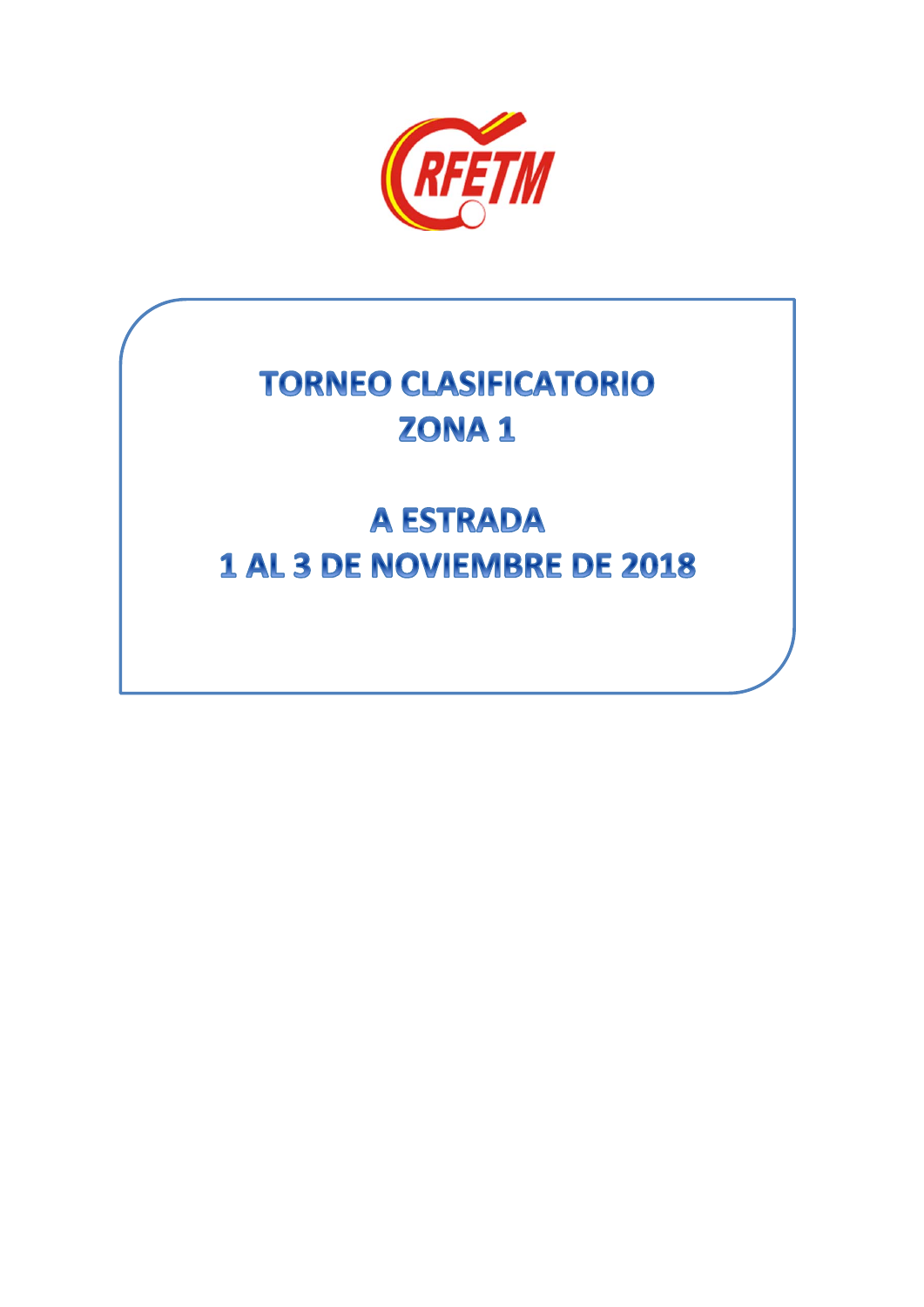#### **TORNEO CLASIFICATORIO ZONA 1 - BENJAMÍN FEMENINO - FASE GRUPO**

**GRUPO 2**

|         |                | Part. Día Hora Mesa |                |   |                        |
|---------|----------------|---------------------|----------------|---|------------------------|
| $3-5$   | $\mathbf{1}$   | 17:40               | 2              |   | <b>BERZOSA, N</b>      |
| $1 - 4$ | $\mathbf{1}$   | 18:00               | $\overline{2}$ |   | <b>BURGOS TM</b>       |
| $2 - 5$ | 1              | 18:20               | $\overline{2}$ | 2 | <b>MONTAOS, I</b>      |
| $3 - 4$ | $\overline{1}$ | 18:40               | $\overline{2}$ |   | RIBADUMIA <sup>®</sup> |
| $1 - 5$ | 1              | 19:00               | $\overline{2}$ |   | PASTRANA.              |
| $2 - 3$ | $\overline{1}$ | 19:20               | $\overline{2}$ |   | <b>CTM CORVE</b>       |
| $2 - 4$ | 1              | 19:40               | $\overline{2}$ |   | <b>ALVAREZ, AI</b>     |
| $1 - 3$ | 1              | 20:00               | 2              |   | <b>MONTE POR</b>       |
| $4 - 5$ | $\mathbf{1}$   | 20:20               | 2              |   | <b>FERNANDEZ</b>       |
| $1 - 2$ |                | 20:40               | $\overline{2}$ | 5 | CLUB DEL M             |

|           |                | Part. Día Hora | Mesa           |                | <b>GRUPO 1</b>              |            |   | $\overline{2}$ | 3 |   | 5 | <b>PTS</b> | <b>CLS</b> |
|-----------|----------------|----------------|----------------|----------------|-----------------------------|------------|---|----------------|---|---|---|------------|------------|
| $3 - 5$   | $\overline{1}$ | 17:40          | 2              |                | <b>BERZOSA, Maria</b>       | <b>CYL</b> |   | -              |   | - | - | 0          |            |
| $1 - 4$   |                | 18:00          | 2              |                | <b>BURGOS TM</b>            |            |   |                |   |   |   |            |            |
| $2 - 5$   | -1             | 18:20          | 2              |                | <b>MONTAOS, Elena</b>       | <b>GAL</b> | ۰ |                |   |   |   | 0          |            |
| $3 - 4$   |                | 18:40          | $\overline{2}$ |                | RIBADUMIA T.M.              |            |   |                |   |   |   |            |            |
| $1 - 5$   |                | 19:00          | $\overline{2}$ | $\mathbf{3}$   | PASTRANA, Angela            | <b>AST</b> |   |                |   |   |   | 0          |            |
| $2 - 3$   | $\overline{1}$ | 19:20          | $\overline{2}$ |                | <b>CTM CORVERASTUR</b>      |            |   |                |   |   |   |            |            |
| $2 - 4$   |                | 19:40          | 2              |                | <b>ALVAREZ, Alba</b>        | <b>GAL</b> |   |                |   |   |   | 0          |            |
| $1 - 3$   |                | 20:00          | 2              | $\overline{4}$ | <b>MONTE PORREIRO</b>       |            | ۰ | -              |   |   |   |            |            |
| $4 - 5$   |                | 20:20          | $\overline{2}$ | 5              | <b>FERNANDEZ, Ada Clara</b> | <b>GAL</b> | ۰ |                |   |   |   | 0          |            |
| $1 - 2$ 1 |                | 20:40          | $\overline{2}$ |                | <b>CLUB DEL MAR</b>         |            |   | -              | ۰ |   |   |            |            |
|           |                |                |                |                |                             |            |   |                |   |   |   |            |            |

|         |                | Part. Día Hora Mesa |   |                 | <b>GRUPO 2</b>          |            | 1 | $\overline{2}$ | 3 | 4 | 5 | <b>PTS</b> | <b>CLS</b> |
|---------|----------------|---------------------|---|-----------------|-------------------------|------------|---|----------------|---|---|---|------------|------------|
| $3 - 5$ |                | 16:00               | 7 |                 | <b>MONTERO, Candela</b> | GAL        |   |                |   |   |   | 0          |            |
| 1-4     |                | 16:20               | 7 |                 | <b>CIDADE NARON TM</b>  |            |   |                |   |   |   |            |            |
| $2 - 5$ | $\overline{1}$ | 16:40               |   | $2 -$           | <b>CHEN, Miao</b>       | <b>GAL</b> |   |                |   |   |   | 0          |            |
| $3 - 4$ |                | 17:00               |   |                 | <b>CLUB DEL MAR</b>     |            |   |                |   |   |   |            |            |
| $1 - 5$ | $\overline{A}$ | 17:20               |   | 3               | <b>ALONSO, Elisa</b>    | <b>CTB</b> |   |                |   |   |   | 0          |            |
| $2 - 3$ |                | 17:40               |   |                 | <b>TM REOCIN</b>        |            |   |                |   |   |   |            |            |
| $2 - 4$ |                | 18:00               | 7 | $4 -$           | <b>ARIAS, Sofia</b>     | <b>AST</b> |   |                |   |   |   | 0          |            |
| $1 - 3$ |                | 18:20               |   |                 | <b>CASTRILLON</b>       |            |   |                |   |   |   |            |            |
| $4 - 5$ |                | 18:40               |   | $5\phantom{.0}$ | <b>ALVAREZ, Emma</b>    | GAL        |   |                |   |   |   | $\Omega$   |            |
| $1-2$   |                | 19:00               |   |                 | <b>MONTE PORREIRO</b>   |            |   |                |   |   |   |            |            |

| GF                   |        |                | Part. Día Hora Mesa |                |             |
|----------------------|--------|----------------|---------------------|----------------|-------------|
| SAURA, Lucia         |        | 8              | 16:00               | $\mathbf{1}$   | $3-5$       |
| <b>CIDADE NARON</b>  |        | 8              | 16:20               |                | $1 - 4 = 1$ |
| <b>SANTOS, Marco</b> | 2      | 8              | 16:40               | $\overline{1}$ | $2 - 5$     |
| <b>FINISTERRE TM</b> |        | 8              | 17:00               | $\clubsuit$    | $3 - 4$     |
| SANDA, Alba          | 3      | 8              | 17:20               | $\overline{1}$ | $1 - 5$     |
| <b>CLUB DEL MAR</b>  |        | $\overline{7}$ | 19:20               | $\overline{1}$ | $2 - 3$     |
| <b>OUBIÑA, Cande</b> |        | $\overline{7}$ | 19:40               | 1              | $2 - 4$     |
| <b>MONTE PORREI</b>  | Δ<br>5 | $\overline{7}$ | 20:00               | 1              | $1 - 3$     |
| <b>MENDEZ, Maria</b> |        | $\overline{7}$ | 20:20               | $\mathbf{1}$   | $4 - 5$     |
| <b>BURGOS TM</b>     |        |                | 20:40               |                | $1 - 2$     |

| 3-5     |                      | 16:00 | $\overline{7}$ |                | <b>MONTERO, Candela</b> | <b>GAL</b> |                          |   | ۰ | ۰ | - | 0        |  |
|---------|----------------------|-------|----------------|----------------|-------------------------|------------|--------------------------|---|---|---|---|----------|--|
| $1 - 4$ |                      | 16:20 | 7              | - 1            | <b>CIDADE NARON TM</b>  |            |                          |   |   |   |   |          |  |
| 2-5     | $\mathbf{1}$         | 16:40 | 7              | $\overline{2}$ | CHEN, Miao              | <b>GAL</b> | $\overline{\phantom{a}}$ |   |   |   |   | 0        |  |
| $3 - 4$ | $\overline{4}$       | 17:00 | $\overline{7}$ |                | <b>CLUB DEL MAR</b>     |            |                          |   |   |   |   |          |  |
| $1-5$   | $\overline{A}$       | 17:20 | $\overline{7}$ | $\mathbf{3}$   | ALONSO, Elisa           | <b>CTB</b> | $\overline{\phantom{a}}$ |   |   |   |   | 0        |  |
| $2 - 3$ | -1                   | 17:40 | 7              |                | TM REOCIN               |            |                          |   |   |   |   |          |  |
| 2-4     |                      | 18:00 | 7              | $4 -$          | <b>ARIAS, Sofia</b>     | <b>AST</b> | $\overline{\phantom{0}}$ |   | - |   | - | 0        |  |
| 1-3     |                      | 18:20 | $\overline{7}$ |                | CASTRILLON              |            |                          |   |   |   |   |          |  |
| 4-5     |                      | 18:40 | 7              | $5\phantom{1}$ | ALVAREZ, Emma           | <b>GAL</b> | ٠                        | - | - | - |   | $\Omega$ |  |
| $1-2$   | $\blacktriangleleft$ | 19:00 | $\overline{7}$ |                | <b>MONTE PORREIRO</b>   |            |                          |   |   |   |   |          |  |
|         |                      |       |                |                |                         |            |                          |   |   |   |   |          |  |

|         |                      | Part. Día Hora | Mesa           |                                                | <b>GRUPO 3</b>               |            | 1                        | $\overline{2}$ | 3 | 4 | 5                        | <b>PTS</b> | <b>CLS</b> |
|---------|----------------------|----------------|----------------|------------------------------------------------|------------------------------|------------|--------------------------|----------------|---|---|--------------------------|------------|------------|
| $3 - 5$ | 1                    | 16:00          | 8              |                                                | SAURA, Lucia<br><b>GAL</b>   |            |                          |                |   | - | $\overline{\phantom{0}}$ | 0          |            |
| $1 - 4$ |                      | 16:20          | 8              |                                                | <b>CIDADE NARON TM</b>       |            |                          |                |   |   |                          |            |            |
| $2 - 5$ |                      | 16:40          | 8              | $2 -$                                          | <b>SANTOS, Marcos</b><br>GAL |            | $\overline{\phantom{a}}$ |                |   | ۰ | $\overline{\phantom{0}}$ | 0          |            |
| $3 - 4$ | $\blacktriangleleft$ | 17:00          | 8              |                                                | <b>FINISTERRE TM</b>         |            |                          |                |   |   |                          |            |            |
| $1-5$   | $\blacktriangleleft$ | 17:20          | 8              | $\overline{\mathbf{3}}$<br>$\mathcal{L}^{\pm}$ | SANDA, Alba<br>GAL           |            | $\overline{\phantom{a}}$ |                |   | - | $\overline{\phantom{0}}$ | $\Omega$   |            |
| $2 - 3$ | -1                   | 19:20          | $\overline{7}$ |                                                | <b>CLUB DEL MAR</b>          |            |                          |                |   |   |                          |            |            |
| $2 - 4$ |                      | 19:40          | $\overline{7}$ | $4 -$                                          | OUBIÑA, Candela<br>GAL       |            | $\overline{\phantom{a}}$ | -              |   |   | $\overline{\phantom{0}}$ | 0          |            |
| $1 - 3$ |                      | 20:00          | 7              |                                                | <b>MONTE PORREIRO</b>        |            |                          |                |   |   |                          |            |            |
| $4 - 5$ |                      | 20:20          | 7              | $5\phantom{a}$                                 | <b>MENDEZ, Maria</b>         |            |                          |                |   |   |                          | $\Omega$   |            |
| $1 - 2$ | 1                    | 20:40          | 7              |                                                | <b>BURGOS TM</b>             | <b>CYL</b> | $\overline{\phantom{a}}$ | -              | - | - |                          |            |            |

| GI                  |   | <b>Mesa</b> | Part. Día Hora |                |         |
|---------------------|---|-------------|----------------|----------------|---------|
| SANMARTIN, C        |   | 8           | 17:40          | 1              | $3 - 5$ |
| RIBADUMIA T.N       |   | 8           | 18:00          | 1              | $1 - 4$ |
| GUO, Jiagi          |   | 8           | 18:20          | 1              | $2 - 5$ |
| <b>CLUB DEL MAR</b> |   | 8           | 18:40          | 1              | $3 - 4$ |
| ORIA, Lara          | 3 | 8           | 19:00          | $\overline{1}$ | $1 - 5$ |
| PEDRO VELARD        |   | 8           | 19:20          | 1              | $2 - 3$ |
| <b>ALFARO, Sara</b> | 4 | 8           | 19:40          | 1              | $2 - 4$ |
| <b>CINANIA TM</b>   |   | 8           | 20:00          | 1              | $1 - 3$ |
| <b>VIDAL, Lucia</b> | 5 | 8           | 20:20          | 1              | $4 - 5$ |
| <b>MONTE PORRE</b>  |   | 8           | 20:40          |                | $1 - 2$ |

|         |    | Part. Día Hora | Mesa |                        | <b>GRUPO 4</b>        |            |   |   | 3                        |   | 5 | <b>PTS</b> | <b>CLS</b> |
|---------|----|----------------|------|------------------------|-----------------------|------------|---|---|--------------------------|---|---|------------|------------|
| $3 - 5$ |    | 17:40          | 8    |                        | SANMARTIN, Carmela    | <b>GAL</b> |   | - |                          |   |   | 0          |            |
| $1 - 4$ |    | 18:00          | 8    | 1<br>in 1999.          | RIBADUMIA T.M.        |            |   |   |                          |   |   |            |            |
| $2 - 5$ | 1  | 18:20          | 8    | $2 -$                  | GUO, Jiaqi            | <b>GAL</b> |   |   |                          |   | ۰ | 0          |            |
| $3 - 4$ | 1  | 18:40          | 8    |                        | <b>CLUB DEL MAR</b>   |            | ۰ |   |                          |   |   |            |            |
| $1 - 5$ | -1 | 19:00          | 8    | $\mathbf{3}$<br>$\sim$ | <b>ORIA, Lara</b>     | <b>CTB</b> | ٠ |   |                          |   | - | 0          |            |
| $2 - 3$ | -1 | 19:20          | 8    |                        | PEDRO VELARDE TM      |            |   |   |                          |   |   |            |            |
| $2 - 4$ | 1  | 19:40          | 8    | $\blacktriangleleft$   | ALFARO, Sara          | GAL        |   | - | -                        |   |   | 0          |            |
| $1 - 3$ |    | 20:00          | 8    |                        | <b>CINANIA TM</b>     |            | ۰ |   |                          |   |   |            |            |
| $4 - 5$ |    | 20:20          | 8    | $5\phantom{1}$         | <b>VIDAL, Lucia</b>   | <b>GAL</b> |   |   |                          | - |   | 0          |            |
| $1-2$   |    | 20:40          | 8    |                        | <b>MONTE PORREIRO</b> |            | ۰ | - | $\overline{\phantom{a}}$ |   |   |            |            |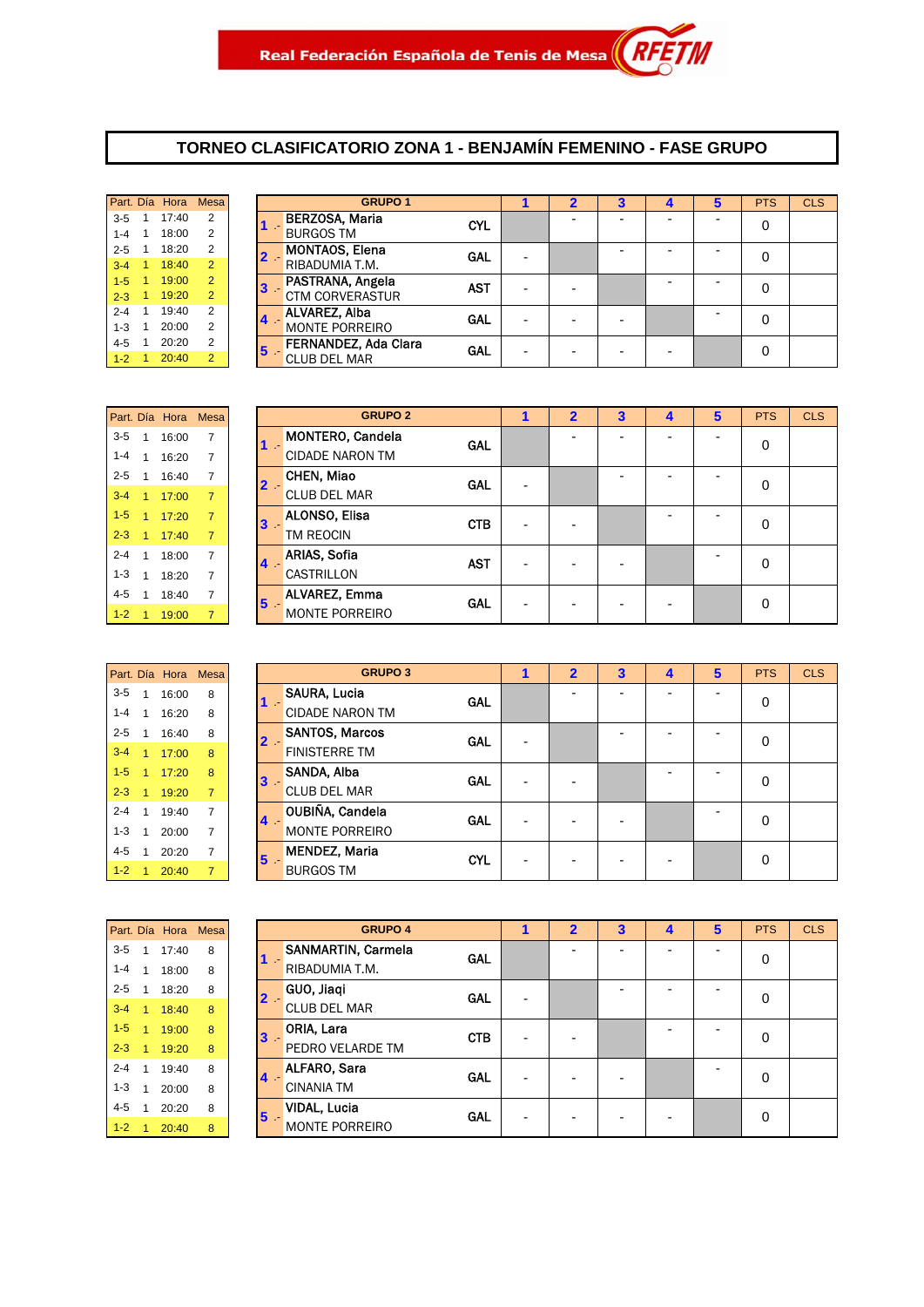#### **TORNEO CLASIFICATORIO ZONA 1 - BENJAMIN MASCULINO - FASE GRUPO**

|                      | Part. Día Hora Mesa |  |    | <b>GRUPO 1</b>                                    |            |   |  |  | <b>PTS</b> | <b>CLS</b> |
|----------------------|---------------------|--|----|---------------------------------------------------|------------|---|--|--|------------|------------|
| $3 - 5$<br>$1 - 4$   | 16:00<br>16:20      |  |    | <b>CAMPO, Francisco</b><br><b>CIDADE NARON TM</b> | GAL        |   |  |  | 0          |            |
| $2 - 5$ 1<br>$3-4$ 1 | 16:40<br>17:00      |  |    | <b>MALOV, Alexander</b><br>OROSO TM               | <b>GAL</b> | - |  |  | 0          |            |
| $1 - 5$<br>$2 - 3$ 1 | 17:20<br>17:40      |  | 3  | <b>RODRIGUEZ, Eneko</b><br><b>BURGOS TM</b>       | <b>CYL</b> | - |  |  | 0          |            |
| $2 - 4$ 1<br>$1 - 3$ | 18:00<br>18:20      |  | 14 | DOMINGUEZ, Hugo<br>RIBADUMIA T.M.                 | <b>GAL</b> |   |  |  | $\Omega$   |            |
| 4-5<br>$1 - 2$ 1     | 18:40<br>19:00      |  | 5  | CAMIÑA, Rober<br><b>CINANIA TM</b>                | <b>GAL</b> |   |  |  | 0          |            |

|         | Part. Día Hora | <b>Mesa</b>    |       | <b>GRUPO 2</b>          |            |   |  | 5 | <b>PTS</b> | <b>CLS</b> |
|---------|----------------|----------------|-------|-------------------------|------------|---|--|---|------------|------------|
| $3 - 5$ | 16:00          | 2              |       | <b>SANZ, Aritz</b>      | <b>CYL</b> |   |  |   | 0          |            |
| $1 - 4$ | 16:20          | 2              |       | <b>BURGOS TM</b>        |            |   |  |   |            |            |
| $2 - 5$ | 16:40          | 2              | $2 -$ | <b>GARCIA, Martin</b>   | <b>GAL</b> |   |  |   | 0          |            |
| $3 - 4$ | 17:00          | $\overline{2}$ |       | <b>CIDADE NARON TM</b>  |            |   |  |   |            |            |
| $1 - 5$ | 17:20          | $\overline{2}$ | 3     | <b>MARTINEZ, Izan</b>   | GAL        |   |  | - | 0          |            |
| $2 - 3$ | 19:20          |                |       | RIBADUMIA T.M.          |            | - |  |   |            |            |
| $2 - 4$ | 19:40          |                |       | <b>GONZALEZ, Manuel</b> | GAL        |   |  |   | 0          |            |
| $1 - 3$ | 20:00          |                | 4     | <b>CINANIA TM</b>       |            |   |  |   |            |            |
| 4-5     | 20:20          |                | 5     | PEREZ, Rui              | <b>GAL</b> |   |  |   | 0          |            |
| $1 - 2$ | 20:40          |                |       | OROSO TM                |            |   |  |   |            |            |

| Part. Día |   | Hora  | <b>Mesa</b> |   | <b>GRI</b>            |
|-----------|---|-------|-------------|---|-----------------------|
| $1 - 4$   | 1 | 16:00 | 3           |   | <b>CASTRO, Andres</b> |
| $2 - 6$   | 1 | 16:20 | 3           |   | VILAGARCIA TM         |
| $3 - 5$   | 1 | 16:40 | 3           | 2 | <b>MARTIN, Diego</b>  |
| $1 - 6$   | 1 | 17:00 | 3           |   | <b>BURGOS TM</b>      |
| $4 - 5$   | 1 | 17:20 | 3           | 3 | <b>CHANTRERO, Da</b>  |
| $2 - 3$   | 1 | 17:40 | 3           |   | RIBADUMIA T.M.        |
| $1 - 5$   | 1 | 18:00 | 3           |   | DOPICO, Angel         |
| $3-6$     | 1 | 18:20 | 3           |   | <b>LUARCA TM</b>      |
| $2 - 4$   | 1 | 18:40 | 3           | 5 | <b>CORDEIRO, Pab</b>  |
| $1 - 3$   | 1 | 19:00 | 3           |   | CINANIA TM            |
| $2 - 5$   | 1 | 19:20 | 3           | 6 | <b>CAMPO, Simon</b>   |
| $4 - 6$   | 1 | 19:40 | 3           |   | <b>CIDADE NARON</b>   |
| $1 - 2$   | 1 | 20:00 | 3           |   |                       |
| $5-6$     | 1 | 20:20 | 3           |   |                       |
| $3 - 4$   |   | 20:40 | 3           |   |                       |

|         | Part. Día Hora Mesa |   |                         | <b>GRUPO 3</b>          |            |  | 3 |  | 6 | <b>PTS</b> | <b>CLS</b> |
|---------|---------------------|---|-------------------------|-------------------------|------------|--|---|--|---|------------|------------|
| $1 - 4$ | 16:00               | 3 |                         | <b>CASTRO, Andres</b>   | <b>GAL</b> |  |   |  | - | 0          |            |
| $2 - 6$ | 16:20               | 3 |                         | <b>VILAGARCIA TM</b>    |            |  |   |  |   |            |            |
| $3 - 5$ | 16:40               | 3 |                         | <b>MARTIN, Diego</b>    | <b>CYL</b> |  |   |  |   | 0          |            |
| $1-6$   | 17:00               | 3 |                         | <b>BURGOS TM</b>        |            |  |   |  |   |            |            |
| $4 - 5$ | 17:20               | 3 | 3                       | <b>CHANTRERO, David</b> | <b>GAL</b> |  |   |  |   | 0          |            |
| $2 - 3$ | 17:40               | 3 |                         | RIBADUMIA T.M.          |            |  |   |  |   |            |            |
| $1 - 5$ | 18:00               | 3 | $\overline{\mathbf{4}}$ | DOPICO, Angel           | <b>AST</b> |  |   |  |   | 0          |            |
| $3-6$   | 18:20               | 3 |                         | <b>LUARCA TM</b>        |            |  |   |  |   |            |            |
| $2 - 4$ | 18:40               | 3 | 5                       | CORDEIRO, Pablo         | <b>GAL</b> |  |   |  |   | 0          |            |
| $1-3$   | 19:00               | 3 |                         | <b>CINANIA TM</b>       |            |  |   |  |   |            |            |
| $2 - 5$ | 19:20               | 3 | 6                       | <b>CAMPO, Simon</b>     |            |  |   |  |   | 0          |            |
| $4 - 6$ | 19:40               | 3 |                         | <b>CIDADE NARON TM</b>  | <b>GAL</b> |  |   |  |   |            |            |

| Part. Día |              | Hora  | Mesa                    |   | <b>GRI</b>            |
|-----------|--------------|-------|-------------------------|---|-----------------------|
| $1 - 4$   | 1            | 16:00 | $\overline{4}$          |   | SAMPEDRO, Alb         |
| $2 - 6$   | 1            | 16:20 | 4                       |   | <b>ANTONIO MEND</b>   |
| $3 - 5$   | 1            | 16:40 | 4                       |   | <b>DIAZ, Brais</b>    |
| $1-6$     | 1            | 17:00 | $\overline{4}$          |   | TM CRC PORRIÑ         |
| $4 - 5$   | 1            | 17:20 | $\overline{4}$          | 3 | VAZQUEZ, Lucas        |
| $2 - 3$   | 1            | 17:40 | $\overline{4}$          |   | <b>MONTE PORREIF</b>  |
| $1 - 5$   | 1            | 18:00 | $\overline{\mathbf{4}}$ | 4 | <b>CHANTRERO, He</b>  |
| $3-6$     | 1            | 18:20 | 4                       |   | RIBADUMIA T.M.        |
| $2 - 4$   | $\mathbf{1}$ | 18:40 | 4                       | 5 | <b>MENDEZ, Sergio</b> |
| $1 - 3$   | 1            | 19:00 | $\overline{4}$          |   | <b>BURGOS TM</b>      |
| $2 - 5$   | 1            | 19:20 | $\overline{4}$          | 6 | CALVAR. Ian           |
| $4 - 6$   | 1            | 19:40 | $\overline{4}$          |   | <b>CINANIA TM</b>     |
| $1 - 2$   | 1            | 20:00 | 4                       |   |                       |
| $5 - 6$   | 1            | 20:20 | 4                       |   |                       |
| $3 - 4$   | 1            | 20:40 | 4                       |   |                       |

|         |                      | Part. Día Hora Mesa |                |                | <b>GRUPO 4</b>           |            |   | $\overline{2}$ | $\overline{\mathbf{3}}$ | $\overline{\mathbf{4}}$ | $5\phantom{1}$ | 6 | <b>PTS</b>  | <b>CLS</b> |
|---------|----------------------|---------------------|----------------|----------------|--------------------------|------------|---|----------------|-------------------------|-------------------------|----------------|---|-------------|------------|
| $1 - 4$ |                      | 16:00               | 4              |                | <b>SAMPEDRO, Alberto</b> | <b>CTB</b> |   |                |                         |                         |                |   | 0           |            |
| $2 - 6$ |                      | 16:20               | 4              | - 17           | <b>ANTONIO MENDOZA</b>   |            |   |                |                         |                         |                |   |             |            |
| $3 - 5$ |                      | 16:40               | 4              | $2-$           | DIAZ, Brais              | <b>GAL</b> |   |                |                         |                         |                |   | 0           |            |
| $1 - 6$ | $\blacktriangleleft$ | 17:00               | $\overline{4}$ |                | TM CRC PORRIÑO           |            |   |                |                         |                         |                |   |             |            |
| $4 - 5$ | -1                   | 17:20               | $\overline{4}$ | $3 -$          | <b>VAZQUEZ, Lucas</b>    | <b>GAL</b> | - |                |                         |                         |                |   | $\mathbf 0$ |            |
| $2 - 3$ | 1                    | 17:40               | $\overline{4}$ |                | <b>MONTE PORREIRO</b>    |            |   |                |                         |                         |                |   |             |            |
| $1 - 5$ |                      | 18:00               | $\overline{4}$ | $4 -$          | <b>CHANTRERO, Hector</b> | <b>GAL</b> |   |                |                         |                         |                |   | $\mathbf 0$ |            |
| $3-6$   |                      | 18:20               | $\overline{4}$ |                | RIBADUMIA T.M.           |            |   |                |                         |                         |                |   |             |            |
| $2 - 4$ |                      | 18:40               | $\overline{4}$ | 5 <sup>5</sup> | <b>MENDEZ, Sergio</b>    | <b>CYL</b> | - |                |                         |                         |                |   | $\mathbf 0$ |            |
| $1-3$   |                      | 19:00               | $\overline{4}$ |                | <b>BURGOS TM</b>         |            |   |                |                         |                         |                |   |             |            |
| $2 - 5$ |                      | 19:20               | $\overline{4}$ | $6 -$          | CALVAR, lan              | <b>GAL</b> |   |                |                         |                         |                |   | 0           |            |
| $4 - 6$ |                      | 19:40               | $\overline{4}$ |                | <b>CINANIA TM</b>        |            |   |                |                         |                         |                |   |             |            |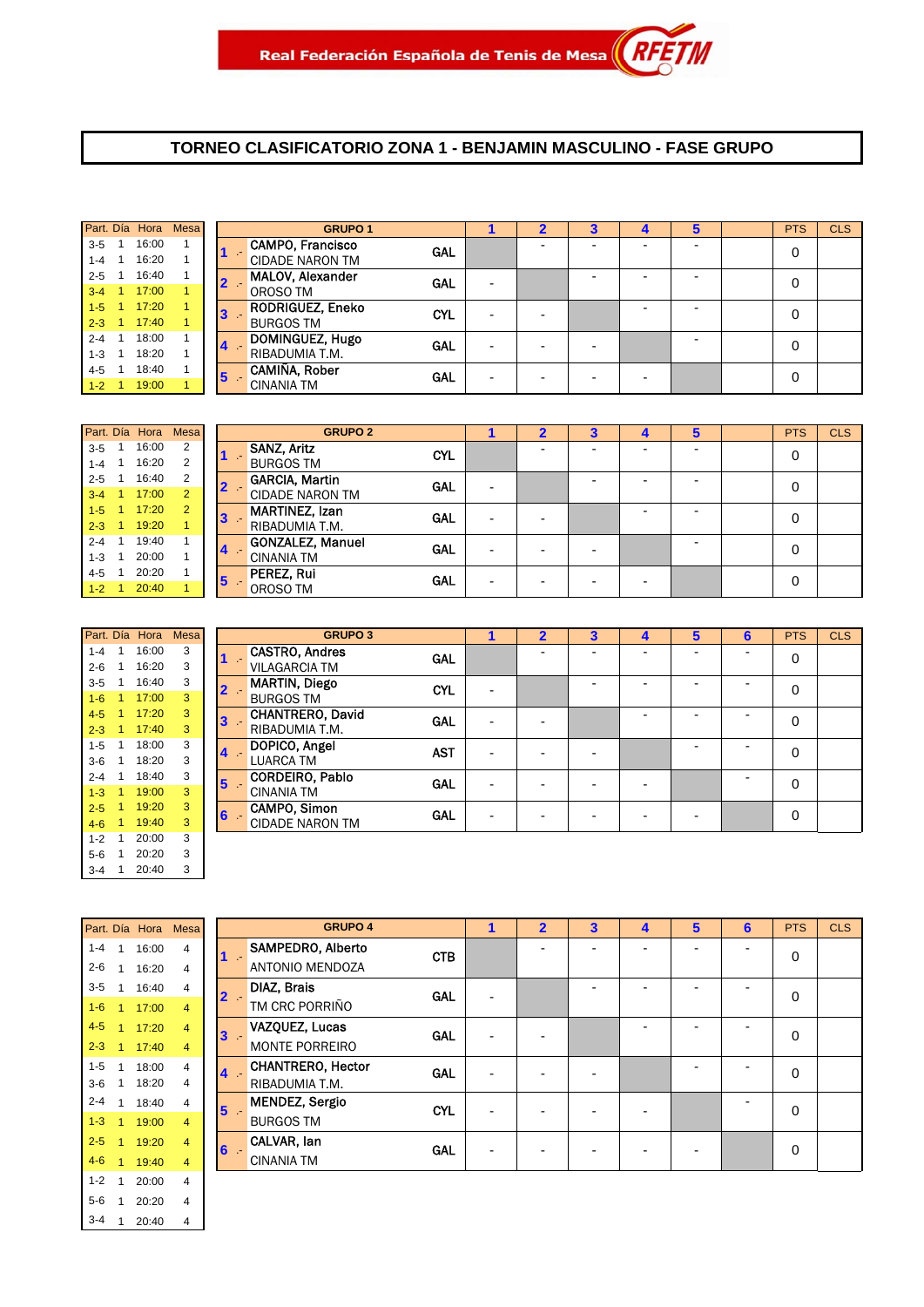|         |   | Part. Día Hora | <b>Mesa</b> |
|---------|---|----------------|-------------|
| $1 - 4$ | 1 | 16:00          | 5           |
| $2 - 6$ | 1 | 16:20          | 5           |
| 3-5     | 1 | 16:40          | 5           |
| $1 - 6$ | 1 | 17:00          | 5           |
| $4 - 5$ | 1 | 17:20          | 5           |
| $2 - 3$ | 1 | 17:40          | 5           |
| $1 - 5$ | 1 | 18:00          | 5           |
| $3-6$   | 1 | 18:20          | 5           |
| $2 - 4$ | 1 | 18:40          | 5           |
| $1 - 3$ | 1 | 19:00          | 5           |
| $2 - 5$ | 1 | 19:20          | 5           |
| $4 - 6$ | 1 | 19:40          | 5           |
| $1 - 2$ | 1 | 20:00          | 5           |
| 5-6     | 1 | 20:20          | 5           |
| 3-4     | 1 | 20:40          | 5           |

|              | <b>GRUPO 5</b>                    |            | $\overline{\mathbf{2}}$ | $\overline{\mathbf{3}}$ | 4 | 5 | 6 | <b>PTS</b> | <b>CLS</b> |
|--------------|-----------------------------------|------------|-------------------------|-------------------------|---|---|---|------------|------------|
|              | <b>SANTOS, Daniel</b>             | GAL        |                         |                         |   |   |   | 0          |            |
|              | <b>FINISTERRE TM</b>              |            |                         |                         |   |   |   |            |            |
|              | SANZ, Ibai                        | <b>CYL</b> |                         |                         |   |   |   | 0          |            |
| $\mathbf{z}$ | <b>BURGOS TM</b>                  |            |                         |                         |   |   |   |            |            |
|              | <b>IGLESIAS, Fernando</b>         | <b>GAL</b> |                         |                         |   |   |   | $\Omega$   |            |
|              | <b>CLUB DEL MAR</b>               |            |                         |                         |   |   |   |            |            |
|              | <b>ALVAREZ, Hugo</b>              | <b>GAL</b> |                         |                         |   |   |   | 0          |            |
|              | C.E DEPORTIVO DEZPORTAS LUGO T.M. |            |                         |                         |   |   |   |            |            |
|              | <b>BECEIRO, Martin</b>            | <b>GAL</b> |                         |                         |   |   |   | 0          |            |
| - 14         | <b>CIDADE NARON TM</b>            |            |                         |                         |   |   |   |            |            |
|              | FERNANDEZ, David                  | <b>CTB</b> |                         |                         |   |   |   | 0          |            |
|              | TM REOCIN                         |            |                         |                         |   |   |   |            |            |

|         |              | Part. Día Hora Mesa |   |
|---------|--------------|---------------------|---|
| $3 - 5$ | $\mathbf{1}$ | 16:00               | 6 |
| $1 - 4$ | 1            | 16:20               | 6 |
| $2 - 5$ | 1            | 16:40               | 6 |
| $3 - 4$ | 1            | 17:00               | 6 |
| $1 - 5$ | 1            | 17:20               | 6 |
| $2 - 3$ | 1            | 17.40               | 6 |
| $2 - 4$ | 1            | 18:00               | 6 |
| $1 - 3$ | 1            | 18:20               | 6 |
| $4 - 5$ | 1            | 18:40               | 6 |
| 1-2     |              | 19:00               | 6 |

|                           | <b>GRUPO 6</b>                             |                          | 2 | 3 | 4 | 5 | 6 | <b>PTS</b>  | <b>CLS</b> |
|---------------------------|--------------------------------------------|--------------------------|---|---|---|---|---|-------------|------------|
| $\mathbf{1}$              | DARRIBA, Millan<br><b>GAL</b>              |                          |   |   |   |   |   | 0           |            |
|                           | <b>ARTEAL TM</b>                           |                          |   |   |   |   |   |             |            |
| $\overline{2}$ .          | LOPEZ, Enzo<br><b>GAL</b>                  |                          |   |   |   |   |   | 0           |            |
|                           | <b>CIDADE NARON TM</b>                     |                          |   |   |   |   |   |             |            |
| $3 -$                     | <b>SANCHEZ, Pablo</b><br><b>GAL</b>        | $\blacksquare$           |   |   |   |   |   | 0           |            |
|                           | <b>FINISTERRE TM</b>                       |                          |   |   |   |   |   |             |            |
| $\overline{\mathbf{4}}$ . | <b>GONZALEZ, Martin</b><br><b>CYL</b>      | $\overline{\phantom{0}}$ | ۰ | ۰ |   |   |   | $\Omega$    |            |
|                           | <b>GOSSIMA</b>                             |                          |   |   |   |   |   |             |            |
| $5 -$                     | <b>BAENA, Daniel</b><br><b>GAL</b>         | ۰                        |   |   |   |   |   | $\Omega$    |            |
|                           | <b>MONTE PORREIRO</b>                      |                          |   |   |   |   |   |             |            |
| $6 -$                     | <b>GONZALEZ, Hugo (Baja)</b><br><b>GAL</b> |                          |   |   |   |   |   | $\mathbf 0$ |            |
|                           | <b>MONTE PORREIRO</b>                      |                          |   |   |   |   |   |             |            |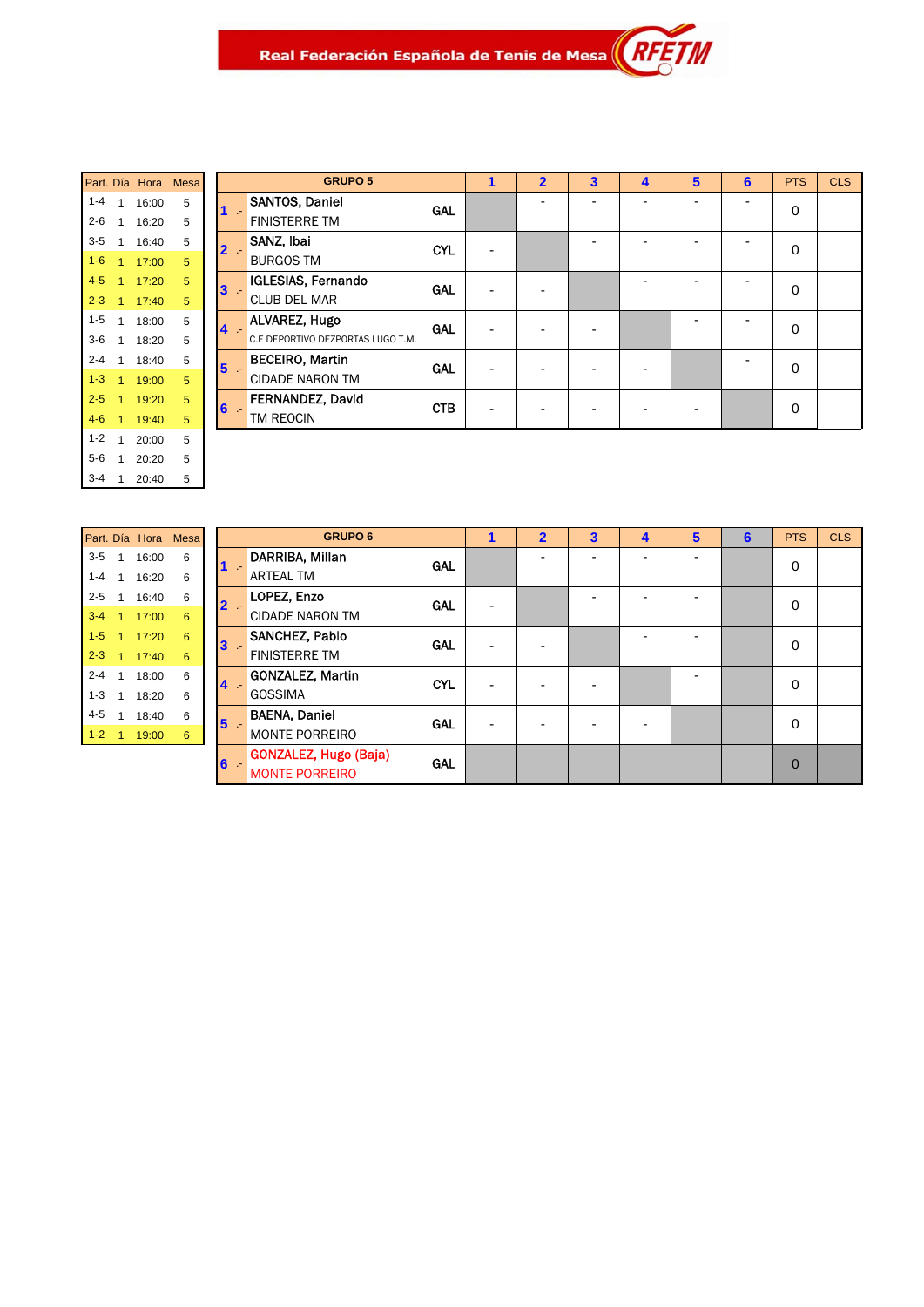#### **TORNEO CLASIFICATORIO ZONA 1 - ALEVIN FEMENINO - FASE GRUPO**

|         | Part. Día Hora | <b>Mesa</b> |                | <b>GRUPO 1</b>                 |            |  | з | b | <b>PTS</b> | <b>CLS</b> |
|---------|----------------|-------------|----------------|--------------------------------|------------|--|---|---|------------|------------|
| $3 - 5$ | 16:00          | 15          |                | COUCE, Sofía                   | <b>GAL</b> |  |   |   | 0          |            |
| $1 - 4$ | 16:20          | 15          |                | <b>CIDADE NARON TM</b>         |            |  |   |   |            |            |
| $2 - 5$ | 16:40          | 15          | $\mathbf{2}$ - | <b>CALLE, Maria Del Carmen</b> | <b>AST</b> |  |   | - | 0          |            |
| $3 - 4$ | 17:00          | 15          |                | <b>AVILES</b>                  |            |  |   |   |            |            |
| $1 - 5$ | 17:20          | 15          | 3              | GARCIA, Mariña                 | <b>GAL</b> |  |   | - | 0          |            |
| $2 - 3$ | 17:40          | 15          |                | <b>MONTE PORREIRO</b>          |            |  |   |   |            |            |
| $2 - 4$ | 18:00          | 15          | 14             | ORIA, Aroha                    | <b>CTB</b> |  |   |   | 0          |            |
| $1 - 3$ | 18:20          | 15          |                | PEDRO VELARDE TM               |            |  |   |   |            |            |
| 4-5     | 18:40          | 15          | 5              | JASPE, Ines                    | <b>GAL</b> |  |   |   | 0          |            |
| $1-2$   | 19:00          | 15          |                | <b>BREOGAN - OLEIROS</b>       |            |  |   |   |            |            |

|         | Part. Día Hora | <b>Mesa</b> |   |       | <b>GRUPO 2</b>                   |            |   | 3                        |   | 5                        | <b>PTS</b> | <b>CLS</b> |
|---------|----------------|-------------|---|-------|----------------------------------|------------|---|--------------------------|---|--------------------------|------------|------------|
| $3 - 5$ | 17:40          | 16          |   |       | <b>SANCHEZ, Carla</b>            | <b>AST</b> |   | -                        | - | -                        | 0          |            |
| $1 - 4$ | 18:00          | 16          |   |       | <b>AVILES</b>                    |            |   |                          |   |                          |            |            |
| $2 - 5$ | 18:20          | 16          |   | $2 -$ | PITA, Antia                      | <b>GAL</b> |   | $\overline{\phantom{a}}$ | - | $\overline{\phantom{0}}$ | 0          |            |
| $3 - 4$ | 18:40          | 16          |   |       | <b>CIDADE NARON TM</b>           |            |   |                          |   |                          |            |            |
| $1-5$   | 19:00          | 16          | 3 |       | <b>RATON, Noa</b>                | GAL        |   |                          |   | -                        | 0          |            |
| $2 - 3$ | 19:20          | 16          |   |       | ESPEDREGADA                      |            |   |                          |   |                          |            |            |
| $2 - 4$ | 19:40          | 16          |   | $4 -$ | <b>CIMADEVILLA, Ines</b>         | <b>AST</b> | - | $\overline{\phantom{a}}$ |   | -                        | 0          |            |
| $1 - 3$ | 20:00          | 16          |   |       | <b>ATALAYA GIJON TM</b>          |            |   |                          |   |                          |            |            |
| $4 - 5$ | 20:20          | 16          |   | $5 -$ | <b>CASTRO, Laura</b>             | <b>CTB</b> |   |                          |   |                          | 0          |            |
| $1 - 2$ | 20:40          | 16          |   |       | CDETM VILLA DE CABEZON DE LA SAL |            | - | $\overline{\phantom{a}}$ | - |                          |            |            |

| GF                   |   |    | Part. Día Hora Mesa |              |         |
|----------------------|---|----|---------------------|--------------|---------|
| <b>SANCHEZ, Luci</b> |   | 16 | 16:00               | 1            | $3 - 5$ |
| <b>ANTONIO MEND</b>  |   | 16 | 16:20               | 1            | $1 - 4$ |
| <b>SANTOS, Marco</b> |   | 16 | 16:40               | 1            | $2 - 5$ |
| <b>FINISTERRE TM</b> |   | 16 | 17:00               | $\mathbf{1}$ | $3 - 4$ |
| GUERRA, Julia        | 3 | 16 | 17:20               | $\mathbf{1}$ | $1 - 5$ |
| <b>CIDADE NARON</b>  |   | 15 | 19:20               | 1            | $2 - 3$ |
| <b>GARCIA, Laura</b> | 4 | 15 | 19:40               | 1            | $2 - 4$ |
| <b>ADCP ZAS</b>      |   | 15 | 20:00               | 1            | $1 - 3$ |
| <b>BENCHAKOUR,</b>   | 5 | 15 | 20:20               | 1            | $4 - 5$ |
| <b>AVILES</b>        |   | 15 | 20:40               | 1            | $1 - 2$ |

|         | Part. Día Hora | <b>Mesa</b> |       | <b>GRUPO 3</b>           |            | 1 | $\overline{2}$           | 3                        | 4 | 5                        | <b>PTS</b> | <b>CLS</b> |
|---------|----------------|-------------|-------|--------------------------|------------|---|--------------------------|--------------------------|---|--------------------------|------------|------------|
| $3 - 5$ | 16:00          | 16          | $1 -$ | <b>SANCHEZ, Lucia</b>    | <b>CTB</b> |   |                          |                          | - | -                        | 0          |            |
| $1 - 4$ | 16:20          | 16          |       | <b>ANTONIO MENDOZA</b>   |            |   |                          |                          |   |                          |            |            |
| $2 - 5$ | 16:40          | 16          | $2 -$ | <b>SANTOS, Marcos</b>    | <b>GAL</b> | - |                          |                          |   | $\overline{\phantom{0}}$ | 0          |            |
| $3 - 4$ | 17:00          | 16          |       | <b>FINISTERRE TM</b>     |            |   |                          |                          |   |                          |            |            |
| $1-5$   | 17:20          | 16          | $3 -$ | <b>GUERRA, Julia</b>     | <b>GAL</b> |   |                          |                          |   | $\overline{\phantom{0}}$ | 0          |            |
| $2 - 3$ | 19:20          | 15          |       | <b>CIDADE NARON TM</b>   |            |   |                          |                          |   |                          |            |            |
| $2 - 4$ | 19:40          | 15          | $4 -$ | <b>GARCIA, Laura</b>     | <b>GAL</b> |   | $\overline{\phantom{a}}$ | -                        |   | -                        | 0          |            |
| $1 - 3$ | 20:00          | 15          |       | ADCP ZAS                 |            |   |                          |                          |   |                          |            |            |
| $4 - 5$ | 20:20          | 15          | $5 -$ | <b>BENCHAKOUR, Aisha</b> | <b>AST</b> |   |                          |                          |   |                          | 0          |            |
| $1 - 2$ | 20:40          | 15          |       | <b>AVILES</b>            |            |   | $\overline{\phantom{a}}$ | $\overline{\phantom{a}}$ | - |                          |            |            |

| Part. Día Hora Mesa<br>$1 - 4$<br>1<br>16:00<br>17<br>$2 - 6$<br>1<br>17<br>16:20<br>3-5<br>$\mathbf{1}$<br>16:40<br>17<br>2<br><b>AVILES</b><br>$1 - 6$<br>1<br>17:00<br>17<br>$4-5$<br>1<br>17<br>17:20<br>3<br>$2 - 3$<br>1<br>17<br>17:40<br>$1 - 5$<br>1<br>18:00<br>17<br>4<br>3-6<br>1<br>17<br>18:20<br>$2 - 4$<br>1<br>18:40<br>17<br>5<br>$1 - 3$<br>1<br>17<br>19:00<br>$2 - 5$<br>1<br>19:20<br>17<br>6<br>$4 - 6$<br>17<br>1<br>19:40<br>$1 - 2$<br>1<br>20:00<br>17<br>$5-6$<br>1<br>17<br>20:20 |                  |  |  |  |
|----------------------------------------------------------------------------------------------------------------------------------------------------------------------------------------------------------------------------------------------------------------------------------------------------------------------------------------------------------------------------------------------------------------------------------------------------------------------------------------------------------------|------------------|--|--|--|
|                                                                                                                                                                                                                                                                                                                                                                                                                                                                                                                |                  |  |  |  |
|                                                                                                                                                                                                                                                                                                                                                                                                                                                                                                                | ZUAZUA, M        |  |  |  |
|                                                                                                                                                                                                                                                                                                                                                                                                                                                                                                                | LEKA ENEA        |  |  |  |
|                                                                                                                                                                                                                                                                                                                                                                                                                                                                                                                | <b>CASTAEDO.</b> |  |  |  |
|                                                                                                                                                                                                                                                                                                                                                                                                                                                                                                                |                  |  |  |  |
|                                                                                                                                                                                                                                                                                                                                                                                                                                                                                                                | ROMERO, L        |  |  |  |
|                                                                                                                                                                                                                                                                                                                                                                                                                                                                                                                | ADCP ZAS         |  |  |  |
|                                                                                                                                                                                                                                                                                                                                                                                                                                                                                                                | ABIGAIL. Ac      |  |  |  |
|                                                                                                                                                                                                                                                                                                                                                                                                                                                                                                                | PEDRO VEL        |  |  |  |
|                                                                                                                                                                                                                                                                                                                                                                                                                                                                                                                | OUBIÑA, Na       |  |  |  |
|                                                                                                                                                                                                                                                                                                                                                                                                                                                                                                                | <b>MONTE POR</b> |  |  |  |
|                                                                                                                                                                                                                                                                                                                                                                                                                                                                                                                | RODRIGUE.        |  |  |  |
|                                                                                                                                                                                                                                                                                                                                                                                                                                                                                                                | <b>LUARCA TM</b> |  |  |  |
|                                                                                                                                                                                                                                                                                                                                                                                                                                                                                                                |                  |  |  |  |
|                                                                                                                                                                                                                                                                                                                                                                                                                                                                                                                |                  |  |  |  |
| 3-4<br>20:40<br>17<br>1                                                                                                                                                                                                                                                                                                                                                                                                                                                                                        |                  |  |  |  |

|         | Part. Día Hora | Mesa |       | <b>GRUPO 4</b>        |            | 1 | $\overline{2}$ | 3 | 4 | 5 | 6 | <b>PTS</b> | <b>CLS</b> |
|---------|----------------|------|-------|-----------------------|------------|---|----------------|---|---|---|---|------------|------------|
| $1 - 4$ | 16:00          | 17   | - 10  | ZUAZUA, Maitane       | <b>PVS</b> |   |                |   | ۰ |   | ۰ | 0          |            |
| $2 - 6$ | 16:20          | 17   |       | <b>LEKA ENEA IRUN</b> |            |   |                |   |   |   |   |            |            |
| $3-5$   | 16:40          | 17   | $2 -$ | CASTAEDO, Alba        | <b>AST</b> |   |                |   |   |   |   | 0          |            |
| $1 - 6$ | 17:00          | 17   |       | <b>AVILES</b>         |            |   |                |   |   |   |   |            |            |
| $4 - 5$ | 17:20          | 17   | $3 -$ | ROMERO, Lara          | <b>GAL</b> |   |                |   |   |   | - | 0          |            |
| $2 - 3$ | 17:40          | 17   |       | <b>ADCP ZAS</b>       |            |   |                |   |   |   |   |            |            |
| $1 - 5$ | 18:00          | 17   | $4 -$ | ABIGAIL, Adriana      | <b>CTB</b> |   |                |   |   | ٠ | ٠ | 0          |            |
| $3-6$   | 18:20          | 17   |       | PEDRO VELARDE TM      |            |   |                |   |   |   |   |            |            |
| $2 - 4$ | 18:40          | 17   | $5 -$ | OUBIÑA, Natalia       | <b>GAL</b> |   |                |   |   |   |   | 0          |            |
| $1-3$   | 19:00          | 17   |       | <b>MONTE PORREIRO</b> |            |   |                |   |   |   |   |            |            |
| $2 - 5$ | 19:20          | 17   | $6 -$ | RODRIGUEZ, Daniela    | <b>AST</b> |   |                |   | - |   |   | 0          |            |
| $4 - 6$ | 19:40          | 17   |       | <b>LUARCA TM</b>      |            |   |                |   |   |   |   |            |            |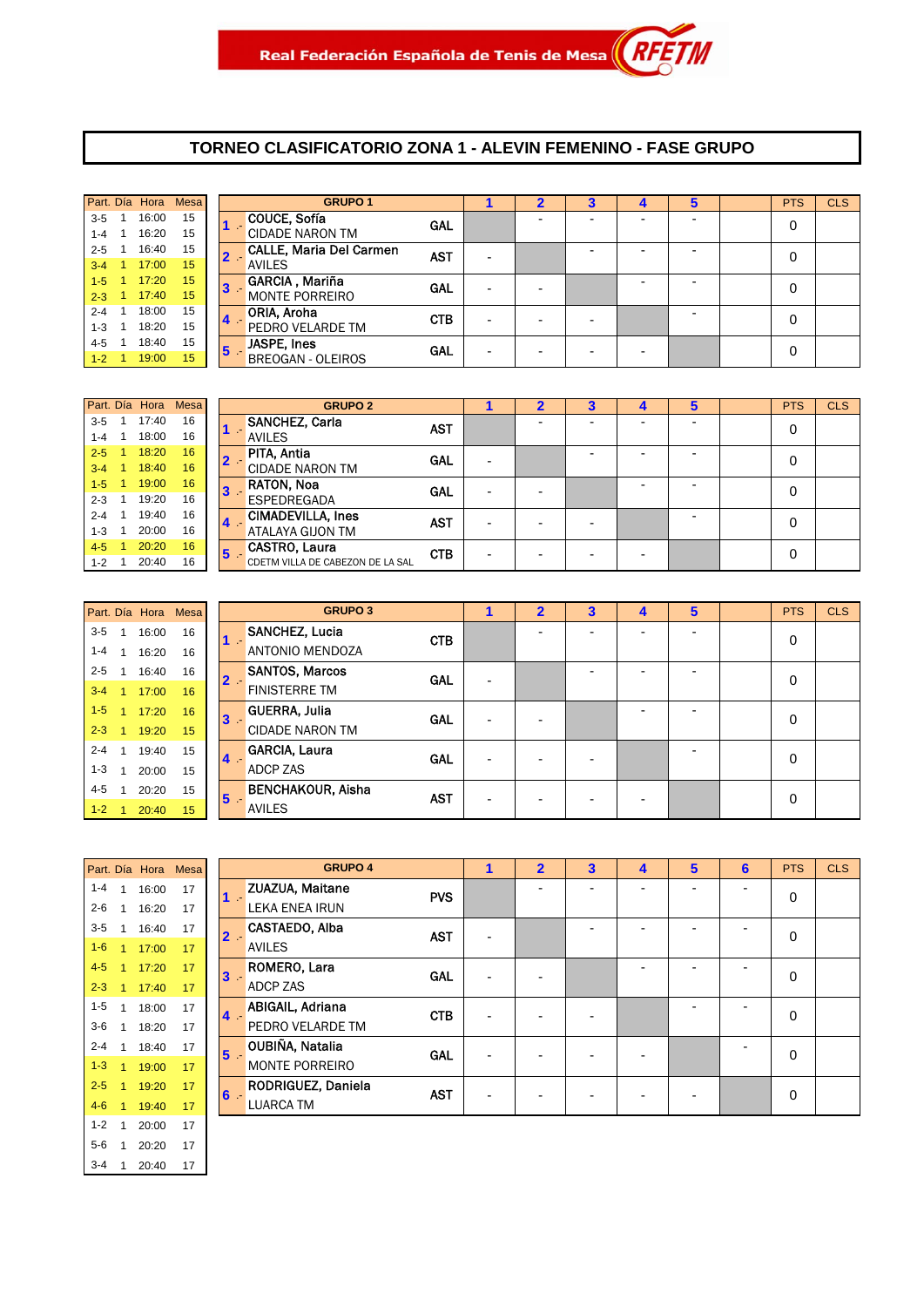|         |   | Part. Día Hora | Mesa |
|---------|---|----------------|------|
| $1 - 4$ | 1 | 16:00          | 18   |
| 2-6     | 1 | 16:20          | 18   |
| $3 - 5$ | 1 | 16:40          | 18   |
| $1 - 6$ | 1 | 17:00          | 18   |
| $4 - 5$ | 1 | 17:20          | 18   |
| $2 - 3$ | 1 | 17:40          | 18   |
| $1 - 5$ | 1 | 18:00          | 18   |
| $3-6$   | 1 | 18:20          | 18   |
| $2 - 4$ | 1 | 18:40          | 18   |
| $1 - 3$ | 1 | 19:00          | 18   |
| $2 - 5$ | 1 | 19:20          | 18   |
| $4 - 6$ | 1 | 19:40          | 18   |
| $1 - 2$ | 1 | 20:00          | 18   |
| 5-6     | 1 | 20:20          | 18   |
| $3-4$   | 1 | 20:40          | 18   |

|       | <b>GRUPO 5</b>                                                 | 1 | $\overline{2}$ | $\overline{\mathbf{3}}$ | 4 | 5 | 6 | <b>PTS</b>  | <b>CLS</b> |
|-------|----------------------------------------------------------------|---|----------------|-------------------------|---|---|---|-------------|------------|
| $1 -$ | OTERO, Ana<br><b>GAL</b><br><b>CIDADE NARON TM</b>             |   |                | -                       | - | ۰ | ۰ | 0           |            |
| $2 -$ | TORIO, Patricia<br><b>CYL</b><br>VALLADOLID                    |   |                |                         |   |   |   | $\mathbf 0$ |            |
| $3 -$ | <b>BELVER, Adriana</b><br><b>AST</b><br><b>CTM CORVERASTUR</b> |   |                |                         |   |   |   | $\Omega$    |            |
| $4 -$ | LAZARO, Paz<br><b>AST</b><br><b>AVILES</b>                     |   |                |                         |   |   |   | $\mathbf 0$ |            |
| $5 -$ | <b>RECAREY, Tatiana</b><br><b>GAL</b><br><b>ADCP ZAS</b>       |   |                |                         |   |   |   | $\mathbf 0$ |            |
| $6 -$ | <b>DUTEIL, Thais</b><br><b>GAL</b><br><b>VILAGARCIA TM</b>     |   |                |                         |   |   |   | 0           |            |

 $\overline{\mathcal{U}}$ 

|         |   | Part. Día Hora | <b>Mesa</b> |
|---------|---|----------------|-------------|
| $1 - 4$ | 1 | 16:00          | 19          |
| $2 - 6$ | 1 | 16:20          | 19          |
| $3 - 5$ | 1 | 16:40          | 19          |
| $1 - 6$ | 1 | 17:00          | 19          |
| $4 - 5$ | 1 | 17:20          | 19          |
| $2 - 3$ | 1 | 17:40          | 19          |
| $1 - 5$ | 1 | 18:00          | 19          |
| $3-6$   | 1 | 18:20          | 19          |
| $2 - 4$ | 1 | 18.40          | 19          |
| $1 - 3$ | 1 | 19:00          | 19          |
| $2 - 5$ | 1 | 19:20          | 19          |
| $4 - 6$ | 1 | 19:40          | 19          |
| $1 - 2$ | 1 | 20:00          | 19          |
| $5-6$   | 1 | 20:20          | 19          |
| $3-4$   | 1 | 20:40          | 19          |

|                         | <b>GRUPO 6</b>                       | $\overline{\mathbf{c}}$ | $\overline{\mathbf{3}}$ | 4 | 5 | 6 | <b>PTS</b>  | <b>CLS</b> |
|-------------------------|--------------------------------------|-------------------------|-------------------------|---|---|---|-------------|------------|
| $1 -$                   | <b>MARTIN, Mara</b><br><b>CYL</b>    |                         |                         |   |   |   | $\mathbf 0$ |            |
|                         | VALLADOLID                           |                         |                         |   |   |   |             |            |
| $\overline{2}$          | <b>FORTE, Laura</b><br><b>GAL</b>    |                         |                         |   |   |   | 0           |            |
|                         | <b>MONTE PORREIRO</b>                |                         |                         |   |   |   |             |            |
| $\overline{\mathbf{3}}$ | <b>SUAREZ, Alba</b><br><b>AST</b>    |                         |                         |   |   |   | $\mathbf 0$ |            |
|                         | <b>AVILES</b>                        |                         |                         |   |   |   |             |            |
| $\overline{\mathbf{4}}$ | FERNANDEZ, Nayara<br><b>CTB</b>      |                         |                         |   |   |   | 0           |            |
|                         | <b>TORRELAVEGA</b>                   |                         |                         |   |   |   |             |            |
| $5 -$                   | <b>MARTINEZ, Irene</b><br><b>AST</b> |                         |                         |   |   |   | $\mathbf 0$ |            |
|                         | <b>CTM CORVERASTUR</b>               |                         |                         |   |   |   |             |            |
| $6 -$                   | <b>GUERRA, Luz</b><br><b>GAL</b>     |                         |                         |   |   |   | $\mathbf 0$ |            |
|                         | <b>CIDADE NARON TM</b>               |                         |                         |   |   |   |             |            |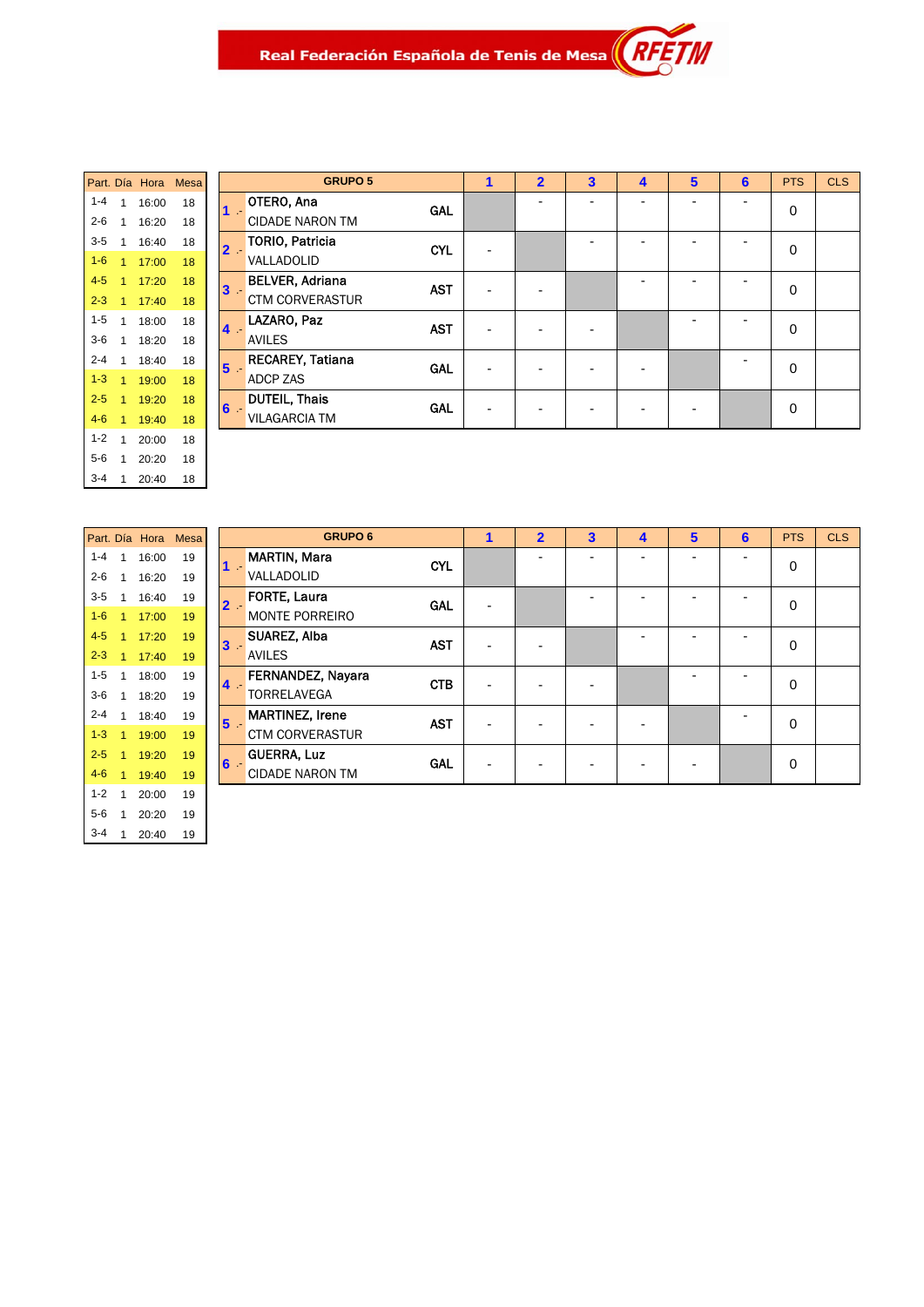#### **TORNEO CLASIFICATORIO ZONA 1 - ALEVIN MASCULINO - FASE GRUPO**

|           |     |       | Part. Día Hora Mesa |       | <b>GRUPO 1</b>             |            | 2 | з |   | 5                        | <b>PTS</b> | <b>CLS</b> |
|-----------|-----|-------|---------------------|-------|----------------------------|------------|---|---|---|--------------------------|------------|------------|
| $3 - 5$   |     | 16:00 | 9                   |       | <b>COLINA, Aitor</b>       | <b>CYL</b> |   |   |   | -                        | 0          |            |
| $1 - 4$   |     | 16:20 | 9                   |       | <b>BURGOS TM</b>           |            |   |   |   |                          |            |            |
| $2 - 5$   |     | 16:40 | 9                   | $2 -$ | IGLESIAS, Adan             | <b>AST</b> |   |   | - | $\overline{\phantom{0}}$ | 0          |            |
| $3 - 4$   | -1  | 17:00 | 9                   |       | <b>LUARCA TM</b>           |            |   |   |   |                          |            |            |
| $1-5$     |     | 17:20 | 9                   | $3 -$ | <b>BECEIRO, Luis Angel</b> | <b>GAL</b> |   |   |   | $\overline{\phantom{0}}$ | 0          |            |
| $2 - 3$ 1 |     | 17:40 | 9                   |       | <b>CIDADE NARON TM</b>     |            |   |   |   |                          |            |            |
| $2 - 4$   | - 1 | 18:00 | 9                   |       | DIZ, Iker                  | <b>GAL</b> |   |   |   | -                        | 0          |            |
| $1 - 3$   |     | 18:20 | 9                   | 4     | TM CRC PORRIÑO             |            |   |   |   |                          |            |            |
| $4 - 5$   |     | 18:40 | 9                   |       | ACUÑA, Ivan                |            |   |   |   |                          |            |            |
| $1 - 2$   |     | 19:00 | 9                   | $5 -$ | <b>MONTE PORREIRO</b>      | <b>GAL</b> |   |   |   |                          | 0          |            |

|         | Part. Día Hora | <b>Mesa</b>     |                | <b>GRUPO 2</b>          |            |   |                          |                          | 4 | 5                        | <b>PTS</b> | <b>CLS</b> |
|---------|----------------|-----------------|----------------|-------------------------|------------|---|--------------------------|--------------------------|---|--------------------------|------------|------------|
| $3-5$   | 16:00          | 10              |                | PAMPIN, Uxio            | <b>GAL</b> |   |                          |                          | - | -                        | 0          |            |
| $1 - 4$ | 16:20          | 10              |                | OROSO TM                |            |   |                          |                          |   |                          |            |            |
| $2 - 5$ | 16:40          | 10              |                | <b>DEL BARRIO, Hugo</b> | <b>CTB</b> |   |                          |                          | - | $\overline{\phantom{0}}$ |            |            |
| $3 - 4$ | 17:00          | 10              |                | PEDRO VELARDE TM        |            |   |                          |                          |   |                          | 0          |            |
| $1 - 5$ | 17:20          | 10 <sup>°</sup> | $3 -$          | SOUTO, Xavi             | <b>GAL</b> |   |                          |                          | - | $\overline{\phantom{a}}$ | 0          |            |
| $2 - 3$ | 19:20          | 9               |                | ARTEAL TM               |            | - | $\overline{\phantom{a}}$ |                          |   |                          |            |            |
| $2 - 4$ | 19:40          | 9               | $\overline{4}$ | ZARAUZA, Pau            | <b>PVS</b> |   |                          |                          |   | $\overline{\phantom{0}}$ | 0          |            |
| $1 - 3$ | 20:00          | 9               |                | <b>LEKA ENEA IRUN</b>   |            |   | $\overline{\phantom{a}}$ | -                        |   |                          |            |            |
| 4-5     | 20:20          | 9               | 5              | <b>DIAZ, Nicolas</b>    | <b>CYL</b> |   |                          |                          |   |                          | 0          |            |
| $1-2$   | 20:40          | 9               |                | ATL. LEON               |            |   | $\overline{\phantom{0}}$ | $\overline{\phantom{0}}$ | - |                          |            |            |

| GI                   |              | <b>Mesa</b> | Part. Día Hora |                      |         |
|----------------------|--------------|-------------|----------------|----------------------|---------|
| <b>GARCIA, Beñat</b> |              | 10          | 17:40          | $\mathbf{1}$         | $3 - 5$ |
| <b>LEKA ENEA IRU</b> |              | 10          | 18:00          | $\mathbf{1}$         | $1 - 4$ |
| VAZOUEZ, Jorg        | $\mathbf{2}$ | 10          | 18:20          | $\mathbf{1}$         | $2 - 5$ |
| <b>VILAGARCIA TM</b> |              | 10          | 18:40          | $\blacktriangleleft$ | $3 - 4$ |
| CHEN, Lei            | 3            | 10          | 19:00          | $\mathbf{1}$         | $1 - 5$ |
| <b>CLUB DEL MAR</b>  |              | 10          | 19:20          | ♦                    | $2 - 3$ |
| <b>CORTES, Jaime</b> | 4            | 10          | 19:40          | 1                    | $2 - 4$ |
| <b>LUARCA TM</b>     |              | 10          | 20:00          | 1                    | $1 - 3$ |
| <b>FERNANDEZ, Iz</b> | 5            | 10          | 20:20          | $\mathbf{1}$         | $4 - 5$ |
| TM REOCIN            |              | 10          | 20:40          | 1                    | $1 - 2$ |

|         | Part. Día Hora | <b>Mesa</b>     |       | <b>GRUPO 3</b>                     |                          |   | 3 |   | 5                        | <b>PTS</b> | <b>CLS</b> |
|---------|----------------|-----------------|-------|------------------------------------|--------------------------|---|---|---|--------------------------|------------|------------|
| $3 - 5$ | 17:40          | 10              |       | <b>GARCIA, Beñat</b><br><b>PVS</b> |                          |   |   | - |                          | 0          |            |
| $1 - 4$ | 18:00          | 10              |       | LEKA ENEA IRUN                     |                          |   |   |   |                          |            |            |
| $2 - 5$ | 18:20          | 10              |       | VAZQUEZ, Jorge<br><b>GAL</b>       | $\overline{\phantom{0}}$ |   | - | - | $\overline{\phantom{a}}$ | 0          |            |
| $3 - 4$ | 18:40          | 10              |       | <b>VILAGARCIA TM</b>               |                          |   |   |   |                          |            |            |
| $1-5$   | 19:00          | 10              | 3     | <b>CHEN, Lei</b><br><b>GAL</b>     |                          |   |   |   | ٠                        | 0          |            |
| $2 - 3$ | 19:20          | 10 <sup>°</sup> |       | <b>CLUB DEL MAR</b>                |                          |   |   |   |                          |            |            |
| $2 - 4$ | 19:40          | 10              | $4 -$ | <b>CORTES, Jaime</b><br><b>AST</b> |                          |   |   |   | ۰                        | 0          |            |
| $1 - 3$ | 20:00          | 10              |       | <b>LUARCA TM</b>                   | $\overline{\phantom{0}}$ |   | - |   |                          |            |            |
| 4-5     | 20:20          | 10              | 5     | FERNANDEZ, Izan<br><b>CTB</b>      |                          | - |   |   |                          | 0          |            |
| $1-2$   | 20:40          | 10 <sup>°</sup> |       | TM REOCIN                          | $\overline{\phantom{0}}$ |   | - | - |                          |            |            |

|           | Part. Día Hora | <b>Mesa</b> |                | <b>GRUPO 4</b>            |            | כי |  | 5 | <b>PTS</b> | <b>CLS</b> |
|-----------|----------------|-------------|----------------|---------------------------|------------|----|--|---|------------|------------|
| $3-5$     | 16:00          | 11          |                | IANKOVSKY, Bogdan         | <b>CYL</b> |    |  |   | 0          |            |
| $1 - 4$   | 16:20          | 11          |                | <b>BURGOS TM</b>          |            |    |  |   |            |            |
| $2 - 5$   | 16:40          | 11          |                | <b>VALLADARES, Sergio</b> | <b>GAL</b> |    |  |   | 0          |            |
| $3 - 4$   | 17:00          | 11          |                | <b>CINANIA TM</b>         |            |    |  |   |            |            |
| $1 - 5$   | 17:20          | 11          | 3              | NOVO, Anton               | <b>GAL</b> |    |  |   | 0          |            |
| $2 - 3$ 1 | 17:40          | 11          |                | <b>CIDADE NARON TM</b>    |            |    |  |   |            |            |
| $2 - 4$   | 18:00          | 11          |                | SAGARDIA, Unax            | <b>PVS</b> |    |  |   | 0          |            |
| $1 - 3$   | 18:20          | 11          | $\overline{4}$ | <b>LEKA ENEA IRUN</b>     |            |    |  |   |            |            |
| $4 - 5$   | 18:40          | 11          | 5              | <b>MARTINEZ, Javier</b>   | <b>CTB</b> |    |  |   | 0          |            |
| $1-2$     | 19:00          | 11          |                | PEDRO VELARDE TM          |            |    |  |   |            |            |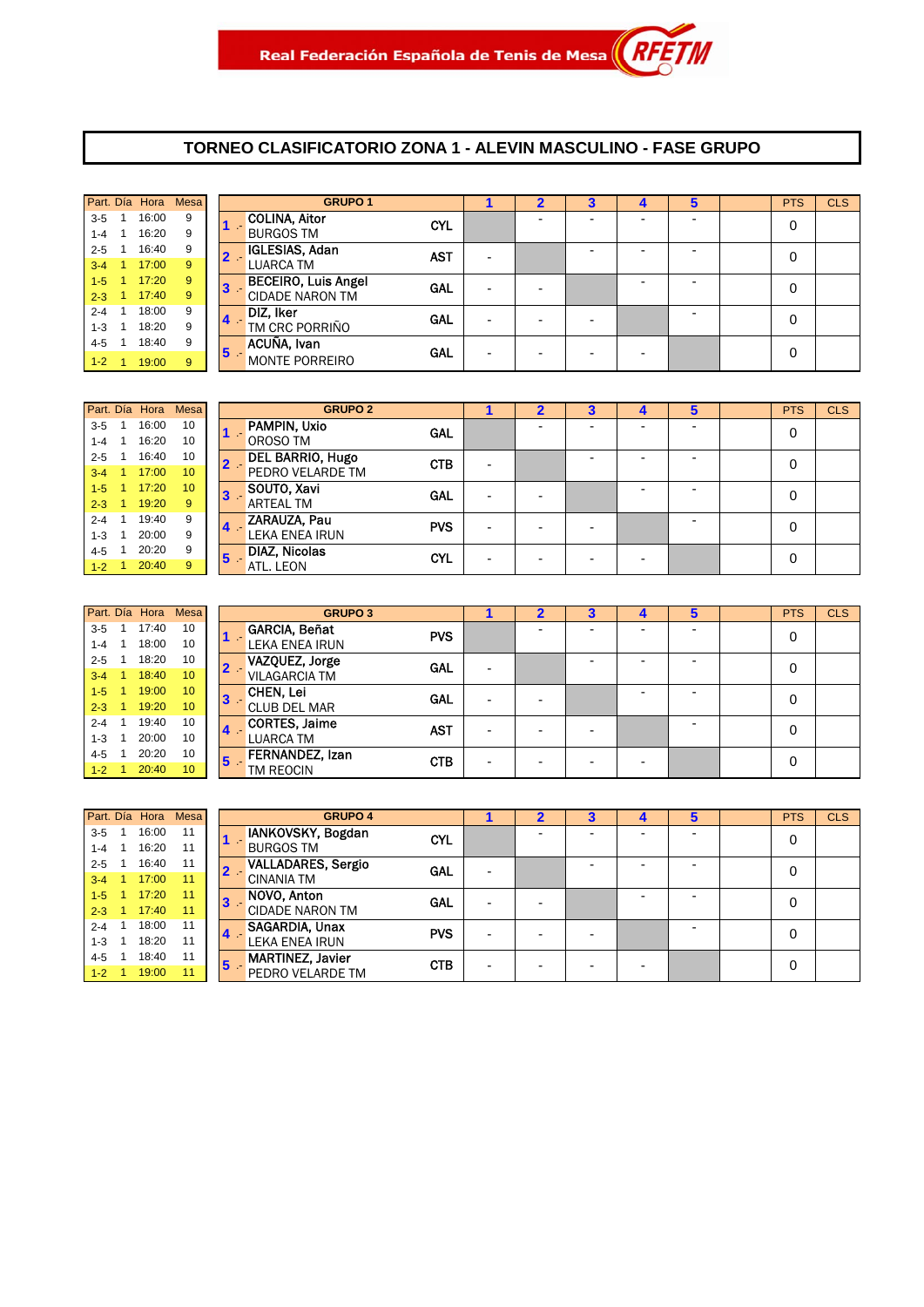Real Federación Española de Tenis de Mesa $\left\| \begin{array}{c} R \end{array} \right\|$ 

|   | <b>Mesa</b> | Part. Día Hora |                      |         |
|---|-------------|----------------|----------------------|---------|
|   |             |                |                      |         |
|   | 12          | 16:00          | $\mathbf{1}$         | $3 - 5$ |
|   | 12          | 16:20          | $\mathbf{1}$         | $1 - 4$ |
| 2 | 12          | 16:40          | 1                    | $2 - 5$ |
|   | 12          | 17:00          | $\blacktriangleleft$ | $3 - 4$ |
| З | 12          | 17:20          | ♦                    | $1 - 5$ |
|   | 12          | 17:40          | 1                    | $2 - 3$ |
|   | 12          | 18:00          | 1                    | $2 - 4$ |
|   | 12          | 18:20          | 1                    | $1 - 3$ |
| 5 | 12          | 18:40          | 1                    | $4 - 5$ |
|   | 12          | 19:00          | 1                    | $1 - 2$ |
|   |             |                |                      |         |

|         | Part. Día Hora | Mesa |   | <b>GRUPO 5</b>             |            | $\overline{2}$ | 3 | 4 | 5 | <b>PTS</b> | <b>CLS</b> |
|---------|----------------|------|---|----------------------------|------------|----------------|---|---|---|------------|------------|
| $3 - 5$ | 16:00          | 12   |   | <b>DEL PRADO, Daniel</b>   | <b>CTB</b> |                |   |   |   | 0          |            |
| 1-4     | 16:20          | 12   |   | <b>TORRELAVEGA</b>         |            |                |   |   |   |            |            |
| $2 - 5$ | 16:40          | 12   |   | <b>MAGALLANES, Rodrigo</b> | <b>CYL</b> |                |   |   |   | 0          |            |
| $3 - 4$ | 17:00          | 12   |   | I.E.S. PADRE ISLA          |            |                |   |   |   |            |            |
| $1-5$   | 17:20          | 12   |   | LOPEZ, Roi                 | <b>GAL</b> |                |   |   |   | 0          |            |
| $2 - 3$ | 17:40          | 12   |   | <b>CIDADE NARON TM</b>     |            |                |   |   |   |            |            |
| $2 - 4$ | 18:00          | 12   |   | <b>MULLER, Brian</b>       | <b>GAL</b> |                |   |   |   | 0          |            |
| $1 - 3$ | 18:20          | 12   |   | <b>CAMBADOS</b>            |            |                |   |   |   |            |            |
| $4 - 5$ | 18:40          | 12   | 5 | DOMINGUEZ, Urtzi           | <b>PVS</b> |                |   |   |   | 0          |            |
| $1-2$   | 19:00          | 12   |   | LEKA ENEA IRUN             |            |                |   |   |   |            |            |
|         |                |      |   |                            |            |                |   |   |   |            |            |

M

|         |   | Part. Día Hora | <b>Mesa</b> |    | <b>GRU</b>               |
|---------|---|----------------|-------------|----|--------------------------|
| $3 - 5$ | 1 | 16:00          | 13          |    | SÁNCHEZ, Adrián          |
| $1 - 4$ | 1 | 16:20          | 13          |    | <b>TM REOCIN</b>         |
| $2 - 5$ | 1 | 16:40          | 13          |    | <b>RODRIGUEZ, Brai</b>   |
| $3 - 4$ | 1 | 17:00          | 13          |    | <b>CIDADE NARON T</b>    |
| $1 - 5$ | 1 | 17.20          | 13          | 3  | ARANDA, Jeroni           |
| $2 - 3$ | 1 | 17:40          | 13          |    | <b>I.E.S. PADRE ISLA</b> |
| $2 - 4$ | 1 | 18:00          | 13          |    | <b>TOOUERO, Xabie</b>    |
| $1 - 3$ | 1 | 18:20          | 13          |    | <b>LEKA ENEA IRUN</b>    |
| $4 - 5$ | 1 | 18:40          | 13          |    | <b>CASTRO, Asier</b>     |
| $1 - 2$ | 1 | 19:00          | 13          | 5. | C.E DEPORTIVO DEZPOJ     |

|         | Part. Día Hora | Mesa |    | <b>GRUPO 6</b>                    |            |  |  | 5 | <b>PTS</b> | <b>CLS</b> |
|---------|----------------|------|----|-----------------------------------|------------|--|--|---|------------|------------|
| $3-5$   | 16:00          | 13   |    | SÁNCHEZ, Adrián                   | <b>CTB</b> |  |  |   | 0          |            |
| $1 - 4$ | 16:20          | 13   |    | TM REOCIN                         |            |  |  |   |            |            |
| $2 - 5$ | 16:40          | 13   |    | <b>RODRIGUEZ, Brais</b>           | <b>GAL</b> |  |  |   | 0          |            |
| $3 - 4$ | 17:00          | 13   |    | - 17<br><b>CIDADE NARON TM</b>    |            |  |  |   |            |            |
| $1 - 5$ | 17:20          | 13   |    | <b>ARANDA, Jeroni</b>             | <b>CYL</b> |  |  |   | 0          |            |
| $2 - 3$ | 17:40          | 13   |    | I.E.S. PADRE ISLA                 |            |  |  |   |            |            |
| $2 - 4$ | 18:00          | 13   |    | <b>TOQUERO, Xabier</b>            | <b>PVS</b> |  |  |   | $\Omega$   |            |
| $1 - 3$ | 18:20          | 13   |    | LEKA ENEA IRUN                    |            |  |  |   |            |            |
| $4 - 5$ | 18:40          | 13   | 15 | <b>CASTRO, Asier</b>              | <b>GAL</b> |  |  |   | 0          |            |
| $1-2$   | 19:00          | 13   |    | C.E DEPORTIVO DEZPORTAS LUGO T.M. |            |  |  |   |            |            |

| <b>GRI</b>            |   | Mesa | Part. Día Hora |                |         |
|-----------------------|---|------|----------------|----------------|---------|
| VILA, Xoan            |   | 14   | 16:00          | 1              | $1 - 4$ |
| <b>CIDADE NARON 1</b> |   | 14   | 16:20          | 1              | $2 - 6$ |
| QUEVEDO, Nico         |   | 14   | 16:40          | 1              | $3 - 5$ |
| TORRFI AVFGA          | 2 | 14   | 17:00          | $\overline{1}$ | $1 - 6$ |
| PLAZA. Iker           | 3 | 14   | 17:20          | 1              | $4 - 5$ |
| LEKA ENEA IRUN        |   | 14   | 17:40          | 1              | $2 - 3$ |
| <b>CANCELA, Fabia</b> |   | 14   | 18:00          | 1              | $1 - 5$ |
| <b>MONTE PORREIR</b>  |   | 14   | 18:20          | 1              | $3-6$   |
| <b>RODRIGUEZ, Est</b> | 5 | 14   | 18:40          | 1              | $2 - 4$ |
| OROSO TM              |   | 14   | 19:00          | 1              | $1 - 3$ |
| <b>GARCIA, Alvaro</b> | 6 | 14   | 19:20          | 1              | $2 - 5$ |
| <b>GOSSIMA</b>        |   | 14   | 19:40          | 1              | $4 - 6$ |
|                       |   | 14   | 20:00          | 1              | $1 - 2$ |
|                       |   | 14   | 20:20          | 1              | $5 - 6$ |
|                       |   | 14   | 20:40          | 1              | $3 - 4$ |

|         | Part. Día Hora | Mesa |       | <b>GRUPO 7</b>         |            |                          | 2 | 3 | 4 | 5 | 6 | <b>PTS</b>  | <b>CLS</b> |
|---------|----------------|------|-------|------------------------|------------|--------------------------|---|---|---|---|---|-------------|------------|
| $1 - 4$ | 16:00          | 14   |       | VILA, Xoan<br>147      | <b>GAL</b> |                          |   |   |   |   |   | 0           |            |
| $2 - 6$ | 16:20          | 14   |       | <b>CIDADE NARON TM</b> |            |                          |   |   |   |   |   |             |            |
| $3-5$   | 16:40          | 14   | $2 -$ | QUEVEDO, Nico          | <b>CTB</b> |                          |   |   |   |   |   | $\mathbf 0$ |            |
| $1 - 6$ | 17:00          | 14   |       | TORRELAVEGA            |            | ٠                        |   |   |   |   |   |             |            |
| $4 - 5$ | 17:20          | 14   | $3 -$ | PLAZA, Iker            | <b>PVS</b> | $\overline{\phantom{0}}$ |   |   |   |   | ۰ | 0           |            |
| $2 - 3$ | 17:40          | 14   |       | <b>LEKA ENEA IRUN</b>  |            |                          |   |   |   |   |   |             |            |
| $1 - 5$ | 18:00          | 14   | $4 -$ | CANCELA, Fabian        | <b>GAL</b> | -                        |   |   |   |   |   | 0           |            |
| $3-6$   | 18:20          | 14   |       | <b>MONTE PORREIRO</b>  |            |                          |   |   |   |   |   |             |            |
| $2 - 4$ | 18:40          | 14   | $5 -$ | RODRIGUEZ, Esteban     | <b>GAL</b> |                          |   |   |   |   |   | 0           |            |
| $1-3$   | 19:00          | 14   |       | OROSO TM               |            |                          |   |   |   |   |   |             |            |
| $2 - 5$ | 19:20          | 14   | $6 -$ | <b>GARCIA, Alvaro</b>  | <b>CYL</b> |                          |   |   |   |   |   | 0           |            |
| $4 - 6$ | 19:40          | 14   |       | <b>GOSSIMA</b>         |            |                          |   |   |   |   |   |             |            |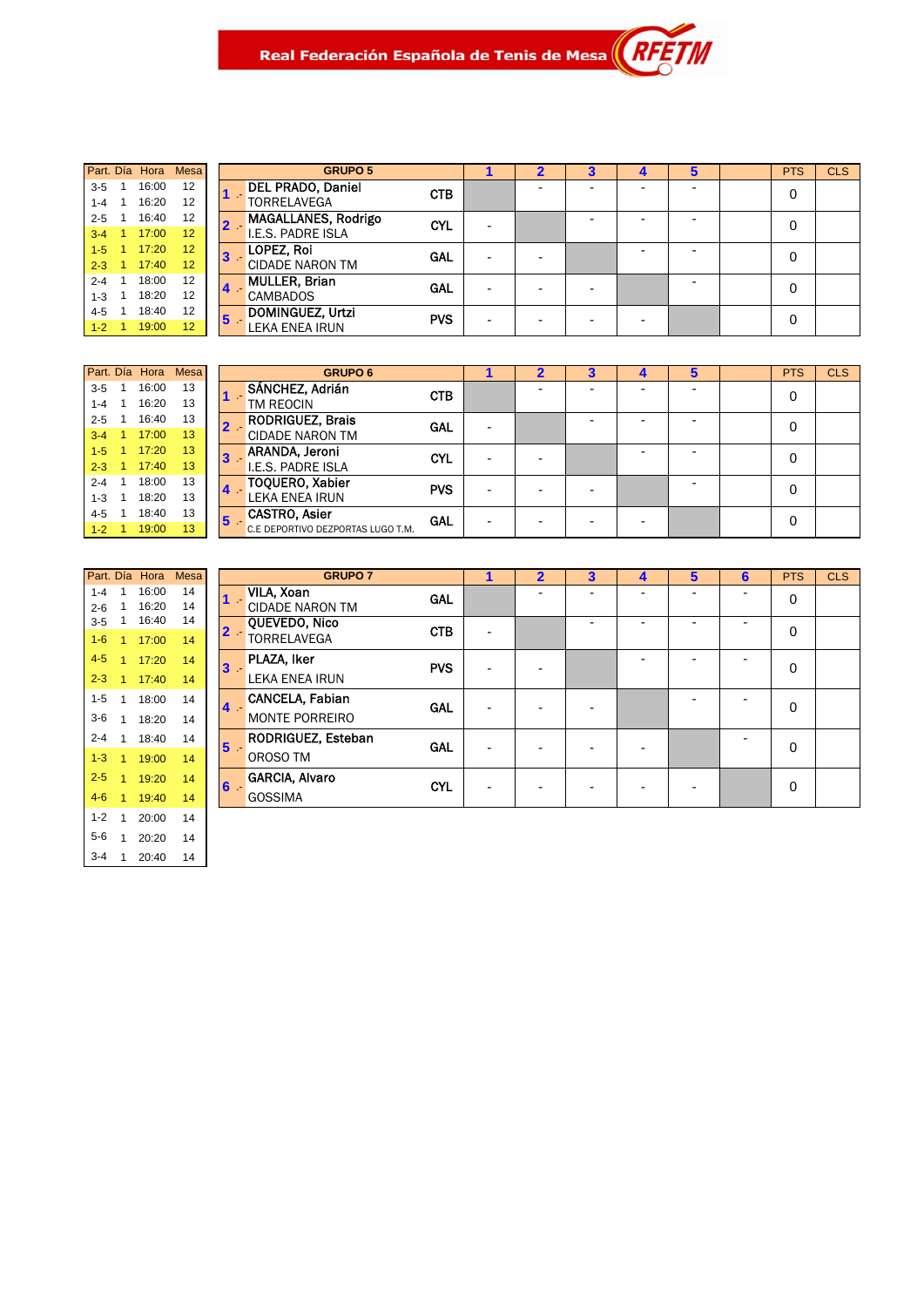#### **TORNEO CLASIFICATORIO ZONA 1 - INFANTIL FEMENINO - FASE GRUPO**

|           |                  | Part. Día Hora | <b>Mesa</b> |   | <b>GRUPO 1</b>                    |  |   |   | <b>PTS</b> | <b>CLS</b> |
|-----------|------------------|----------------|-------------|---|-----------------------------------|--|---|---|------------|------------|
| $3-5$ 2   |                  | 9:00           | 6           |   | <b>GARCIA, June</b><br><b>PVS</b> |  |   |   | 0          |            |
| $1-4$ 2   |                  | 9:20           | 6           |   | <b>LEKA ENEA IRUN</b>             |  |   |   |            |            |
| $2 - 5$ 2 |                  | 9:40           | 6           |   | <b>FELIPE, Anne</b><br><b>CTB</b> |  | - |   | 0          |            |
| $3 - 4$   | $\blacksquare$ 2 | 10:00          | 6           |   | <b>TORRELAVEGA</b>                |  |   |   |            |            |
| $1-5$     | $\sim$ 2 $\sim$  | 10:20          | 6           | 3 | <b>CASTRILLON, Sofia</b><br>AST   |  |   | - | 0          |            |
| $2 - 3$ 2 |                  | 10:40          | 6           |   | <b>AVILES</b>                     |  |   |   |            |            |
|           |                  | 2-4 2 11:00    | 6           |   | PAZ, Alba<br>GAL                  |  |   |   | 0          |            |
| $1-3$ 2   |                  | 11:20          | 6           |   | <b>TDM VILALBA</b>                |  |   |   |            |            |
| $4 - 5$   | $\mathcal{P}$    | 11:40          | 6           | 5 | SANTIAGO, Nerea<br>GAL            |  |   |   | 0          |            |
| $1-2$ 2   |                  | 12:00          | 6           |   | <b>MONTE PORREIRO</b>             |  |   |   |            |            |

|         |                | Part. Día Hora | <b>Mesa</b> |          | <b>GRUPO 2</b>         |            |  | 3 |  | <b>PTS</b> | <b>CLS</b> |
|---------|----------------|----------------|-------------|----------|------------------------|------------|--|---|--|------------|------------|
| $3 - 5$ | 2              | 9:00           |             |          | <b>CELIS, Sara</b>     | <b>CTB</b> |  |   |  | 0          |            |
| $1 - 4$ | 2              | 9:20           |             |          | TM REOCIN              |            |  |   |  |            |            |
| $2 - 5$ | 2              | 9:40           |             |          | ANGULO, Amaia          | <b>PVS</b> |  |   |  | 0          |            |
| $3 - 4$ | 2              | 10:00          |             |          | <b>LEKA ENEA IRUN</b>  |            |  |   |  |            |            |
| $1 - 5$ | $\overline{2}$ | 10:20          |             | 3        | LOPEZ, Sabela          | <b>GAL</b> |  |   |  |            |            |
| $2 - 3$ | $\overline{2}$ | 10:40          |             |          | <b>TDM VILALBA</b>     |            |  |   |  |            |            |
| $2 - 4$ | 2              | 11:00          |             |          | <b>LATORRE, Nagore</b> | <b>PVS</b> |  |   |  |            |            |
| $1 - 3$ | 2              | 11:20          |             | <b>4</b> | <b>GASTEIZ</b>         |            |  |   |  |            |            |
| 4-5     | 2              | 11:40          |             | 5        | IZQUIERDO, Nayara      | <b>CYL</b> |  |   |  | $\Omega$   |            |
| $1-2$   | $\overline{2}$ | 12:00          |             |          | <b>CD COYANZA</b>      |            |  |   |  |            |            |

|         |                |       | Part. Día Hora Mesa |                | <b>GRUPO 3</b>           |            |  |   | <b>PTS</b> | <b>CLS</b> |
|---------|----------------|-------|---------------------|----------------|--------------------------|------------|--|---|------------|------------|
| $3-5$   | $\overline{2}$ | 9:00  | 8                   |                | <b>AIZPURUA, Nerea</b>   | <b>PVS</b> |  |   | 0          |            |
| $1 - 4$ | 2              | 9:20  | 8                   |                | <b>ATL SAN SEBASTIAN</b> |            |  |   |            |            |
| $2 - 5$ | 2              | 9:40  | 8                   |                | <b>SANTOS, Marcos</b>    | <b>GAL</b> |  |   | 0          |            |
| $3 - 4$ | $\overline{2}$ | 10:00 | 8                   |                | <b>FINISTERRE TM</b>     |            |  |   |            |            |
| $1 - 5$ | 2              | 10:20 | 8                   | 3              | RAMOS, Ana               | <b>GAL</b> |  |   | 0          |            |
| $2 - 3$ | 2              | 10:40 | 8                   |                | <b>BREOGAN - OLEIROS</b> |            |  |   |            |            |
| $2 - 4$ | 2              | 11:00 | 8                   |                | OTAMENDI, Irati          | <b>PVS</b> |  |   | 0          |            |
| $1 - 3$ | $\mathcal{P}$  | 11:20 | 8                   | $\overline{4}$ | <b>LEKA ENEA IRUN</b>    |            |  |   |            |            |
| $4 - 5$ | 2              | 11:40 | 8                   | 5              | REGO, Ariadna            | GAL        |  | ۰ | 0          |            |
| $1 - 2$ | $\overline{2}$ | 12:00 | 8                   |                | TDM VILALBA              |            |  |   |            |            |

|                    |                | Part. Día Hora | Mesa   |                | <b>GRUPO 4</b>                               |   | $\mathbf{2}$ | 3 |   | <b>PTS</b> | <b>CLS</b> |
|--------------------|----------------|----------------|--------|----------------|----------------------------------------------|---|--------------|---|---|------------|------------|
| $3-5$              | 2<br>2         | 9:00<br>9:20   | 9      |                | RIVAS, Mar<br>GAL                            |   |              |   |   | 0          |            |
| $1 - 4$<br>$2 - 5$ | 2              | 9:40           | 9<br>9 |                | MONTE PORREIRO<br><b>ARTOLA, Irati Fushu</b> |   |              |   |   |            |            |
| $3 - 4$            | $\sqrt{2}$     | 10:00          | 9      | $\mathbf{2}$   | <b>PVS</b><br><b>ATL SAN SEBASTIAN</b>       | - |              |   |   | 0          |            |
| $1 - 5$            | $\mathcal{P}$  | 10:20          | 9      | 3              | PISOS, Nadia<br><b>CYL</b>                   | - |              |   | ۰ | 0          |            |
| $2 - 3$            | 2              | 10:40          | 9      |                | CD COYANZA                                   |   |              |   |   |            |            |
| $2 - 4$            | $\mathcal{P}$  | 11:00          | 9      | $\overline{4}$ | <b>DUTEIL, Maina</b><br><b>GAL</b>           | - |              |   |   | 0          |            |
| $1 - 3$            | $\mathcal{P}$  | 11:20          | 9      |                | <b>VILAGARCIA TM</b>                         |   |              |   |   |            |            |
| $4 - 5$            | $\mathcal{P}$  | 11:40          | 9      | 15.            | MONTAOS, Diana<br>GAL                        | ٠ |              |   |   | $\Omega$   |            |
| $1 - 2$            | $\overline{2}$ | 12:00          | 9      |                | RIBADUMIA T.M.                               |   |              |   |   |            |            |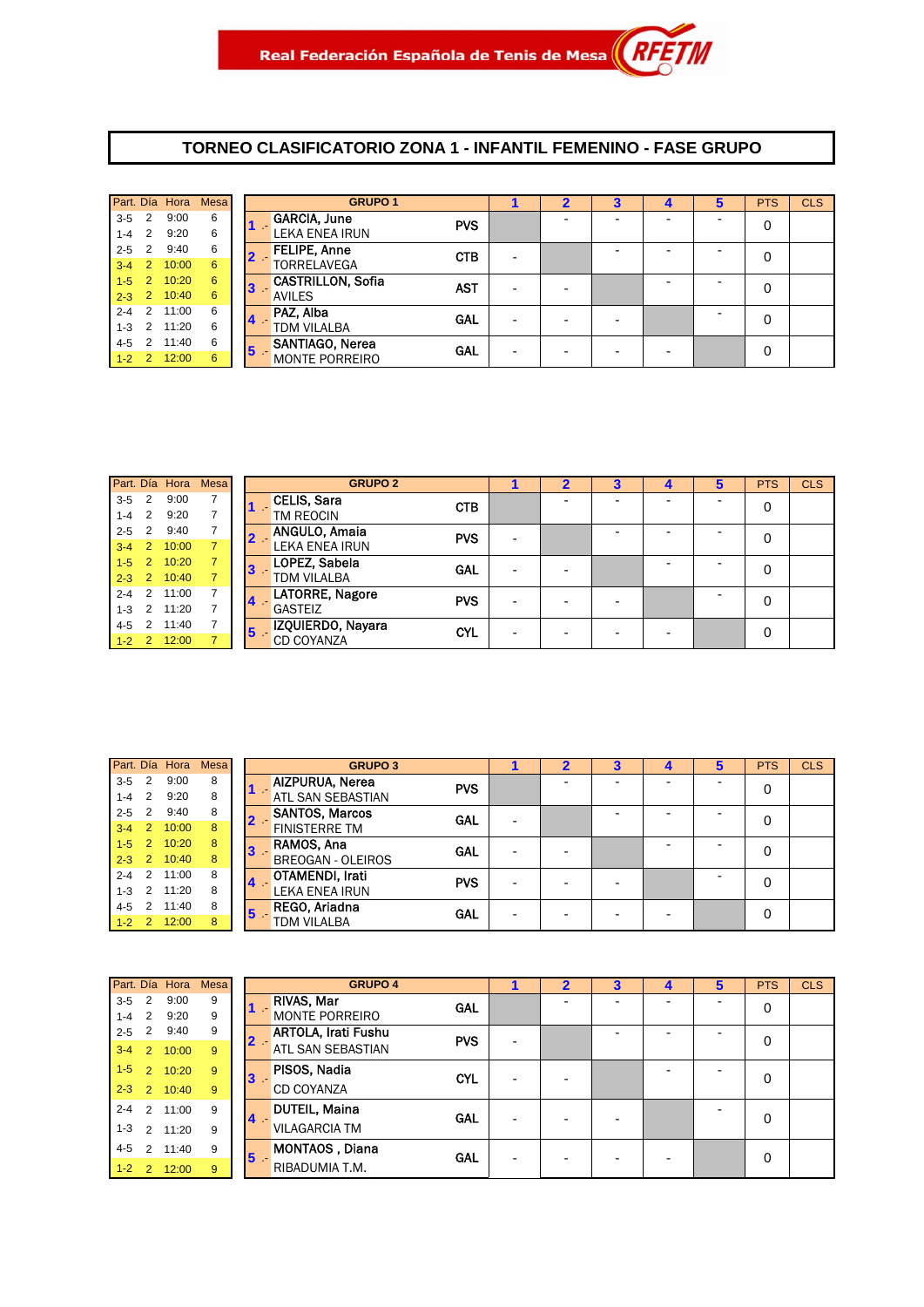#### **TORNEO CLASIFICATORIO ZONA 1 - INFANTIL MASCULINO - FASE GRUPO**

|         |                | Part. Día Hora | <b>Mesa</b>    |                | <b>GRUPO 1</b>          |            |   |  |   | <b>PTS</b> | <b>CLS</b> |
|---------|----------------|----------------|----------------|----------------|-------------------------|------------|---|--|---|------------|------------|
| $3 - 5$ | $\overline{2}$ | 9:00           | $\overline{2}$ |                | <b>RODRIGUEZ, Angel</b> | <b>CTB</b> |   |  | - | 0          |            |
| $1-4$ 2 |                | 9:20           | 2              | 1              | <b>TORRELAVEGA</b>      |            |   |  |   |            |            |
| $2 - 5$ | $\overline{2}$ | 9:40           | $\overline{2}$ | $2 -$          | <b>GUTIERREZ, Alex</b>  | <b>PVS</b> |   |  | - | 0          |            |
| $3-4$ 2 |                | 10:00          | $\overline{2}$ |                | <b>LEKA ENEA IRUN</b>   |            | - |  |   |            |            |
| $1 - 5$ | $\overline{2}$ | 10:20          | $\overline{2}$ | $\mathbf{3}$   | DORGAMBIDE, Nicolas     | <b>GAL</b> |   |  | - | 0          |            |
| $2 - 3$ |                | 2 10:40        | $\overline{2}$ |                | <b>VILAGARCIA TM</b>    |            |   |  |   |            |            |
|         |                | 2-4 2 11:00    | 2              |                | MARCOS, Yago            | <b>GAL</b> |   |  | - | 0          |            |
| $1 - 3$ |                | 2 11:20        | 2              | $\overline{4}$ | <b>CIDADE NARON TM</b>  |            |   |  |   |            |            |
| 4-5     | 2              | 11:40          | 2              | $\sqrt{5}$     | <b>MARTIN, Alvar</b>    | <b>CYL</b> |   |  |   | 0          |            |
| $1-2$   | $\overline{2}$ | 12:00          | $\overline{2}$ |                | <b>BURGOS TM</b>        |            |   |  |   |            |            |

|           | Part. Día Hora | <b>Mesa</b> |    | <b>GRUPO 2</b>           |            |  |  | э | <b>PTS</b> | <b>CLS</b> |
|-----------|----------------|-------------|----|--------------------------|------------|--|--|---|------------|------------|
| $3-5$ 2   | 9:00           | 3           |    | <b>CHAMORRO, Aimar</b>   | <b>PVS</b> |  |  |   | 0          |            |
| $1-4$ 2   | 9:20           | 3           |    | LEKA ENEA IRUN           |            |  |  |   |            |            |
| $2 - 5$ 2 | 9:40           | 3           |    | VIÑUELA, Iker            | <b>CYL</b> |  |  |   | 0          |            |
|           | 3-4 2 10:00    | 3           |    | <b>I.E.S. PADRE ISLA</b> |            |  |  |   |            |            |
|           | $1-5$ 2 10:20  | 3           | 3  | <b>BERCIANO, Rodrigo</b> | <b>CYL</b> |  |  |   | 0          |            |
|           | 2-3 2 10:40    | 3           |    | <b>VEGUELLINA</b>        |            |  |  |   |            |            |
|           | 2-4 2 11:00    | 3           | 14 | <b>ROMERO, Miguel</b>    | GAL        |  |  |   | 0          |            |
|           | $1-3$ 2 11:20  | 3           |    | ADCP ZAS                 |            |  |  |   |            |            |
|           | 4-5 2 11:40    | 3           | 15 | <b>PLACER, Carlos</b>    | GAL        |  |  |   | 0          |            |
|           | $1-2$ 2 12:00  | 3           |    | <b>FINISTERRE TM</b>     |            |  |  |   |            |            |

|         |                | Part. Día Hora | Mesa           |                         |       | <b>GRUPO 3</b>             |            |   |  | 5 | <b>PTS</b> | <b>CLS</b> |
|---------|----------------|----------------|----------------|-------------------------|-------|----------------------------|------------|---|--|---|------------|------------|
| $3-5$   | 2              | 9:00           | 4              |                         |       | <b>CEPAS, Ander</b>        | <b>PVS</b> |   |  |   | 0          |            |
| $1-4$ 2 |                | 9:20           | 4              |                         |       | ATL SAN SEBASTIAN          |            |   |  |   |            |            |
| $2 - 5$ | 2              | 9:40           | 4              |                         |       | <b>SANTOS, Marcos</b>      | <b>GAL</b> |   |  |   | $\Omega$   |            |
| $3 - 4$ | $\overline{2}$ | 10:00          | $\overline{4}$ |                         |       | <b>FINISTERRE TM</b>       |            |   |  |   |            |            |
| $1 - 5$ | $\overline{2}$ | 10:20          | 4              |                         | $3 -$ | <b>ENCINAS, Xuan Lluis</b> | <b>AST</b> |   |  |   | 0          |            |
| $2 - 3$ | <sup>2</sup>   | 10:40          | 4              |                         |       | <b>AVILES</b>              |            |   |  |   |            |            |
| $2 - 4$ | 2              | 11:00          | 4              |                         |       | <b>RODRIGUEZ, Carlos</b>   | GAL        |   |  |   | 0          |            |
| $1 - 3$ | $\mathcal{P}$  | 11:20          | 4              | $\overline{\mathbf{4}}$ |       | <b>MONTE PORREIRO</b>      |            |   |  |   |            |            |
| 4-5     | $\mathfrak{p}$ | 11:40          | 4              | 5                       |       | <b>VILLANUEVA, David</b>   | CYL        | - |  |   | 0          |            |
| $1 - 2$ | $\mathcal{P}$  | 12:00          | 4              |                         |       | ATL. LEON                  |            |   |  |   |            |            |

|         |                  | Part. Día Hora | Mesa |                         | <b>GRUPO 4</b>            |            |  |  |  | <b>PTS</b> | <b>CLS</b> |
|---------|------------------|----------------|------|-------------------------|---------------------------|------------|--|--|--|------------|------------|
| $3-5$   | 2                | 9:00           | 5    |                         | <b>SAN MIGUEL, Marcos</b> | <b>CYL</b> |  |  |  | 0          |            |
| $1 - 4$ | $\overline{2}$   | 9:20           | 5    |                         | <b>BURGOS TM</b>          |            |  |  |  |            |            |
| $2 - 5$ | 2                | 9:40           | 5    |                         | <b>MIRANDA, Unax</b>      | <b>PVS</b> |  |  |  | 0          |            |
| $3 - 4$ | $\overline{2}$   | 10:00          | 5    |                         | <b>GASTEIZ</b>            |            |  |  |  |            |            |
| $1 - 5$ | $\overline{2}$   | 10:20          | 5    | $\overline{\mathbf{3}}$ | <b>HERNANDEZ, Martin</b>  | <b>GAL</b> |  |  |  | 0          |            |
| $2-3$ 2 |                  | 10:40          | 5    |                         | <b>MONTE PORREIRO</b>     |            |  |  |  |            |            |
| $2 - 4$ | 2                | 11:00          | 5    | $\overline{4}$          | <b>PITA, Marcos</b>       | <b>GAL</b> |  |  |  | 0          |            |
| $1 - 3$ | 2                | 11:20          | 5    |                         | <b>CIDADE NARON TM</b>    |            |  |  |  |            |            |
| 4-5     |                  | 11:40          | 5    | $5 -$                   | PIZARRO, Manuel           | <b>CYL</b> |  |  |  | 0          |            |
| $1 - 2$ | $\blacksquare$ 2 | 12:00          | 5    |                         | <b>CD VIRIATO TM</b>      |            |  |  |  |            |            |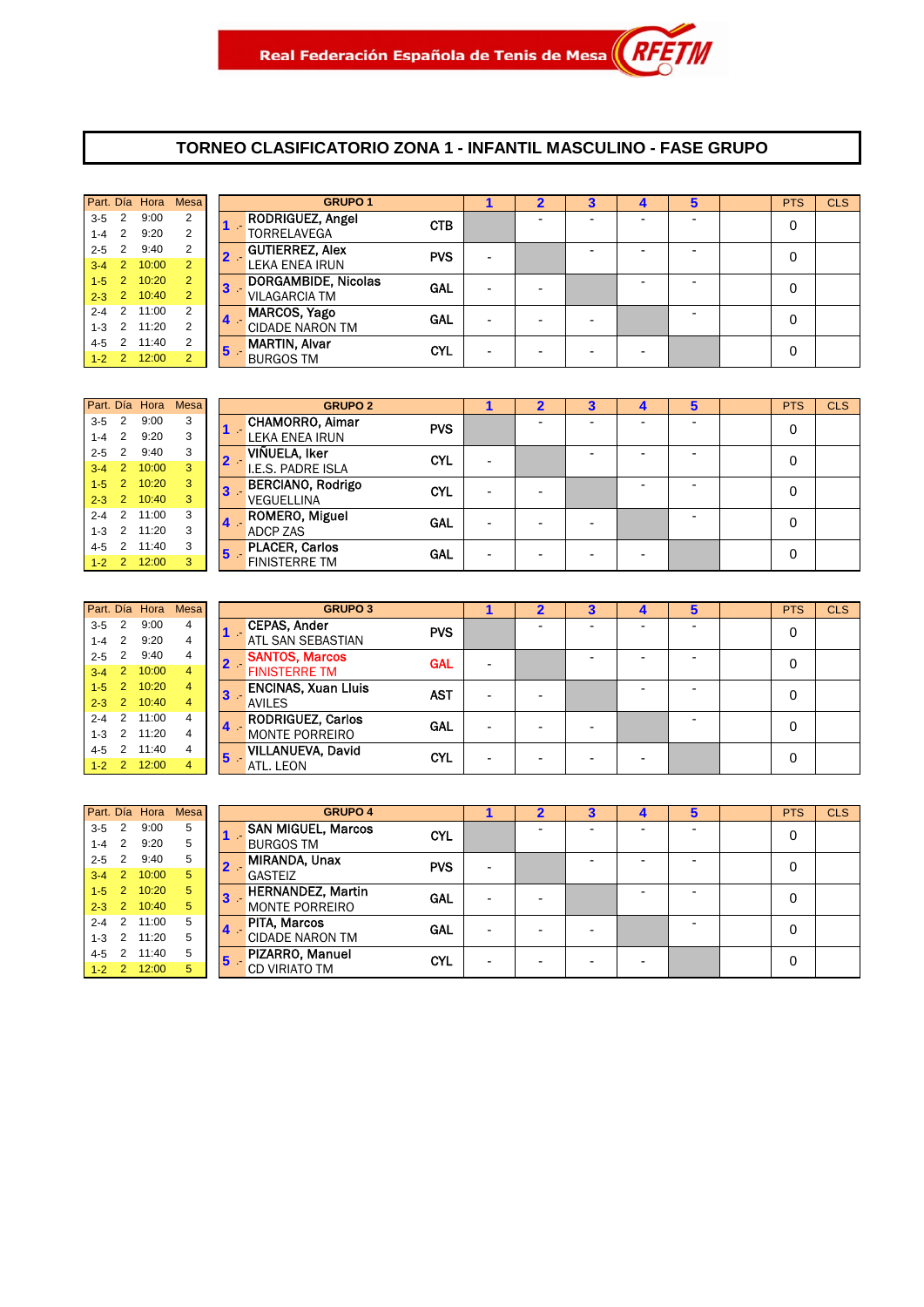Real Federación Española de Tenis de Mesa $\left\| \begin{array}{c} R \end{array} \right\|$ 

|         |                | Part. Día Hora | <b>Mesa</b> |                | a                     |
|---------|----------------|----------------|-------------|----------------|-----------------------|
| $3-5$   | 2              | 9:00           | 18          |                | <b>MARTIN, Javier</b> |
| $1-4$ 2 |                | 9:20           | 18          |                | <b>BURGOS TM</b>      |
| $2 - 5$ | 2              | 9:40           | 18          | $\overline{2}$ | <b>IGLESIAS, Carl</b> |
| $3 - 4$ | $\overline{2}$ | 10:00          | 18          |                | <b>CLUB DEL MAR</b>   |
| $1 - 5$ | 2              | 10:20          | 18          | 3              | CASAS, Unai           |
| $2 - 3$ | 2              | 10:40          | 18          |                | <b>GASTEIZ</b>        |
| $2 - 4$ | 2              | 11:00          | 18          |                | <b>VIDAL, Lucas</b>   |
| $1 - 3$ | 2              | 11:20          | 18          |                | <b>MONTE PORRE</b>    |
| 4-5     | 2              | 11:40          | 18          | 5              | <b>FRECHILLA, Da</b>  |
| $1 - 2$ | $\overline{2}$ | 12:00          | 18          |                | PEDRO VELARD          |
|         |                |                |             |                |                       |

|           |                | Part. Día Hora | Mesa |       | <b>GRUPO 5</b>           |            |   | $\overline{\mathbf{2}}$  | 3 | 4 | 5                        | <b>PTS</b> | <b>CLS</b> |
|-----------|----------------|----------------|------|-------|--------------------------|------------|---|--------------------------|---|---|--------------------------|------------|------------|
| 3-5       | 2              | 9:00           | 18   |       | <b>MARTIN, Javier</b>    | <b>CYL</b> |   |                          |   | - | -                        | 0          |            |
| $1 - 4$   | 2              | 9:20           | 18   |       | <b>BURGOS TM</b>         |            |   |                          |   |   |                          |            |            |
| $2 - 5$   | 2              | 9:40           | 18   |       | <b>IGLESIAS, Carlos</b>  | <b>GAL</b> |   |                          |   | - | -                        | 0          |            |
| $3 - 4$   | 2              | 10:00          | 18   |       | <b>CLUB DEL MAR</b>      |            |   |                          |   |   |                          |            |            |
| $1-5$     | $\overline{2}$ | 10:20          | 18   |       | CASAS, Unai              | <b>PVS</b> |   |                          |   | - | $\overline{\phantom{0}}$ | 0          |            |
| $2 - 3$   | 2 <sup>2</sup> | 10:40          | 18   |       | <b>GASTEIZ</b>           |            |   | $\overline{\phantom{0}}$ |   |   |                          |            |            |
| $2 - 4$   | 2              | 11:00          | 18   | $4 -$ | <b>VIDAL, Lucas</b>      | <b>GAL</b> |   | $\overline{\phantom{0}}$ |   |   | $\overline{\phantom{0}}$ | 0          |            |
| $1 - 3$   | 2              | 11:20          | 18   |       | <b>MONTE PORREIRO</b>    |            |   |                          | - |   |                          |            |            |
| 4-5       | 2              | 11:40          | 18   | 5     | <b>FRECHILLA, Daniel</b> | <b>CTB</b> |   |                          |   |   |                          | 0          |            |
| $1 - 2$ 2 |                | 12:00          | 18   |       | PEDRO VELARDE TM         |            | - | $\overline{\phantom{0}}$ | - | - |                          |            |            |

M

| Part, Día |                | Hora  | Mesa |   | G                    |
|-----------|----------------|-------|------|---|----------------------|
| $1 - 4$   | 2              | 9:00  | 19   |   | <b>GARCIA, Marco</b> |
| $2 - 6$   | 2              | 9:20  | 19   |   | TORRELAVEGA          |
| 3-5       | 2              | 9:40  | 19   | 2 | <b>FERNANDEZ.I</b>   |
| $1 - 6$   | $\overline{2}$ | 10:00 | 19   |   | OROSO TM             |
| $4 - 5$   | $\overline{2}$ | 10:20 | 19   |   | <b>GONZALEZ. Br</b>  |
| $2 - 3$   | $\overline{2}$ | 10:40 | 19   |   | <b>MONTE PORRE</b>   |
| $1 - 5$   | 2              | 11:00 | 19   |   | <b>GONZALEZ, Ma</b>  |
| 3-6       | 2              | 11:20 | 19   |   | GOSSIMA              |
| $2 - 4$   | 2              | 11:40 | 19   | 5 | <b>GARCIA, Raul</b>  |
| $1 - 3$   | $\overline{2}$ | 12:00 | 19   |   | <b>ARTEAL TM</b>     |
| $2 - 5$   | $\overline{2}$ | 12:20 | 19   | 6 | <b>MIKELAJAURE</b>   |
| $4 - 6$   | $\overline{2}$ | 12:40 | 19   |   | LEKA ENEA IRI        |
| $1 - 2$   | 2              | 13:00 | 19   |   |                      |
| $5-6$     | 2              | 13:20 | 19   |   |                      |
| 3-4       | $\overline{2}$ | 13:40 | 19   |   |                      |

|         |                | Part. Día Hora | <b>Mesa</b> |                 | <b>GRUPO 6</b>           |            | 2                        | 3 | 4 | 5 | 6 | <b>PTS</b> | <b>CLS</b> |
|---------|----------------|----------------|-------------|-----------------|--------------------------|------------|--------------------------|---|---|---|---|------------|------------|
| $1 - 4$ | 2              | 9:00           | 19          |                 | <b>GARCIA, Marcos</b>    | <b>CTB</b> |                          |   | - |   |   | 0          |            |
| $2 - 6$ | 2              | 9:20           | 19          |                 | <b>TORRELAVEGA</b>       |            |                          |   |   |   |   |            |            |
| $3 - 5$ | 2              | 9:40           | 19          | 2 -             | <b>FERNANDEZ, Martin</b> | GAL        |                          | - | - |   |   | 0          |            |
| $1-6$   | 2              | 10:00          | 19          |                 | OROSO TM                 |            |                          |   |   |   |   |            |            |
| $4 - 5$ | 2              | 10:20          | 19          |                 | <b>GONZALEZ, Brais</b>   | <b>GAL</b> |                          |   |   |   | - | 0          |            |
| $2 - 3$ | $\mathcal{P}$  | 10:40          | 19          | $3 -$           | <b>MONTE PORREIRO</b>    |            |                          |   |   |   |   |            |            |
| $1 - 5$ | $\mathcal{P}$  | 11:00          | 19          | $4 -$           | <b>GONZALEZ, Manuel</b>  | <b>CYL</b> | $\overline{\phantom{a}}$ |   |   |   |   | 0          |            |
| 3-6     | $\mathcal{P}$  | 11:20          | 19          |                 | <b>GOSSIMA</b>           |            |                          |   |   |   |   |            |            |
| $2 - 4$ | $\mathcal{P}$  | 11:40          | 19          | $5\overline{5}$ | <b>GARCIA, Raul</b>      | <b>GAL</b> |                          | ٠ | - |   |   | 0          |            |
| $1-3$   | $\overline{2}$ | 12:00          | 19          |                 | <b>ARTEAL TM</b>         |            |                          |   |   |   |   |            |            |
| $2 - 5$ | 2              | 12:20          | 19          |                 | MIKELAJAUREGI, Aimar     |            |                          |   |   |   |   |            |            |
| $4 - 6$ | $\mathcal{P}$  | 12:40          | 19          |                 | LEKA ENEA IRUN           |            |                          |   |   |   |   |            |            |
|         |                |                |             | $6 -$           |                          | <b>PVS</b> |                          |   | - |   |   | $\Omega$   |            |

| GRI                    |   | <b>Mesa</b> | Hora  |                | Part. Día |
|------------------------|---|-------------|-------|----------------|-----------|
| <b>MARTIN, Andres</b>  |   | 20          | 9:00  | 2              | $1 - 4$   |
| C.E DEPORTIVO DEZPO    |   | 20          | 9:20  | $\overline{2}$ | $2 - 6$   |
| <b>CASAS, Guillerm</b> | 2 | 20          | 9:40  | 2              | $3 - 5$   |
| AD VINCIOS             |   | 20          | 10:00 | $\overline{2}$ | $1 - 6$   |
| <b>MINGUEZ, Haitz</b>  |   | 20          | 10:20 | $\overline{2}$ | $4 - 5$   |
| <b>LEKA ENEA IRUN</b>  |   | 20          | 10:40 | $\overline{2}$ | $2 - 3$   |
| <b>BARRIUSO, Isaa</b>  |   | 20          | 11:00 | 2              | $1 - 5$   |
| <b>BURGOS TM</b>       |   | 20          | 11:20 | $\overline{2}$ | $3-6$     |
| GONZALEZ, Alva         | 5 | 20          | 11:40 | $\mathfrak{p}$ | $2 - 4$   |
| <b>CD COYANZA</b>      |   | 20          | 12:00 | $\overline{2}$ | $1 - 3$   |
| <b>CANALES, Adriar</b> | 6 | 20          | 12:20 | $\overline{2}$ | $2 - 5$   |
| <b>ANTONIO MENDO</b>   |   | 20          | 12:40 | $\overline{2}$ | $4 - 6$   |
|                        |   | 20          | 13:00 | 2              | $1 - 2$   |
|                        |   | 20          | 13:20 | 2              | $5-6$     |
|                        |   | 20          | 13:40 | 2              | $3 - 4$   |

|         |                | Part. Día Hora | Mesa |                | <b>GRUPO 7</b>                    |            | 1 | $\overline{2}$ | $\overline{\mathbf{3}}$ | 4 | 5 | 6 | <b>PTS</b>  | <b>CLS</b> |
|---------|----------------|----------------|------|----------------|-----------------------------------|------------|---|----------------|-------------------------|---|---|---|-------------|------------|
| $1 - 4$ | 2              | 9:00           | 20   |                | <b>MARTIN, Andres</b>             | <b>GAL</b> |   |                |                         |   |   |   | $\mathbf 0$ |            |
| $2 - 6$ | 2              | 9:20           | 20   |                | C.E DEPORTIVO DEZPORTAS LUGO T.M. |            |   |                |                         |   |   |   |             |            |
| $3 - 5$ | $\mathcal{P}$  | 9:40           | 20   | $\overline{2}$ | <b>CASAS, Guillermo</b>           | <b>GAL</b> |   |                |                         |   |   |   | $\mathbf 0$ |            |
| $1-6$   | 2              | 10:00          | 20   |                | <b>AD VINCIOS</b>                 |            |   |                |                         |   |   |   |             |            |
| $4-5$   | $\mathcal{P}$  | 10:20          | 20   | $\mathbf{3}$   | <b>MINGUEZ, Haitz</b>             | <b>PVS</b> |   |                |                         |   |   |   | 0           |            |
| $2 - 3$ | 2 <sup>1</sup> | 10:40          | 20   |                | <b>LEKA ENEA IRUN</b>             |            |   |                |                         |   |   |   |             |            |
| $1 - 5$ | $\mathcal{P}$  | 11:00          | 20   | $\overline{4}$ | <b>BARRIUSO, Isaac</b>            | <b>CYL</b> |   |                |                         |   |   |   | $\mathbf 0$ |            |
| $3-6$   |                | 2 11:20        | 20   |                | <b>BURGOS TM</b>                  |            |   |                |                         |   |   |   |             |            |
| $2 - 4$ | $\mathcal{P}$  | 11:40          | 20   | 5              | GONZALEZ, Alvaro                  | <b>CYL</b> |   |                |                         |   |   |   | $\mathbf 0$ |            |
| $1-3$   | $\mathcal{P}$  | 12:00          | 20   |                | CD COYANZA                        |            |   |                |                         |   |   |   |             |            |
| $2 - 5$ | $\mathcal{P}$  | 12:20          | 20   | 6              | <b>CANALES, Adrian</b>            | <b>CTB</b> |   |                |                         |   |   |   | $\mathbf 0$ |            |
| $4 - 6$ | $\mathcal{P}$  | 12:40          | 20   |                | <b>ANTONIO MENDOZA</b>            |            |   |                |                         |   |   |   |             |            |
|         |                |                |      |                |                                   |            |   |                |                         |   |   |   |             |            |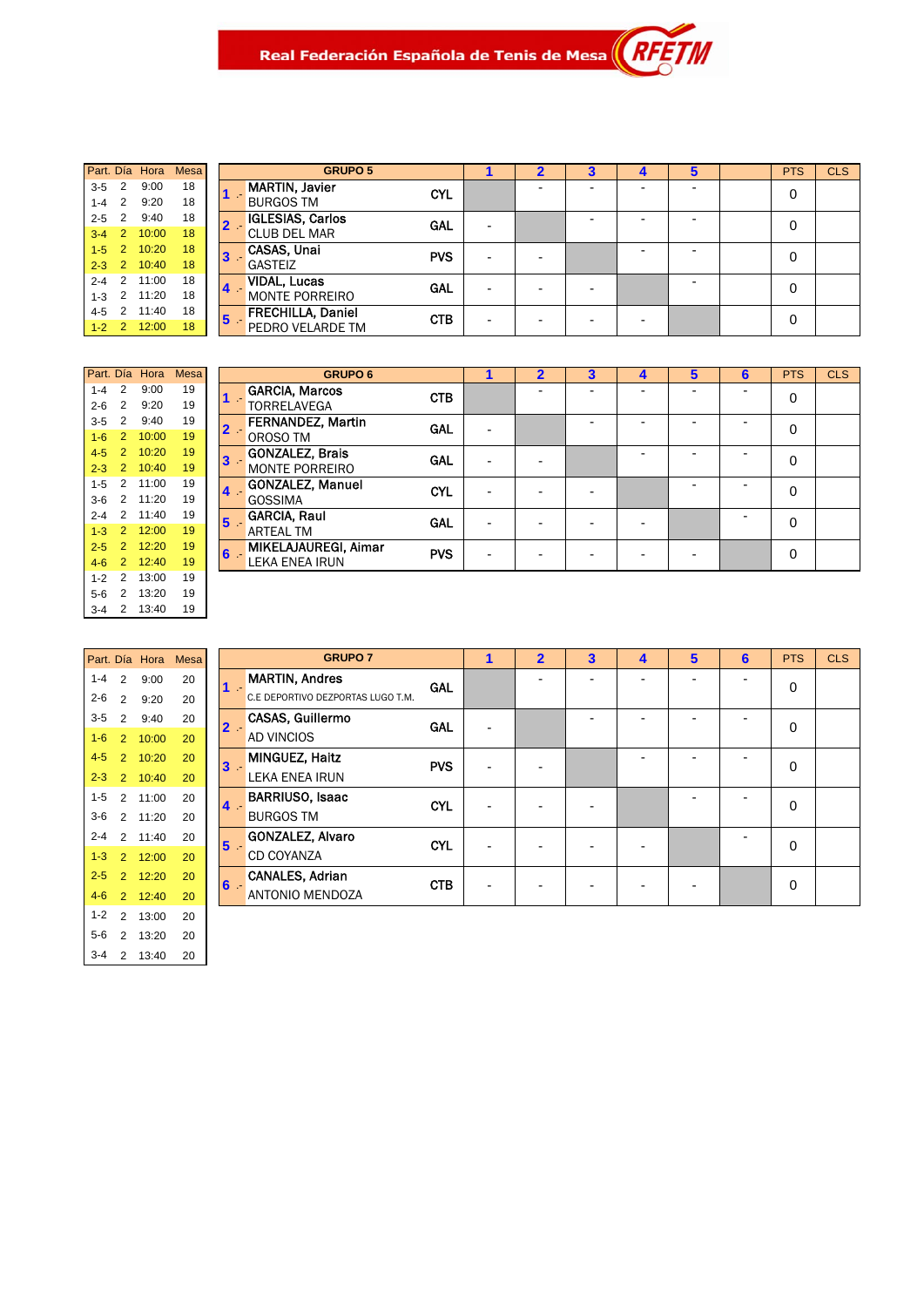#### **TORNEO CLASIFICATORIO ZONA 1 - JUVENIL FEMENINO - FASE GRUPO**

|           |                | Part Día Hora Mesa |    | <b>GRUPO 1</b>                                           |  |   | <b>PTS</b> | <b>CLS</b> |
|-----------|----------------|--------------------|----|----------------------------------------------------------|--|---|------------|------------|
| $3-5$ 2   |                | 15:00              | 12 | <b>SAGARDIA, Elene</b><br><b>PVS</b>                     |  | - | 0          |            |
| $1-4$ 2   |                | 15:20              | 12 | <b>LEKA ENEA IRUN</b>                                    |  |   |            |            |
| $2 - 5$   | $\overline{2}$ | 15:40              | 12 | GARCÍA, Ana<br>GAL<br>2 -                                |  | - | 0          |            |
| $3-4$ 2   |                | 16:00              | 12 | <b>ADCP ZAS</b>                                          |  |   |            |            |
| $1-5$ 2   |                | 16:20              | 12 | DOPICO, Itziar<br><b>AST</b><br>3 -                      |  | - | 0          |            |
| $2 - 3$ 2 |                | 16:40              | 12 | <b>LUARCA TM</b>                                         |  |   |            |            |
| $2 - 4$ 2 |                | 17:00              | 12 | DOMINGUEZ, Lucia<br><b>GAL</b>                           |  |   | 0          |            |
| $1 - 3$ 2 |                | 17:20              | 12 | $\overline{4}$<br><b>ILLAS CIES TM</b>                   |  |   |            |            |
| $4 - 5$   | $\mathcal{P}$  | 17:40              | 12 | <b>MORALES, Paula Xu</b><br><b>CYL</b><br>5 <sup>5</sup> |  | - | 0          |            |
| $1 - 2$ 2 |                | 18:00              | 12 | VALLADOLID                                               |  |   |            |            |

|           |                | Part. Día Hora Mesa |    |              | <b>GRUPO 2</b>                        |   |  |   | <b>PTS</b> | <b>CLS</b> |
|-----------|----------------|---------------------|----|--------------|---------------------------------------|---|--|---|------------|------------|
| $3 - 5$   | $\overline{2}$ | 15:00               | 13 |              | SANTIAGO, Noelia<br><b>GAL</b>        |   |  | - | 0          |            |
| $1-4$ 2   |                | 15:20               | 13 |              | <b>MONTE PORREIRO</b>                 |   |  |   |            |            |
| $2 - 5$   | 2              | 15:40               | 13 | $\mathbf{2}$ | <b>MARTINEZ, Sara</b><br><b>PVS</b>   |   |  | - | 0          |            |
| $3-4$ 2   |                | 16:00               | 13 |              | <b>LEKA ENEA IRUN</b>                 |   |  |   |            |            |
| $1 - 5$ 2 |                | 16:20               | 13 | $3 -$        | <b>RODRIGUEZ, Laura</b><br>GAL        | - |  | - | 0          |            |
| $2 - 3$ 2 |                | 16:40               | 13 |              | <b>CINANIA TM</b>                     |   |  |   |            |            |
| $2 - 4$ 2 |                | 17:00               | 13 |              | <b>FERNANDEZ, Elena</b><br><b>AST</b> | - |  |   | 0          |            |
| $1 - 3$ 2 |                | 17:20               | 13 | 4            | <b>LUARCA TM</b>                      |   |  |   |            |            |
| $4 - 5$   | 2              | 17:40               | 13 | $5^{\circ}$  | <b>HERRERO, Celia</b><br><b>CTB</b>   |   |  |   | 0          |            |
| $1 - 2$ 2 |                | 18:00               | 13 |              | PEDRO VELARDE TM                      |   |  |   |            |            |

|           |   | Part. Día Hora Mesa |    |                         | <b>GRUPO 3</b>              |            |  |  | <b>PTS</b> | <b>CLS</b> |
|-----------|---|---------------------|----|-------------------------|-----------------------------|------------|--|--|------------|------------|
| $3 - 5$   | 2 | 15:00               | 14 |                         | <b>CANAY, Claudia Maria</b> | <b>GAL</b> |  |  | 0          |            |
| $1 - 4$   | 2 | 15:20               | 14 |                         | <b>CIDADE NARON TM</b>      |            |  |  |            |            |
| $2 - 5$   | 2 | 15:40               | 14 |                         | <b>SANTOS, Marcos</b>       | GAL        |  |  | 0          |            |
| $3 - 4$   | 2 | 16:00               | 14 |                         | <b>FINISTERRE TM</b>        |            |  |  |            |            |
| $1 - 5$   | 2 | 16:20               | 14 | $\overline{\mathbf{3}}$ | <b>OUINTANA, Inés</b>       | GAL        |  |  | 0          |            |
| $2 - 3$   | 2 | 16:40               | 14 |                         | <b>MONTE PORREIRO</b>       |            |  |  |            |            |
| $2 - 4$   | 2 | 17:00               | 14 | 14                      | <b>MARTINEZ, Cecilia</b>    | <b>CYL</b> |  |  | 0          |            |
| $1 - 3$   | 2 | 17:20               | 14 |                         | <b>I.E.S. PADRE ISLA</b>    |            |  |  |            |            |
| $4 - 5$   | 2 | 17:40               | 14 | 5                       | <b>RIESGO, Veronica</b>     | <b>AST</b> |  |  | 0          |            |
| $1 - 2$ 2 |   | 18:00               | 14 |                         | <b>LUARCA TM</b>            |            |  |  |            |            |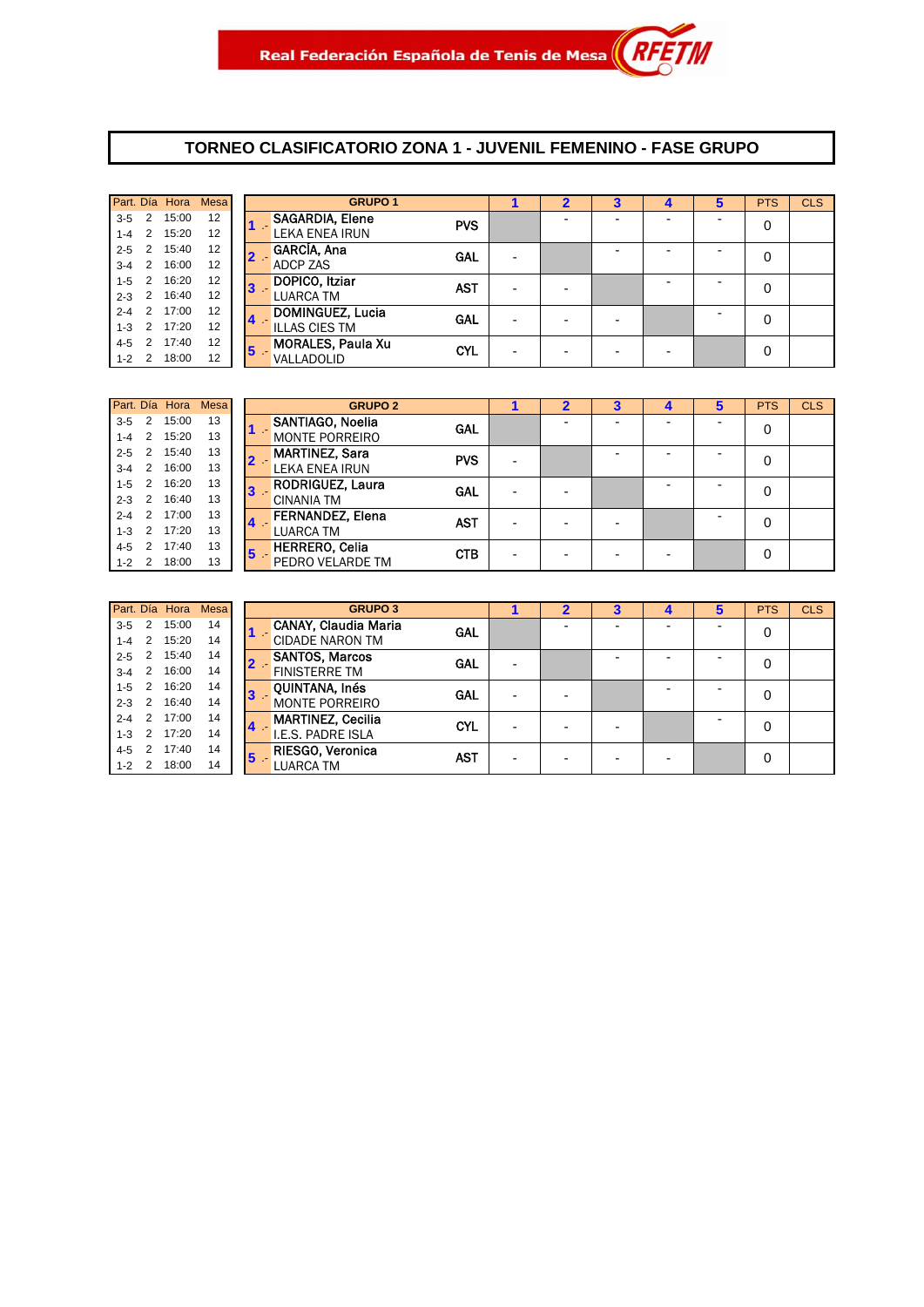|         |   | Part. Día Hora Mesa |    |
|---------|---|---------------------|----|
| $3 - 5$ | 2 | 15:00               | 15 |
| $1 - 4$ | 2 | 15:20               | 15 |
| $2 - 5$ | 2 | 15:40               | 15 |
| $3 - 4$ | 2 | 16:00               | 15 |
| $1 - 5$ | 2 | 16:20               | 15 |
| $2 - 3$ | 2 | 16:40               | 15 |
| $2 - 4$ | 2 | 17:00               | 15 |
| $1 - 3$ | 2 | 17:20               | 15 |
| $4 - 5$ | 2 | 17:40               | 15 |
| $1 - 2$ | 2 | 18:00               | 15 |

|     | <b>GRUPO 4</b>                       | $\overline{\mathbf{2}}$ | $\overline{\mathbf{3}}$ | 4 | 5 | <b>PTS</b> | <b>CLS</b> |
|-----|--------------------------------------|-------------------------|-------------------------|---|---|------------|------------|
|     | PINTOS, Luisa<br><b>GAL</b>          |                         |                         |   |   | 0          |            |
|     | <b>ILLAS CIES TM</b>                 |                         |                         |   |   |            |            |
| 2 - | <b>AIZPURUA, Maite</b><br><b>PVS</b> |                         |                         |   |   | 0          |            |
|     | <b>ATL SAN SEBASTIAN</b>             |                         |                         |   |   |            |            |
| В.  | <b>GARCÍA, Muriel</b><br><b>CTB</b>  |                         |                         |   |   | 0          |            |
|     | PEDRO VELARDE TM                     |                         |                         |   |   |            |            |
| ι.  | DELGADO, Celia<br><b>CYL</b>         |                         |                         |   |   | 0          |            |
|     | <b>BURGOS TM</b>                     |                         |                         |   |   |            |            |
| 5.  | <b>CASTRO, Maria</b><br><b>GAL</b>   |                         |                         |   |   | 0          |            |
|     | <b>ADCP ZAS</b>                      |                         |                         |   |   |            |            |

|         | Part. Día Hora Mesa |    |  |
|---------|---------------------|----|--|
| $3-5$   | 2 15:00             | 16 |  |
| $1 - 4$ | 2 15:20             | 16 |  |
| $2 - 5$ | 2 15:40             | 16 |  |
| $3 - 4$ | 2 16:00             | 16 |  |
| $1 - 5$ | 2 16:20             | 16 |  |
| $2 - 3$ | 2 16:40             | 16 |  |
| $2 - 4$ | $2 \quad 17:00$     | 16 |  |
| $1 - 3$ | $2 \quad 17:20$     | 16 |  |
| $4 - 5$ | 2 17:40             | 16 |  |
| $1 - 2$ | 2 18:00             | 16 |  |

|       | <b>GRUPO 5</b>           |            | $\overline{2}$ | $\overline{\mathbf{3}}$ | $\overline{\mathbf{4}}$ | 5 | <b>PTS</b> | <b>CLS</b> |
|-------|--------------------------|------------|----------------|-------------------------|-------------------------|---|------------|------------|
| $1 -$ | <b>CHAVES, Andrea</b>    | <b>CTB</b> |                |                         |                         |   | 0          |            |
|       | <b>ANTONIO MENDOZA</b>   |            |                |                         |                         |   |            |            |
| $2 -$ | DOMINGUEZ, Miriam        | GAL        |                |                         |                         |   | 0          |            |
|       | <b>ADCP ZAS</b>          |            |                |                         |                         |   |            |            |
| $3 -$ | <b>GARCIA, Maialen</b>   | <b>PVS</b> |                |                         |                         |   | 0          |            |
|       | LEKA ENEA IRUN           |            |                |                         |                         |   |            |            |
| $4$ . | GARCÍA, Sonia            | <b>CYL</b> | -              |                         |                         |   | 0          |            |
|       | ATL. LEON                |            |                |                         |                         |   |            |            |
| $5 -$ | RAMA, Antia              | <b>GAL</b> |                |                         |                         |   | 0          |            |
|       | <b>BREOGAN - OLEIROS</b> |            | ٠              |                         |                         |   |            |            |

| Part. Día |                | Hora  | Mesa |
|-----------|----------------|-------|------|
| $1 - 4$   | 2              | 15:00 | 17   |
| 2-6       | 2              | 15:20 | 17   |
| $3 - 5$   | $\overline{2}$ | 15:40 | 17   |
| 1-6       | 2              | 16:00 | 17   |
| $4 - 5$   | $\overline{2}$ | 16:20 | 17   |
| $2 - 3$   | $\overline{2}$ | 16:40 | 17   |
| $1 - 5$   | 2              | 17:00 | 17   |
| 3-6       | $\overline{2}$ | 17:20 | 17   |
| $2 - 4$   | $\overline{2}$ | 17.40 | 17   |
| $1 - 3$   | 2              | 18:00 | 17   |
| $2 - 5$   | $\overline{2}$ | 18:20 | 21   |
| 4-6       | $\overline{2}$ | 18:40 | 21   |
| $1 - 2$   | 2              | 19:00 | 21   |
| 5-6       | 2              | 19:20 | 21   |
| $3 - 4$   | 2              | 19:40 | 21   |

|                | <b>GRUPO 6</b>                                 |            | 1 | $\overline{\mathbf{2}}$ | $\overline{\mathbf{3}}$ | $\overline{\mathbf{A}}$ | 5 | <b>PTS</b> | <b>CLS</b> |
|----------------|------------------------------------------------|------------|---|-------------------------|-------------------------|-------------------------|---|------------|------------|
| $1 -$          | RIBERA, Ane<br><b>LEKA ENEA IRUN</b>           | <b>PVS</b> |   |                         |                         |                         |   | 0          |            |
| $2 -$          | <b>BERNARDEZ, Noa</b><br><b>MONTE PORREIRO</b> | <b>GAL</b> |   |                         |                         |                         |   | 0          |            |
| $3 -$          | FERNÁNDEZ, Sheila<br><b>AVILES</b>             | <b>AST</b> |   |                         |                         |                         |   | 0          |            |
| $4 -$          | FELIPE, Noelia<br><b>TORRELAVEGA</b>           | <b>CTB</b> |   |                         |                         |                         |   | 0          |            |
| $5 -$          | DIEZ, Malena<br>ATL. LEON                      | <b>CYL</b> |   |                         |                         |                         |   | 0          |            |
| 6 <sup>1</sup> | COVADONGA, Ana<br><b>RIBADEO</b>               | <b>GAL</b> |   |                         |                         |                         |   | 0          |            |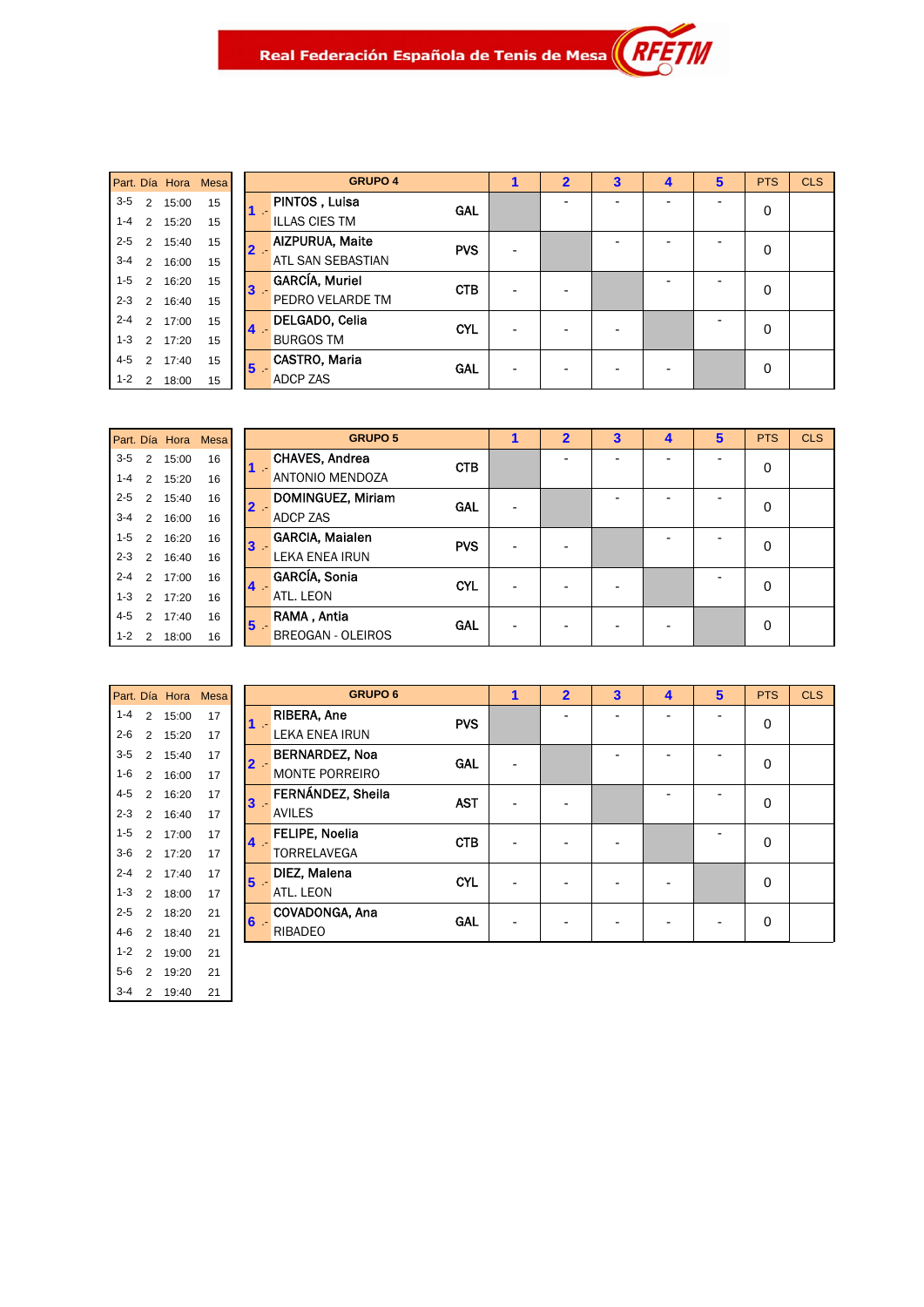#### **TORNEO CLASIFICATORIO ZONA 1 - JUVENIL MASCULINO - FASE GRUPO**

|           |                | Part. Día Hora Mesa |   | <b>GRUPO 1</b>                    |            |  |  | <b>PTS</b> | <b>CLS</b> |
|-----------|----------------|---------------------|---|-----------------------------------|------------|--|--|------------|------------|
| $3-5$ 2   |                | 15:00               |   | <b>FERNANDEZ, Pablo</b>           | <b>GAL</b> |  |  | 0          |            |
| $1 - 4$ 2 |                | 15:20               |   | C.E DEPORTIVO DEZPORTAS LUGO T.M. |            |  |  |            |            |
| $2 - 5$   | 2              | 15:40               |   | SÁNCHEZ, Alejandro                | <b>CTB</b> |  |  | 0          |            |
| $3-4$ 2   |                | 16:00               |   | <b>ANTONIO MENDOZA</b>            |            |  |  |            |            |
| $1-5$     | $\overline{2}$ | 16:20               | 3 | <b>FERNANDEZ, Hugo</b>            | GAL        |  |  | 0          |            |
| $2-3$ 2   |                | 16:40               |   | <b>CLUB DEL MAR</b>               |            |  |  |            |            |
| $2 - 4$ 2 |                | 17:00               |   | <b>RODRIGUEZ, Ruben</b>           | <b>AST</b> |  |  | 0          |            |
| $1 - 3$ 2 |                | 17:20               |   | <b>LUARCA TM</b>                  |            |  |  |            |            |
| 4-5       | 2              | 17:40               | 5 | CORDEIRO, Dario                   | GAL        |  |  | 0          |            |
| $1 - 2$ 2 |                | 18:00               |   | <b>CINANIA TM</b>                 |            |  |  |            |            |

|         |                | Part. Día Hora Mesa |                |    | <b>GRUPO 2</b>                      | 2 | 3 | 4 | <b>PTS</b> | <b>CLS</b> |
|---------|----------------|---------------------|----------------|----|-------------------------------------|---|---|---|------------|------------|
| $3 - 5$ | 2              | 15:00               | 2              |    | NUÑEZ, Miguel<br><b>CYL</b>         |   |   |   | 0          |            |
| $1 - 4$ | 2              | 15:20               | 2              |    | <b>BURGOS TM</b>                    |   |   |   |            |            |
| $2 - 5$ | 2              | 15:40               | 2              |    | <b>RODILLA, Julio</b><br><b>AST</b> |   | - |   | 0          |            |
| $3 - 4$ | $\overline{2}$ | 16:00               |                |    | <b>AVILES</b>                       |   |   |   |            |            |
| $1-5$   | 2              | 16:20               | 2              | 13 | RIVEIRO, Adrian<br><b>GAL</b>       |   |   |   | 0          |            |
| $2 - 3$ | $\overline{2}$ | 16:40               | $\overline{2}$ |    | <b>BREOGAN - OLEIROS</b>            |   |   |   |            |            |
| $2 - 4$ | 2              | 17:00               | 2              |    | LÓPEZ, Raúl<br><b>GAL</b>           |   |   |   |            |            |
| $1 - 3$ | 2              | 17:20               | 2              | 14 | <b>ADCP ZAS</b>                     |   |   |   |            |            |
| 4-5     | 2              | 17:40               | 2              | 15 | <b>CALVA, David</b><br><b>CTB</b>   |   | - |   | 0          |            |
| $1 - 2$ | 2              | 18:00               | 2              |    | PEDRO VELARDE TM                    |   |   |   |            |            |

|         |               | Part. Día Hora | <b>Mesa</b> |    | <b>GRUPO 3</b>                   |            |  |  | <b>PTS</b> | <b>CLS</b> |
|---------|---------------|----------------|-------------|----|----------------------------------|------------|--|--|------------|------------|
| $3-5$   | 2             | 15:00          | 3           |    | <b>MARTINEZ, Iker</b>            | <b>PVS</b> |  |  | 0          |            |
| $1 - 4$ | 2             | 15:20          | 3           |    | <b>ATL SAN SEBASTIAN</b>         |            |  |  |            |            |
| $2 - 5$ |               | 15:40          | 3           |    | <b>SANTOS, Marcos</b>            | GAL        |  |  | 0          |            |
| $3 - 4$ | 2             | 16:00          | 3           |    | <b>FINISTERRE TM</b>             |            |  |  |            |            |
| $1 - 5$ |               | 16:20          | 3           |    | ARNEJO, Fabián                   | <b>GAL</b> |  |  | 0          |            |
| $2 - 3$ | 2             | 16:40          | 3           |    | <b>ARTEAL TM</b>                 |            |  |  |            |            |
| $2 - 4$ | 2             | 17:00          | 3           |    | QUINTANA, Martín                 | GAL        |  |  | 0          |            |
| $1 - 3$ | $\mathcal{P}$ | 17:20          | 3           |    | <b>MONTE PORREIRO</b>            |            |  |  |            |            |
| $4 - 5$ |               | 17:40          | 3           | 15 | CASTRO, Oscar                    | <b>CTB</b> |  |  | 0          |            |
| $1 - 2$ | 2             | 18:00          | 3           |    | CDETM VILLA DE CABEZON DE LA SAL |            |  |  |            |            |

|           |                | Part. Día Hora Mesa |   |                | <b>GRUPO 4</b>           |            |  | з |  | <b>PTS</b> | <b>CLS</b> |
|-----------|----------------|---------------------|---|----------------|--------------------------|------------|--|---|--|------------|------------|
| $3 - 5$   | 2              | 15:00               | 4 |                | <b>CABALLERO, Raul</b>   | <b>CTB</b> |  |   |  | 0          |            |
| $1 - 4$   | 2              | 15:20               | 4 |                | <b>TORRELAVEGA</b>       |            |  |   |  |            |            |
| $2 - 5$   | 2              | 15:40               | 4 |                | <b>CENDON, Raul</b>      | <b>GAL</b> |  |   |  |            |            |
| $3 - 4$   | 2              | 16:00               | 4 |                | <b>BEMBRIVE</b>          |            |  |   |  |            |            |
| $1 - 5$   | 2              | 16:20               | 4 | 3              | <b>IGLESIAS, Xabier</b>  | <b>PVS</b> |  |   |  |            |            |
| $2 - 3$   | 2              | 16:40               | 4 |                | <b>ATL SAN SEBASTIAN</b> |            |  |   |  |            |            |
| $2 - 4$   | 2              | 17:00               | 4 |                | <b>FERNANDEZ, Pablo</b>  | <b>CYL</b> |  |   |  |            |            |
| $1 - 3$   | $\overline{2}$ | 17:20               | 4 | $\overline{4}$ | I.E.S. PADRE ISLA        |            |  |   |  |            |            |
| $4 - 5$   | $\mathcal{P}$  | 17:40               | 4 | 5              | <b>FERNANDEZ, Anxo</b>   | GAL        |  |   |  | 0          |            |
| $1 - 2$ 2 |                | 18:00               |   |                | CTM VIGO                 |            |  |   |  |            |            |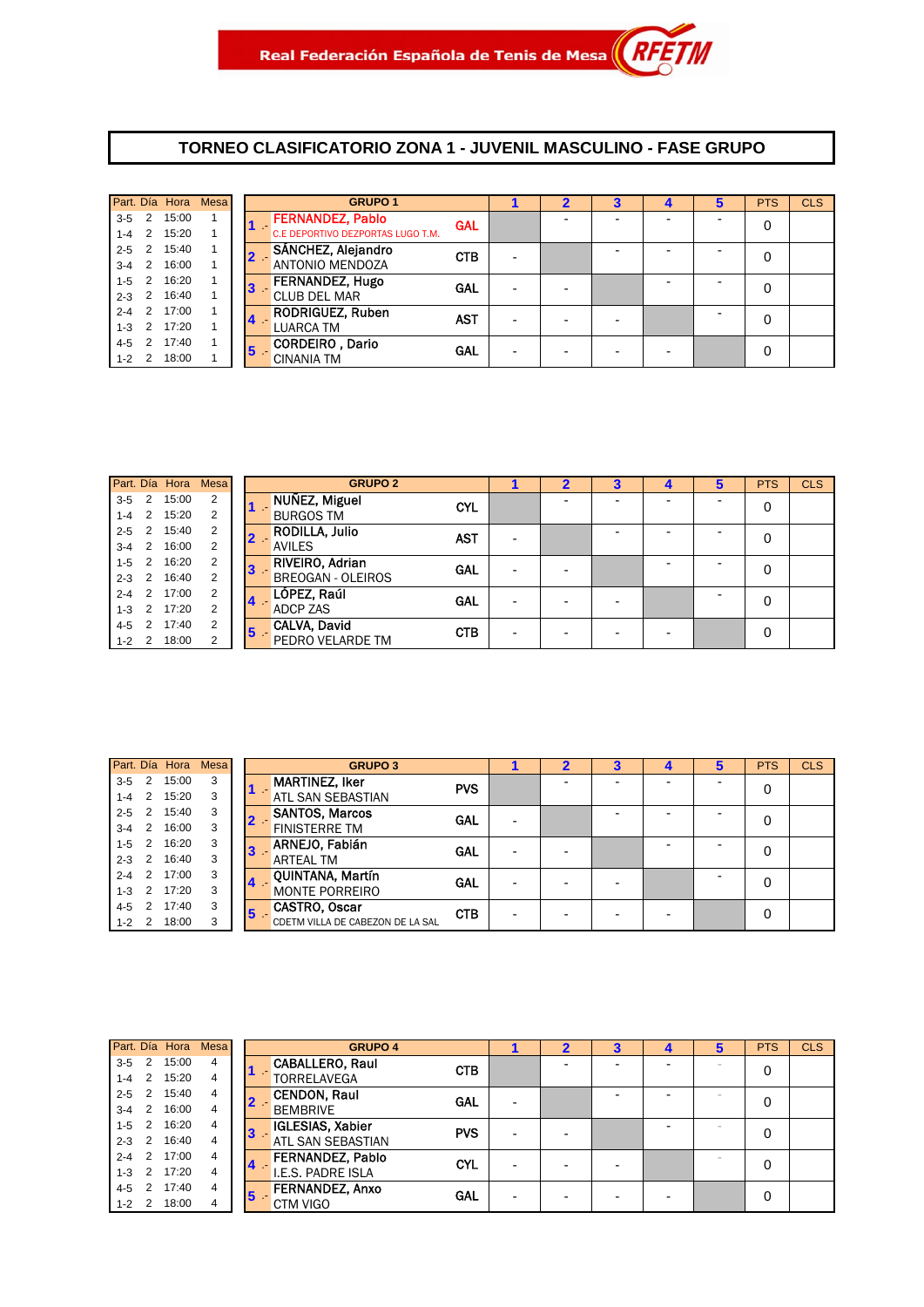|         |               | Part. Día Hora | <b>Mesa</b> |   | <b>GRUPO 5</b>       |            |   | 3 |  | <b>PTS</b> | <b>CLS</b> |
|---------|---------------|----------------|-------------|---|----------------------|------------|---|---|--|------------|------------|
| $3 - 5$ | 2             | 15:00          | 5           |   | <b>ANGULO, Mikel</b> | <b>PVS</b> |   |   |  | 0          |            |
| 1-4     | $\mathcal{P}$ | 15:20          | 5           |   | LEKA ENEA IRUN       |            |   |   |  |            |            |
| $2 - 5$ | 2             | 15:40          | 5           |   | <b>CASAL, Simon</b>  | GAL        |   |   |  | 0          |            |
| $3 - 4$ | 2             | 16:00          | 5           |   | <b>AD VINCIOS</b>    |            |   |   |  |            |            |
| $1-5$   |               | 16:20          | 5           | 3 | <b>MARTIN, Alex</b>  | <b>CTB</b> | - |   |  | 0          |            |
| $2 - 3$ | 2             | 16:40          | 5           |   | PEDRO VELARDE TM     |            |   |   |  |            |            |
| $2 - 4$ | 2             | 17:00          | 5           |   | LAMAS, Sergio        | <b>GAL</b> |   |   |  | 0          |            |
| $1 - 3$ | 2             | 17:20          | 5           |   | <b>CINANIA TM</b>    |            |   |   |  |            |            |
| $4 - 5$ |               | 17:40          | 5           | 5 | SÁNCHEZ, Miguel      | <b>CYL</b> |   |   |  | 0          |            |
| $1 - 2$ | 2             | 18:00          | 5           |   | ATL. LEON            |            |   |   |  |            |            |

|         |   | Part. Día Hora | <b>Mesa</b> | <b>GRUPO 6</b>                    |                          |   |  | <b>PTS</b> | <b>CLS</b>  |
|---------|---|----------------|-------------|-----------------------------------|--------------------------|---|--|------------|-------------|
| $3-5$   | 2 | 15:00          | 6           | <b>GOMEZ, Raul</b><br><b>CYL</b>  |                          |   |  |            |             |
| $1 - 4$ | 2 | 15:20          | 6           | VALLADOLID                        |                          |   |  |            |             |
| $2 - 5$ | 2 | 15:40          | 6           | <b>SUAREZ, Erik</b><br><b>PVS</b> | $\overline{\phantom{a}}$ |   |  |            | $4^{\circ}$ |
| $3 - 4$ | 2 | 16:00          | 6           | <b>LEKA ENEA IRUN</b>             |                          |   |  |            |             |
| $1 - 5$ | 2 | 16:20          | 6           | <b>RECUNA, Marcelo</b><br>GAL     | $\overline{\phantom{0}}$ | - |  |            |             |
| $2 - 3$ | 2 | 16:40          | 6           | <b>VILAGARCIA TM</b>              |                          |   |  |            |             |
| $2 - 4$ | 2 | 17:00          | 6           | LOPEZ, Alberto<br>GAL             |                          | ۰ |  |            | $5^{\circ}$ |
| $1 - 3$ | 2 | 17:20          | 6           | <b>BREOGAN - OLEIROS</b>          | $\overline{\phantom{0}}$ |   |  |            |             |
| $4 - 5$ | 2 | 17:40          | 6           | <b>SUAREZ, Sergio</b><br>AST<br>5 | -                        |   |  |            |             |
| $1 - 2$ | 2 | 18:00          | 6           | <b>LUARCA TM</b>                  |                          | - |  |            |             |

|         |                | Part. Día Hora | <b>Mesa</b> |   | <b>GRUPO 7</b>                 |            |  |  | <b>PTS</b> | <b>CLS</b> |
|---------|----------------|----------------|-------------|---|--------------------------------|------------|--|--|------------|------------|
| $3-5$   | $\overline{2}$ | 15:00          |             |   | OLAZABAL, Juan                 | <b>PVS</b> |  |  | 0          |            |
| $1 - 4$ | 2              | 15:20          |             |   | CD MARPEX BERAUN-ERRENTERIA TM |            |  |  |            |            |
| $2 - 5$ | 2              | 15:40          |             |   | PAÑEDA, Adrián                 | <b>CTB</b> |  |  | 0          |            |
| $3 - 4$ | 2              | 16:00          |             |   | <b>ANTONIO MENDOZA</b>         |            |  |  |            |            |
| $1 - 5$ | 2              | 16:20          |             | 3 | CASTRO, Pedro                  | <b>GAL</b> |  |  | 0          |            |
| $2 - 3$ | 2              | 16:40          |             |   | <b>VILAGARCIA TM</b>           |            |  |  |            |            |
| $2 - 4$ | 2              | 17:00          |             |   | RODRIGUEZ, Jose M.             | <b>GAL</b> |  |  | 0          |            |
| $1 - 3$ | $\mathcal{P}$  | 17:20          |             |   | <b>MONTE PORREIRO</b>          |            |  |  |            |            |
| 4-5     |                | 17:40          |             | 5 | <b>SAURA, Raul</b>             | <b>GAL</b> |  |  | 0          |            |
| $1 - 2$ | $\overline{2}$ | 18:00          |             |   | <b>CIDADE NARON TM</b>         |            |  |  |            |            |

|         |               | Part. Día Hora | Mesa |   | <b>GRUPO 8</b>                       | 2 | 3 |  | <b>PTS</b> | <b>CLS</b> |
|---------|---------------|----------------|------|---|--------------------------------------|---|---|--|------------|------------|
| $3 - 5$ | 2             | 15:00          | 8    |   | <b>MANCHA, Hodei</b><br><b>PVS</b>   |   | - |  |            |            |
| $1 - 4$ | $\mathcal{P}$ | 15:20          | 8    |   | LEKA ENEA IRUN                       |   |   |  |            |            |
| $2 - 5$ | 2             | 15:40          | 8    |   | <b>CEBREIRO, Mario</b><br>GAL        |   |   |  | 0          |            |
| $3 - 4$ | 2             | 16:00          | 8    |   | <b>AD VINCIOS</b>                    |   |   |  |            |            |
| $1-5$   | 2             | 16:20          | 8    |   | <b>GARCÍA, Mario</b><br>GAL          |   |   |  |            |            |
| $2 - 3$ | 2             | 16:40          | 8    |   | <b>CIDADE NARON TM</b>               |   |   |  |            |            |
| $2 - 4$ | 2             | 17:00          | 8    |   | <b>GARCIA, Enrique</b><br><b>CYL</b> |   |   |  |            | 30         |
| $1 - 3$ | $\mathcal{P}$ | 17:20          | 8    |   | <b>BURGOS TM</b>                     |   | - |  |            |            |
| $4 - 5$ | 2             | 17:40          | 8    | 5 | <b>RODRIGUEZ, Diego</b><br>GAL       |   | - |  |            |            |
| $1 - 2$ | 2             | 18:00          | 8    |   | <b>CINANIA TM</b>                    |   |   |  |            |            |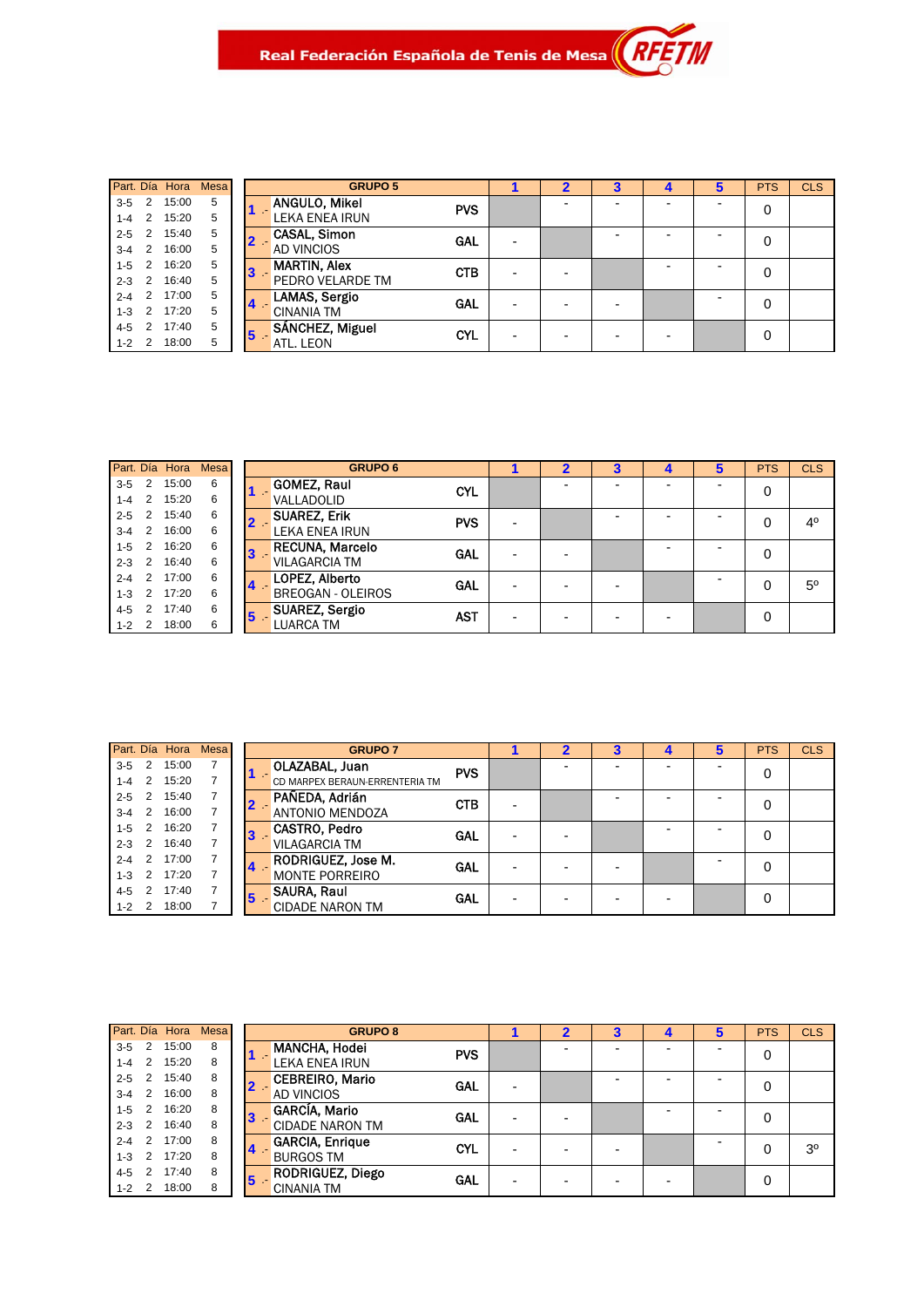| Part. Día |   | Hora  | Mesa |
|-----------|---|-------|------|
| $3 - 5$   | 2 | 15:00 | 9    |
| $1 - 4$   | 2 | 15:20 | 9    |
| $2 - 5$   | 2 | 15:40 | 9    |
| $3 - 4$   | 2 | 16:00 | 9    |
| $1 - 5$   | 2 | 16:20 | 9    |
| $2 - 3$   | 2 | 16:40 | 9    |
| $2 - 4$   | 2 | 17:00 | 9    |
| $1 - 3$   | 2 | 17:20 | 9    |
| $4 - 5$   | 2 | 17:40 | 9    |
| 1-2       | 2 | 18:00 | 9    |
|           |   |       |      |

|   | <b>GRUPO 9</b>                                |            |  | 3 | 4 | 5 | PIS | <b>CLS</b> |
|---|-----------------------------------------------|------------|--|---|---|---|-----|------------|
|   | <b>VARELA, Diego</b><br><b>CLUB DEL MAR</b>   | GAL        |  |   |   |   | 0   |            |
|   | <b>ALCUTEN, Arkaitz</b><br><b>GASTEIZ</b>     | <b>PVS</b> |  |   |   |   |     |            |
| 3 | BARAGAÑO, Fernando<br><b>ATALAYA GIJON TM</b> | <b>AST</b> |  |   |   |   | O   |            |
| 4 | CANEDO, David<br><b>FINISTERRE TM</b>         | <b>GAL</b> |  |   |   |   | 0   |            |
| 5 | FRAILE, Juan<br><b>GOSSIMA</b>                | <b>CYL</b> |  |   |   |   | O   |            |

M

|         |   | Part Día Hora Mesa |    |   | <b>GRUPO 10</b>                        |  | 3 |  | <b>PTS</b> | <b>CLS</b>  |
|---------|---|--------------------|----|---|----------------------------------------|--|---|--|------------|-------------|
| $3 - 5$ | 2 | 15:00              | 10 |   | <b>PARDO, Alexander</b><br><b>PVS</b>  |  |   |  |            | $2^{\circ}$ |
| $1 - 4$ | 2 | 15:20              | 10 |   | <b>ATL SAN SEBASTIAN</b>               |  |   |  |            |             |
| $2 - 5$ | 2 | 15:40              | 10 |   | <b>FERNANDEZ, Pedro</b><br><b>CTB</b>  |  |   |  | 0          |             |
| $3 - 4$ | 2 | 16:00              | 10 |   | <b>TORRELAVEGA</b>                     |  |   |  |            |             |
| $1 - 5$ | 2 | 16:20              | 10 | 3 | <b>DEL RIO, Alen</b><br>GAL            |  |   |  | 0          |             |
| $2 - 3$ | 2 | 16:40              | 10 |   | <b>FINISTERRE TM</b>                   |  |   |  |            |             |
| $2 - 4$ | 2 | 17:00              | 10 |   | <b>BARREIRO, Pablo</b><br>GAL          |  |   |  |            | 30          |
| $1 - 3$ | 2 | 17:20              | 10 | 4 | RIBADUMIA T.M.                         |  |   |  |            |             |
| $4 - 5$ |   | 17:40              | 10 | 5 | <b>MARTIN, Francisco</b><br><b>CYL</b> |  |   |  | 0          |             |
| $1 - 2$ |   | 18:00              | 10 |   | VALLADOLID                             |  |   |  |            |             |

|         |                | Part. Día Hora Mesa |    |            | <b>GRUPO 11</b>         |            |   | 3                        |  | <b>PTS</b> | <b>CLS</b> |
|---------|----------------|---------------------|----|------------|-------------------------|------------|---|--------------------------|--|------------|------------|
| $3 - 5$ | 2              | 15:00               | 11 |            | DIZ, Javier             | GAL        |   |                          |  |            |            |
| 1-4     | 2              | 15:20               | 11 |            | <b>CLUB DEL MAR</b>     |            |   |                          |  |            |            |
| $2 - 5$ | 2              | 15:40               | 11 |            | <b>ALCUTEN, Gaizka</b>  | <b>PVS</b> |   |                          |  | 0          |            |
| $3 - 4$ | 2              | 16:00               | 11 |            | <b>GASTEIZ</b>          |            |   |                          |  |            |            |
| $1 - 5$ | 2              | 16:20               | 11 | 3          | <b>MARTINEZ, Andres</b> | <b>CTB</b> |   |                          |  |            |            |
| $2 - 3$ | 2              | 16:40               | 11 |            | <b>PEDRO VELARDE TM</b> |            |   |                          |  |            |            |
| $2 - 4$ | $\mathcal{P}$  | 17:00               | 11 |            | <b>DARRIBA, Javier</b>  | GAL        |   |                          |  |            |            |
| $1 - 3$ | $\mathcal{P}$  | 17:20               | 11 |            | <b>ARTEAL TM</b>        |            |   |                          |  |            |            |
| $4 - 5$ | $\overline{2}$ | 17:40               | 11 | $\sqrt{5}$ | <b>REDONDO, Pablo</b>   | <b>CYL</b> | - | $\overline{\phantom{0}}$ |  | 0          |            |
| $1 - 2$ | 2              | 18:00               | 11 |            | I.E.S. PADRE ISLA       |            |   |                          |  |            |            |

|         |                | Part. Día Hora Mesa |    |   | <b>GRUPO 12</b>          |            |  | з |   | Ð | <b>PTS</b> | <b>CLS</b> |
|---------|----------------|---------------------|----|---|--------------------------|------------|--|---|---|---|------------|------------|
| $3 - 5$ | 2              | 15:00               | 18 |   | <b>GARCIA, Iker</b>      | <b>PVS</b> |  |   |   |   | 0          |            |
| $1 - 4$ | 2              | 15:20               | 18 |   | <b>LEKA ENEA IRUN</b>    |            |  |   |   |   |            |            |
| $2 - 5$ | 2              | 15:40               | 18 |   | <b>MARTINEZ, Alberto</b> | <b>CYL</b> |  |   |   |   | 0          |            |
| $3 - 4$ | 2              | 16:00               | 18 |   | VALLADOLID               |            |  |   |   |   |            |            |
| $1 - 5$ | 2              | 16:20               | 18 | 3 | <b>CHAVES, Alvaro</b>    | <b>CTB</b> |  |   | - |   | 0          |            |
| $2 - 3$ | 2              | 16:40               | 18 |   | <b>ANTONIO MENDOZA</b>   |            |  |   |   |   |            |            |
| $2 - 4$ | 2              | 17:00               | 18 |   | LÓPEZ, Samuel            | GAL        |  |   |   |   | 0          |            |
| $1 - 3$ | $\mathcal{P}$  | 17:20               | 18 |   | <b>BREOGAN - OLEIROS</b> |            |  |   |   |   |            |            |
| $4 - 5$ | $\mathfrak{p}$ | 17:40               | 18 | 5 | <b>DELGADO, Carlos</b>   | GAL        |  |   | - |   | 0          |            |
| $1 - 2$ | 2              | 18:00               | 18 |   | OROSO TM                 |            |  | - |   |   |            |            |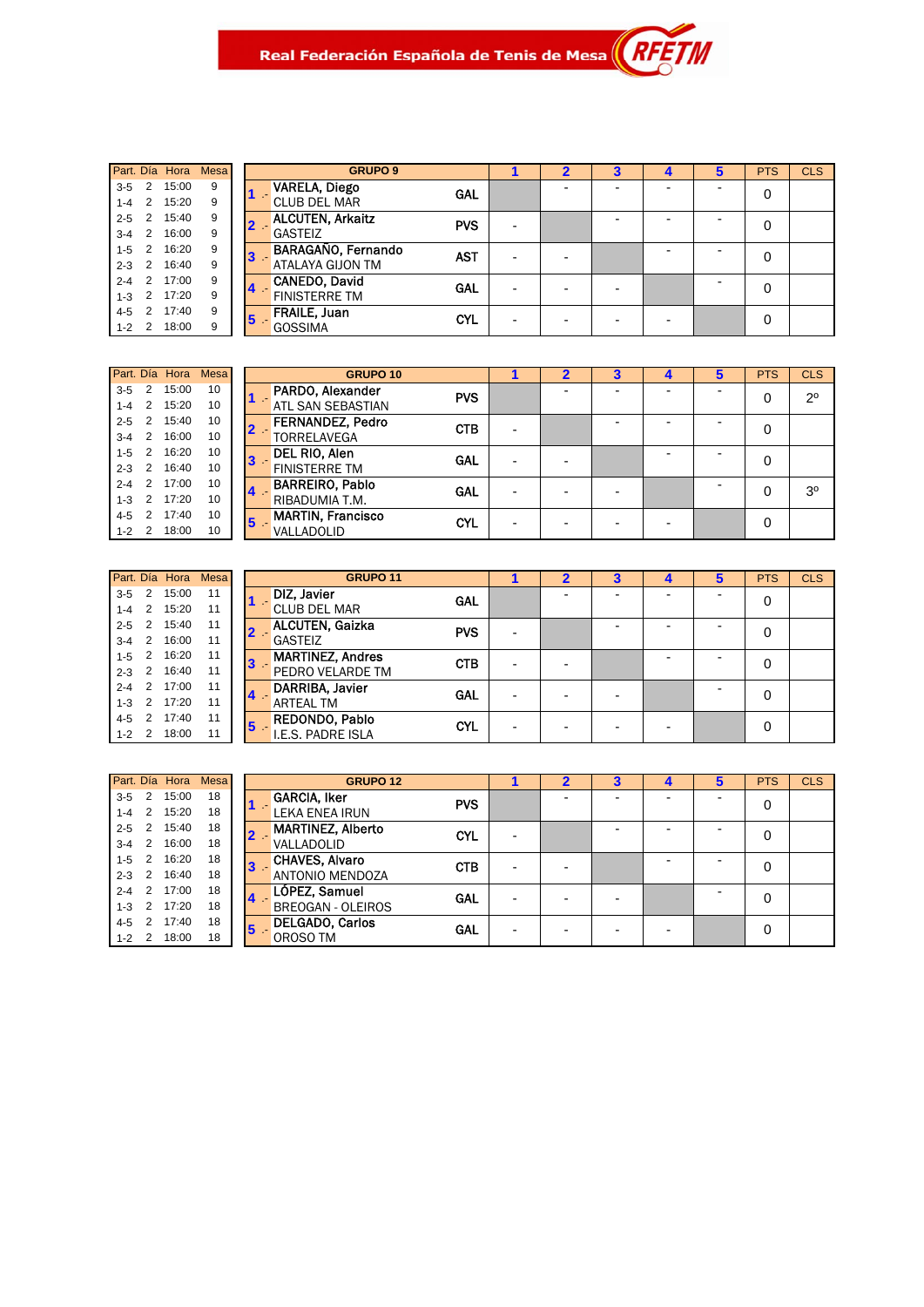#### **TORNEO CLASIFICATORIO ZONA 1 - SUB-23 FEMENINO - FASE GRUPO**

|           |                | Part. Día Hora | <b>Mesa</b> |    |              | <b>GRUPO 1</b>        |            |  |  |   | <b>PTS</b> | <b>CLS</b> |
|-----------|----------------|----------------|-------------|----|--------------|-----------------------|------------|--|--|---|------------|------------|
| $3-5$     | $\overline{2}$ | 9:00           |             |    |              | ÁLVAREZ, Silvia       | GAL        |  |  |   | 0          |            |
| $1-4$ 2   |                | 9:20           |             |    |              | <b>ILLAS CIES TM</b>  |            |  |  |   |            |            |
| $2 - 5$ 2 |                | 9:40           |             |    | $\mathbf{2}$ | PENA, María           | <b>GAL</b> |  |  |   | 0          |            |
|           |                | 3-4 2 10:00    |             |    |              | <b>CINANIA TM</b>     |            |  |  |   |            |            |
|           |                | 1-5 2 10:20    |             | 3  |              | SANTIAGO, Cristina    | <b>CTB</b> |  |  | - | 0          |            |
|           |                | 2-3 2 10:40    |             |    |              | <b>TORRELAVEGA</b>    |            |  |  |   |            |            |
|           |                | 2-4 2 11:00    |             |    |              | <b>RIAL, Sara</b>     | <b>GAL</b> |  |  |   | 0          |            |
|           |                | 1-3 2 11:20    |             | 14 |              | <b>MONTE PORREIRO</b> |            |  |  |   |            |            |
| $4 - 5$   |                | 2 11:40        |             | 15 |              | NUÑEZ, Noelia         | <b>CYL</b> |  |  |   | 0          |            |
|           |                | 1-2 2 12:00    |             |    |              | <b>BURGOS TM</b>      |            |  |  |   |            |            |

|         |   | Part. Día Hora | Mesa |   | GRI                   |
|---------|---|----------------|------|---|-----------------------|
| $1 - 4$ | 2 | 9:00           | 17   |   | FERNANDEZ, La         |
| $2 - 6$ | 2 | 9:20           | 17   |   | <b>ILLAS CIES TM</b>  |
| $3-5$   | 2 | 9:40           | 17   |   | CALVO, Belen          |
| $1 - 6$ | 2 | 10:00          | 17   |   | <b>LEKA ENEA IRUN</b> |
| $4 - 5$ | 2 | 10:20          | 17   | 3 | COBELO, Mª Dia        |
| $2 - 3$ | 2 | 10:40          | 17   |   | <b>CIDADE NARON 1</b> |
| $1 - 5$ | 2 | 11:00          | 17   |   | LOPEZ, Noemi          |
| $3-6$   | 2 | 11:20          | 17   |   | <b>AVILES</b>         |
| $2 - 4$ | 2 | 11:40          | 17   | 5 | <b>HERRANZ, Gema</b>  |
| $1 - 3$ | 2 | 12:00          | 17   |   | TM REOCIN             |
| $2 - 5$ | 2 | 12:20          | 17   | 6 | <b>CASAL, Alicia</b>  |
| $4 - 6$ | 2 | 12:40          | 17   |   | <b>MONTE PORREIR</b>  |
| $1 - 2$ | 2 | 13:00          | 17   |   |                       |
| $5-6$   | 2 | 13:20          | 17   |   |                       |
| $3 - 4$ | 2 | 13:40          | 17   |   |                       |

|         |               |                                  | Part. Día Hora Mesa |    | <b>GRUPO 2</b>          |            |   | 2 | 3                        | 5 | ь | <b>PTS</b> | <b>CLS</b> |
|---------|---------------|----------------------------------|---------------------|----|-------------------------|------------|---|---|--------------------------|---|---|------------|------------|
| $1 - 4$ | 2             | 9:00                             | 17                  |    | <b>FERNANDEZ, Laura</b> | GAL        |   |   |                          |   |   | 0          |            |
| $2 - 6$ | $\mathcal{P}$ | 9:20                             | 17                  |    | <b>ILLAS CIES TM</b>    |            |   |   |                          |   |   |            |            |
| $3 - 5$ | $\mathcal{P}$ | 9:40                             | 17                  |    | CALVO, Belen            | <b>PVS</b> |   |   |                          |   |   |            |            |
| $1-6$   | 2             | 10:00                            | 17                  |    | <b>LEKA ENEA IRUN</b>   |            | - |   |                          |   |   | $\Omega$   |            |
| 4-5     | 2             | 10:20                            | 17                  | 3  | COBELO, Mª Diandra      | <b>GAL</b> |   |   |                          |   |   | $\Omega$   |            |
| $2 - 3$ | $\mathcal{P}$ | 10:40                            | 17                  |    | <b>CIDADE NARON TM</b>  |            | - | - |                          |   |   |            |            |
| $1 - 5$ | 2             | 11:00                            | 17                  |    | LOPEZ, Noemi            | <b>AST</b> |   |   |                          |   |   | 0          |            |
| $3-6$   |               | 2 11:20                          | 17                  | 4. | <b>AVILES</b>           |            | - | - |                          |   |   |            |            |
| $2 - 4$ | 2             | 11:40                            | 17                  | 5  | <b>HERRANZ, Gema</b>    | <b>CTB</b> |   |   |                          |   |   | 0          |            |
| $1 - 3$ | 2             | 12:00                            | 17                  |    | TM REOCIN               |            | - | - | $\overline{\phantom{0}}$ |   |   |            |            |
| $2 - 5$ | $\mathcal{P}$ | 12:20                            | 17                  | 6  | CASAL, Alicia           | <b>GAL</b> |   |   |                          |   |   | $\Omega$   |            |
| 4-6     | $\mathcal{P}$ | 12:40                            | 17                  |    | <b>MONTE PORREIRO</b>   |            | - | - |                          |   |   |            |            |
|         |               | $\sqrt{2}$ $\sqrt{2}$ $\sqrt{2}$ | $4 -$               |    |                         |            |   |   |                          |   |   |            |            |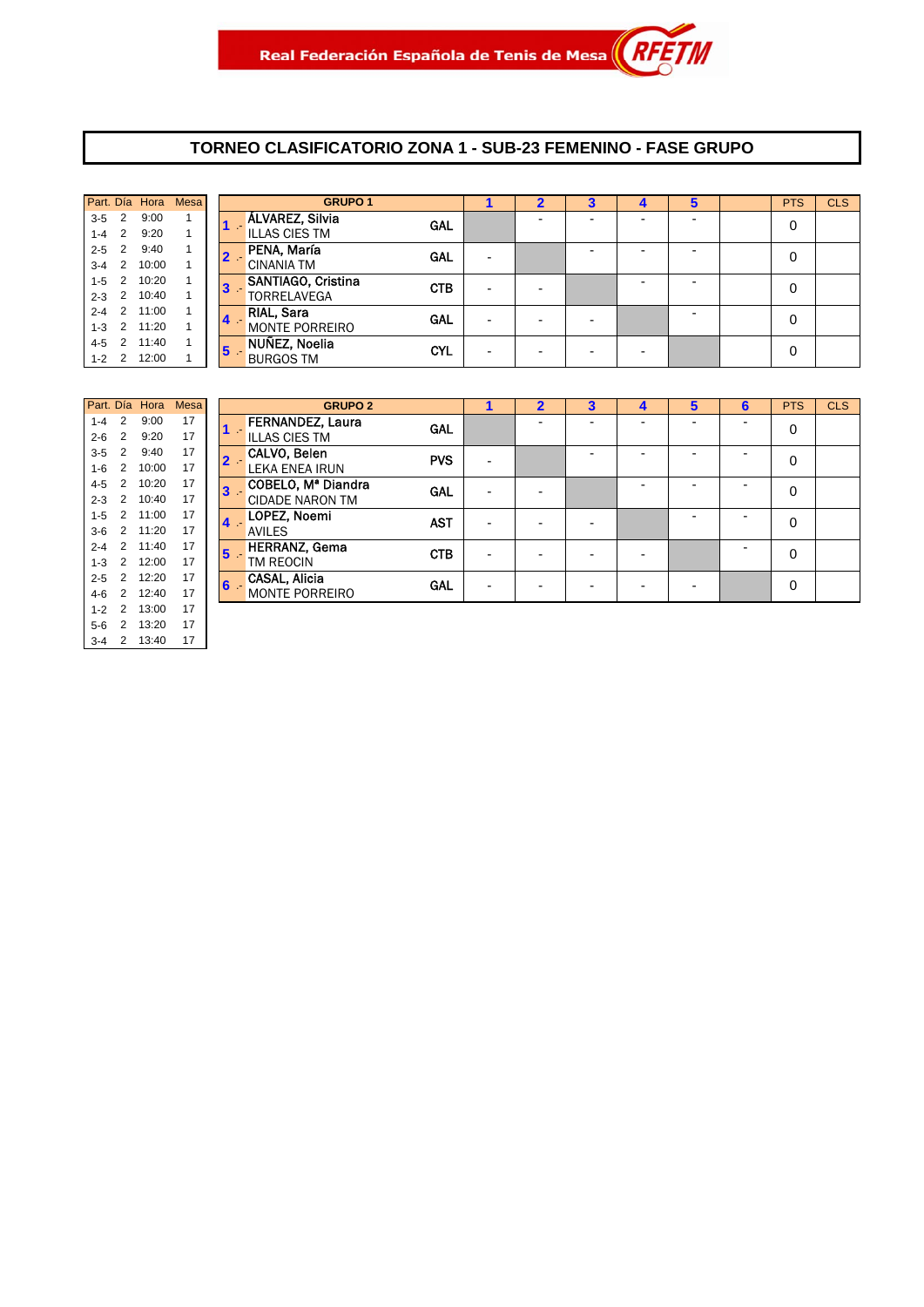#### **TORNEO CLASIFICATORIO ZONA 1 - SUB-23 MASCULINO - FASE GRUPO**

|           |                | Part. Día Hora | <b>Mesa</b> |    | <b>GRUPO 1</b>              |            |  |  | 5 | <b>PTS</b> | <b>CLS</b>     |
|-----------|----------------|----------------|-------------|----|-----------------------------|------------|--|--|---|------------|----------------|
| $3-5$ 2   |                | 9:00           | 10          |    | <b>PALACIOS, Daniel</b>     | <b>PVS</b> |  |  | - | 0          |                |
| $1-4$ 2   |                | 9:20           | 10          |    | <b>LEKA ENEA IRUN</b>       |            |  |  |   |            |                |
| $2 - 5$   | $\overline{2}$ | 9:40           | 10          |    | <b>CASAL, Carlos</b>        | <b>GAL</b> |  |  |   | 0          |                |
| $3-4$ 2   |                | 10:00          | 10          |    | <b>MONTE PORREIRO</b>       |            |  |  |   |            |                |
|           |                | 1-5 2 10:20    | 10          | 3  | PEREZ, Alberto              | <b>GAL</b> |  |  | - | 0          | 3 <sup>o</sup> |
|           |                | 2-3 2 10:40    | 10          |    | <b>BEMBRIVE</b>             |            |  |  |   |            |                |
|           |                | 2-4 2 11:00    | 10          |    | <b>COSTAS, Daniel</b>       | <b>CYL</b> |  |  |   | 0          | 5 <sup>0</sup> |
|           |                | 1-3 2 11:20    | 10          | 14 | <b>BERCIANO TORALENSE</b>   |            |  |  |   |            |                |
| 4-5       | $\overline{2}$ | 11:40          | 10          | 5  | <b>BAHAMONDE, Marcelino</b> | <b>GAL</b> |  |  |   | 0          | $4^{\circ}$    |
| $1 - 2$ 2 |                | 12:00          | 10          |    | <b>ARTEAL TM</b>            |            |  |  |   |            |                |

|           |                   | Part. Día Hora | Mesa |                | <b>GRUPO 2</b>             |            | $\overline{2}$ | 4 | 5 | <b>PTS</b> | <b>CLS</b> |
|-----------|-------------------|----------------|------|----------------|----------------------------|------------|----------------|---|---|------------|------------|
| $3-5$ 2   |                   | 9:00           | 11   |                | <b>PINTOS, Martin</b>      | <b>GAL</b> |                |   |   | 0          |            |
| $1-4$ 2   |                   | 9:20           | 11   |                | <b>AD VINCIOS</b>          |            |                |   |   |            |            |
| $2 - 5$ 2 |                   | 9:40           | 11   |                | <b>FERNANDEZ, Pedro</b>    | <b>GAL</b> |                |   |   | 0          |            |
| $3-4$ 2   |                   | 10:00          | 11   |                | <b>MONTE PORREIRO</b>      |            |                |   |   |            |            |
| $1 - 5$   | $\cdot$ 2 $\cdot$ | 10:20          | 11   | З              | <b>ORTEGA, Pablo</b>       | <b>CTB</b> |                |   |   | 0          |            |
|           |                   | 2-3 2 10:40    | 11   |                | <b>EL CACHON</b>           |            |                |   |   |            |            |
| $2-4$ 2   |                   | 11:00          | 11   |                | QUINTELA, Eduardo          | <b>GAL</b> |                |   |   | $\Omega$   |            |
|           |                   | 1-3 2 11:20    | 11   | $\blacksquare$ | ADCP ZAS                   |            |                |   |   |            |            |
| 4-5       |                   | 2 11:40        | 11   | 15             | OCHOA, Oscar               | <b>CYL</b> |                |   |   | 0          |            |
|           |                   | 1-2 2 12:00    | 11   |                | C. PEÑARANDA DE BRACAMONTE |            |                |   |   |            |            |

|         |                 | Part. Día Hora | <b>Mesa</b> |   | <b>GRUPO 3</b>             |                          |  | 4 | 5 | <b>PTS</b> | <b>CLS</b> |
|---------|-----------------|----------------|-------------|---|----------------------------|--------------------------|--|---|---|------------|------------|
| $3-5$   | $\overline{2}$  | 9:00           | 12          |   | SORIA, Javier              | <b>GAL</b>               |  |   |   | 0          |            |
| $1 - 4$ | 2               | 9:20           | 12          |   | <b>CAMBADOS</b>            |                          |  |   |   |            |            |
| $2 - 5$ | $\overline{2}$  | 9:40           | 12          |   | <b>SANTOS, Marcos</b>      | <b>GAL</b>               |  |   |   | 0          |            |
| $3 - 4$ | $\overline{2}$  | 10:00          | 12          |   | <b>FINISTERRE TM</b>       |                          |  |   |   |            |            |
| $1-5$   | 2               | 10:20          | 12          |   | <b>RIERA, David</b>        | <b>AST</b>               |  |   |   | 0          |            |
| $2 - 3$ | 2               | 10:40          | 12          |   | <b>AVILES</b>              |                          |  |   |   |            |            |
| $2 - 4$ | 2               | 11:00          | 12          |   | <b>VICENTE, Jorge</b>      |                          |  |   |   |            |            |
| $1 - 3$ | $\sim$ 2 $\sim$ | 11:20          | 12          |   | C. PEÑARANDA DE BRACAMONTE |                          |  |   |   |            |            |
| $4 - 5$ | 2               | 11:40          | 12          |   | <b>CALDERONI, Adriano</b>  |                          |  |   |   |            |            |
| $1 - 2$ | 2 <sup>2</sup>  | 12:00          | 12          |   | <b>ARTEAL TM</b>           |                          |  |   |   |            |            |
|         |                 |                |             | 5 |                            | <b>CYL</b><br><b>GAL</b> |  |   |   | 0<br>0     |            |

|           |                | Part. Día Hora | <b>Mesa</b> |                | <b>GRUPO 4</b>              |            |   |  | 5                        | <b>PTS</b> | <b>CLS</b> |
|-----------|----------------|----------------|-------------|----------------|-----------------------------|------------|---|--|--------------------------|------------|------------|
| $3-5$     | $\overline{2}$ | 9:00           | 13          |                | <b>REGUEIRO, Pablo Uxio</b> | GAL        |   |  | -                        | 0          |            |
| $1 - 4$   | $\overline{2}$ | 9:20           | 13          |                | <b>ARTEAL TM</b>            |            |   |  |                          |            |            |
| $2 - 5$   | 2              | 9:40           | 13          |                | <b>MADINABEITIA, Ander</b>  | <b>PVS</b> | - |  | $\overline{\phantom{0}}$ | 0          |            |
| $3 - 4$   | 2              | 10:00          | 13          |                | <b>GASTEIZ</b>              |            |   |  |                          |            |            |
| $1 - 5$   | $\overline{2}$ | 10:20          | 13          | 3              | PALAZUELOS, Daniel          | <b>CTB</b> | - |  | -                        | 0          |            |
| $2 - 3$   | $\overline{2}$ | 10:40          | 13          |                | ANTONIO MENDOZA             |            |   |  |                          |            |            |
| $2 - 4$   | 2              | 11:00          | 13          | $\overline{4}$ | SOLLA, Francisco De Borja   | <b>GAL</b> |   |  | $\overline{\phantom{0}}$ | 0          |            |
| $1 - 3$   | $\overline{2}$ | 11:20          | 13          |                | <b>MONTE PORREIRO</b>       |            | - |  |                          |            |            |
| $4 - 5$   | $\mathcal{P}$  | 11:40          | 13          | 15             | <b>BARROSO, Jorge</b>       | <b>CYL</b> |   |  |                          | 0          |            |
| $1 - 2$ 2 |                | 12:00          | 13          |                | <b>CD VIRIATO TM</b>        |            |   |  |                          |            |            |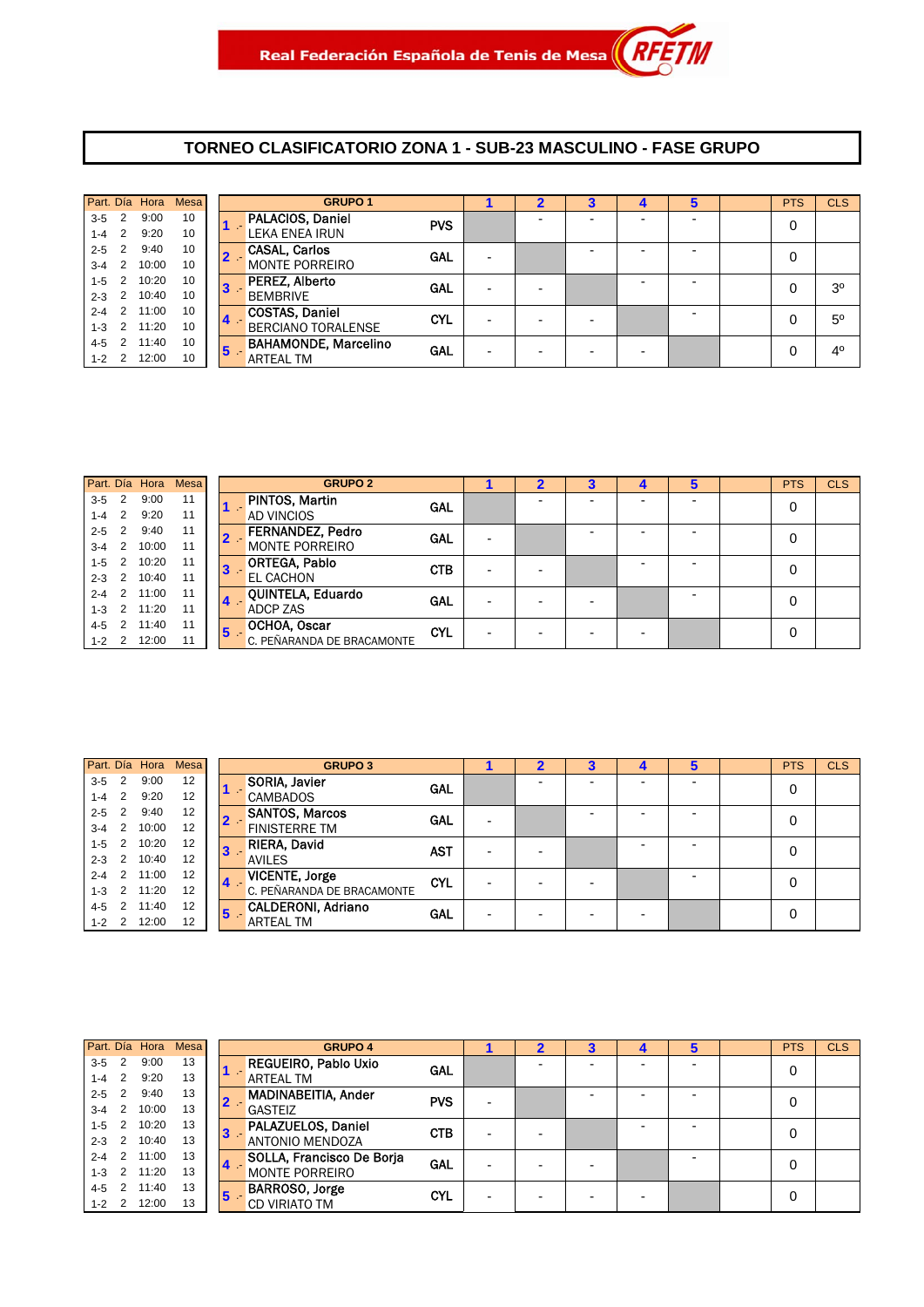Real Federación Española de Tenis de Mesa (AP

|           |                | Part. Día Hora | <b>Mesa</b> |                         | Gl                    |
|-----------|----------------|----------------|-------------|-------------------------|-----------------------|
| $3-5$     | 2              | 9:00           | 14          |                         | PRESTO, Adria         |
|           |                | $1-4$ 2 $9:20$ | 14          |                         | CD MARPEX BERAU       |
| $2 - 5$ 2 |                | 9:40           | 14          | $\overline{\mathbf{z}}$ | <b>GOMEZ, Danie</b>   |
| $3 - 4$   | 2              | 10:00          | 14          |                         | VALLADOLID            |
| $1 - 5$   | 2              | 10:20          | 14          | $\mathbf{3}$            | <b>BLANCO, lago</b>   |
| $2 - 3$   | $\overline{2}$ | 10:40          | 14          |                         | <b>CLUB DEL MAR</b>   |
| $2 - 4$   | 2              | 11:00          | 14          |                         | <b>DIEGUEZ, Carlo</b> |
| $1 - 3$   | 2              | 11:20          | 14          |                         | <b>BEMBRIVE</b>       |
|           |                | 4-5 2 11:40    | 14          | $5\phantom{1}$          | SANTOS, Marco         |
|           | $1 - 2$ 2      | 12:00          | 14          |                         | <b>ARTEAL TM</b>      |
|           |                |                |             |                         |                       |

|           |   | Part. Día Hora | Mesa |   | <b>GRUPO 5</b>                 |            |   | $\overline{\mathbf{2}}$ | 3 | 4 | 5                        | <b>PTS</b> | <b>CLS</b> |
|-----------|---|----------------|------|---|--------------------------------|------------|---|-------------------------|---|---|--------------------------|------------|------------|
| $3 - 5$   | 2 | 9:00           | 14   |   | <b>PRESTO, Adrian</b>          | <b>PVS</b> |   |                         |   |   | $\overline{\phantom{a}}$ | 0          | <b>NP</b>  |
| $1 - 4$   | 2 | 9:20           | 14   |   | CD MARPEX BERAUN-ERRENTERIA TM |            |   |                         |   |   |                          |            |            |
| $2 - 5$   | 2 | 9:40           | 14   |   | <b>GOMEZ, Daniel</b>           | <b>CYL</b> |   |                         |   |   | $\overline{\phantom{a}}$ | 0          |            |
| $3-4$     | 2 | 10:00          | 14   |   | VALLADOLID                     |            |   |                         |   |   |                          |            |            |
| $1 - 5$   | 2 | 10:20          | 14   | 3 | <b>BLANCO, lago</b>            | <b>GAL</b> |   |                         |   |   |                          | 0          |            |
| $2 - 3$ 2 |   | 10:40          | 14   |   | <b>CLUB DEL MAR</b>            |            |   |                         |   |   |                          |            |            |
| $2 - 4$   | 2 | 11:00          | 14   |   | <b>DIEGUEZ, Carlos</b>         | <b>GAL</b> | - |                         |   |   | -                        | 0          |            |
| $1 - 3$   | 2 | 11:20          | 14   |   | <b>BEMBRIVE</b>                |            |   |                         |   |   |                          |            |            |
| 4-5       | 2 | 11:40          | 14   | 5 | <b>SANTOS, Marcos</b>          | GAL        |   |                         |   |   |                          | 0          | <b>NP</b>  |
| $1 - 2$ 2 |   | 12:00          | 14   |   | <b>ARTEAL TM</b>               |            |   |                         |   |   |                          |            |            |
|           |   |                |      |   |                                |            |   |                         |   |   |                          |            |            |

| Part. Día Hora Mesa           | GF                                         |
|-------------------------------|--------------------------------------------|
| 15<br>9:00<br>2               | <b>CRISTOBAL, Iva</b>                      |
| 15<br>$1-4$ 2<br>9:20         | CD SEGHOS                                  |
| 15<br>2<br>9:40               | CABEZAS, Igna<br>$\overline{\mathbf{2}}$ . |
| 15<br>10:00<br>$3-4$ 2        | <b>ARTEAL TM</b>                           |
| 15<br>10:20<br>2              | PEREZ, Sergio<br>3                         |
| 15<br>2<br>10:40              | <b>CLUB DEL MAR</b>                        |
| 15<br>$\overline{2}$<br>11:00 | <b>CALDERON, Un</b><br>$\blacktriangle$    |
| 15<br>$1-3$ 2<br>11:20        | <b>BASAURI</b>                             |
| 15<br>4-5 2 11:40             | <b>ORTEGA, David</b><br>5 <sup>2</sup>     |
| 15<br>12:00<br>$1-2$ 2        | PEDRO VELARD                               |

|           |   | Part. Día Hora | Mesa |             | <b>GRUPO 6</b>                  |            |   | 3                        | 5                        | <b>PTS</b> | <b>CLS</b> |
|-----------|---|----------------|------|-------------|---------------------------------|------------|---|--------------------------|--------------------------|------------|------------|
| $3 - 5$   | 2 | 9:00           | 15   |             | <b>CRISTOBAL, Ivan</b>          | <b>CYL</b> |   |                          | -                        | 0          |            |
| $1 - 4$   | 2 | 9:20           | 15   |             | <b>CD SEGHOS</b>                |            |   |                          |                          |            |            |
| $2 - 5$   | 2 | 9:40           | 15   |             | <b>CABEZAS</b> , Ignacio Andrés | GAL        |   |                          | -                        |            |            |
| $3 - 4$   | 2 | 10:00          | 15   |             | <b>ARTEAL TM</b>                |            |   |                          |                          | 0          |            |
| $1-5$     | 2 | 10:20          | 15   |             | PEREZ, Sergio<br>$3 -$          | <b>GAL</b> |   |                          | $\overline{\phantom{0}}$ |            |            |
| $2 - 3$ 2 |   | 10:40          | 15   |             | <b>CLUB DEL MAR</b>             |            |   |                          |                          | 0          |            |
| $2 - 4$ 2 |   | 11:00          | 15   |             | <b>CALDERON, Unai</b>           | <b>PVS</b> |   |                          | -                        | 0          |            |
|           |   | 1-3 2 11:20    | 15   |             | <b>BASAURI</b>                  |            |   | $\overline{\phantom{0}}$ |                          |            |            |
| 4-5       | 2 | 11:40          | 15   | $5^{\circ}$ | ORTEGA, David                   | <b>CTB</b> |   |                          |                          | 0          |            |
| $1 - 2$ 2 |   | 12:00          | 15   |             | PEDRO VELARDE TM                |            | - |                          |                          |            |            |

| G                    |              |    | Part. Día Hora Mesa |           |
|----------------------|--------------|----|---------------------|-----------|
| <b>GUERRICABEIT</b>  |              | 16 | 9:00                | $3-5$ 2   |
| LEKA ENEA IRL        |              | 16 | 9:20                | $1-4$ 2   |
| OTERO, Santia        | $\mathbf 2$  | 16 | 9:40                | $2 - 5$ 2 |
| <b>CIDADE NARON</b>  |              | 16 | $2 \quad 10:00$     | $3 - 4$   |
| BARROSO, Day         | $\mathbf{R}$ | 16 | 2 10:20             | $1 - 5$   |
| <b>CD VIRIATO TM</b> |              | 16 | $2 \quad 10:40$     | $2 - 3$   |
| GONZÁLEZ, Ve         |              | 16 | 2 11:00             | $2 - 4$   |
| <b>ARTEAL TM</b>     |              | 16 | 1-3 2 11:20         |           |
| <b>FERNANDEZ. 0</b>  | 5            | 16 | 4-5 2 11:40         |           |
| EL CACHON            |              | 16 | $2 \quad 12:00$     | $1 - 2$   |

|         |               | Part. Día Hora | Mesa |                | <b>GRUPO 7</b>                   |            |                          | $\overline{2}$ | 3 | 4 | 5                        | <b>PTS</b> | <b>CLS</b> |
|---------|---------------|----------------|------|----------------|----------------------------------|------------|--------------------------|----------------|---|---|--------------------------|------------|------------|
| $3 - 5$ | $\mathcal{P}$ | 9:00           | 16   |                | <b>GUERRICABEITIA, Jon Ander</b> | <b>PVS</b> |                          |                |   |   | -                        | 0          |            |
| $1 - 4$ | 2             | 9:20           | 16   |                | LEKA ENEA IRUN                   |            |                          |                |   |   |                          |            |            |
| $2 - 5$ | $\mathcal{P}$ | 9:40           | 16   | $2 -$          | OTERO, Santiago                  | <b>GAL</b> | $\overline{\phantom{0}}$ |                |   |   | $\overline{\phantom{0}}$ | 0          |            |
| $3 - 4$ | $\mathcal{P}$ | 10:00          | 16   |                | <b>CIDADE NARON TM</b>           |            |                          |                |   |   |                          |            |            |
| $1 - 5$ | $\mathcal{P}$ | 10:20          | 16   | 3              | <b>BARROSO, David</b>            | <b>CYL</b> |                          |                |   |   | $\overline{\phantom{0}}$ | 0          |            |
| $2 - 3$ | $\mathcal{P}$ | 10:40          | 16   |                | <b>CD VIRIATO TM</b>             |            |                          |                |   |   |                          |            |            |
| $2 - 4$ | $\mathcal{P}$ | 11:00          | 16   | $4 -$          | GONZÁLEZ, Venancio               | <b>GAL</b> | -                        |                |   |   |                          | 0          |            |
| $1 - 3$ | $\mathcal{P}$ | 11:20          | 16   |                | <b>ARTEAL TM</b>                 |            |                          |                |   |   |                          |            |            |
| 4-5     | $\mathcal{P}$ | 11:40          | 16   | 5 <sup>5</sup> | FERNANDEZ, Guillermo             | <b>CTB</b> |                          |                |   |   |                          | 0          |            |
| $1 - 2$ | 2             | 12:00          | 16   |                | EL CACHON                        |            |                          |                |   |   |                          |            |            |

| Part. Día |                | Hora  | Mesa |   | GF                   |
|-----------|----------------|-------|------|---|----------------------|
| $1 - 4$   | 2              | 9:00  | 21   |   | <b>SANZ, Daniel</b>  |
| $2 - 6$   | $\overline{2}$ | 9:20  | 21   |   | CD SEGHOS            |
| $3 - 5$   | $\mathfrak{p}$ | 9:40  | 21   | 2 | RABAGO, Javier       |
| $1 - 6$   | $\overline{2}$ | 10:00 | 21   |   | TORRELAVEGA          |
| $4 - 5$   | $\mathfrak{p}$ | 10:20 | 21   | 3 | <b>BLANCO, Brais</b> |
| $2 - 3$   | $\mathfrak{p}$ | 10:40 | 21   |   | ADCP ZAS             |
| $1 - 5$   | $\mathfrak{p}$ | 11:00 | 21   |   | GARCIA, Ruben        |
| $3-6$     | 2              | 11:20 | 21   |   | <b>CIDADE NARON</b>  |
| $2 - 4$   | $\mathfrak{p}$ | 11:40 | 21   | 5 | <b>ADRIAN, Xuban</b> |
| $1 - 3$   | $\overline{2}$ | 12:00 | 21   |   | <b>ATL SAN SEBAS</b> |
| $2 - 5$   | $\overline{2}$ | 12:20 | 21   | 6 | <b>RODRIGUEZ, H</b>  |
| $4 - 6$   | $\mathfrak{p}$ | 12:40 | 21   |   | <b>AVILES</b>        |
| $1 - 2$   | $\overline{2}$ | 13:00 | 21   |   |                      |
| $5-6$     | 2              | 13:20 | 21   |   |                      |
| $3 - 4$   | 2              | 13:40 | 21   |   |                      |

|         |                | Part. Día Hora | Mesa |                | <b>GRUPO 8</b>         |            | 1                        | $\overline{2}$ | 3 | 4 | 5              | 6 | <b>PTS</b>  | <b>CLS</b> |
|---------|----------------|----------------|------|----------------|------------------------|------------|--------------------------|----------------|---|---|----------------|---|-------------|------------|
| $1 - 4$ | $\overline{2}$ | 9:00           | 21   | - 17           | <b>SANZ, Daniel</b>    | <b>CYL</b> |                          |                |   | - | $\blacksquare$ |   | $\mathbf 0$ |            |
| $2 - 6$ | $\mathcal{P}$  | 9:20           | 21   |                | <b>CD SEGHOS</b>       |            |                          |                |   |   |                |   |             |            |
| $3 - 5$ | $\mathcal{P}$  | 9:40           | 21   | $2 -$          | RABAGO, Javier         | <b>CTB</b> | ٠                        |                |   |   | -              |   | $\mathbf 0$ |            |
| 1-6     | 2              | 10:00          | 21   |                | TORRELAVEGA            |            |                          |                |   |   |                |   |             |            |
| $4 - 5$ | $\mathcal{P}$  | 10:20          | 21   | $3 -$          | <b>BLANCO, Brais</b>   | GAL        | $\blacksquare$           |                |   |   | ٠              |   | $\mathbf 0$ |            |
| $2 - 3$ | $\mathcal{P}$  | 10:40          | 21   |                | <b>ADCP ZAS</b>        |            |                          |                |   |   |                |   |             |            |
| $1 - 5$ | $\mathcal{P}$  | 11:00          | 21   | $\overline{4}$ | <b>GARCIA, Ruben</b>   | <b>GAL</b> |                          |                |   |   | ۰              |   | $\mathbf 0$ |            |
| $3-6$   | $\mathcal{P}$  | 11:20          | 21   |                | <b>CIDADE NARON TM</b> |            |                          |                |   |   |                |   |             |            |
| $2 - 4$ | $\mathcal{P}$  | 11:40          | 21   | $5\phantom{1}$ | ADRIAN, Xuban          | <b>PVS</b> | $\blacksquare$           | ٠              | - | ۰ |                |   | $\mathbf 0$ |            |
| $1 - 3$ | 2              | 12:00          | 21   |                | ATL SAN SEBASTIAN      |            |                          |                |   |   |                |   |             |            |
| $2 - 5$ | 2              | 12:20          | 21   | $6 -$          | RODRIGUEZ, Hodei       | <b>AST</b> | $\overline{\phantom{a}}$ |                |   | - |                |   | $\mathbf 0$ |            |
| 4-6     | $\mathfrak{p}$ | 12:40          | 21   |                | <b>AVILES</b>          |            |                          |                |   |   |                |   |             |            |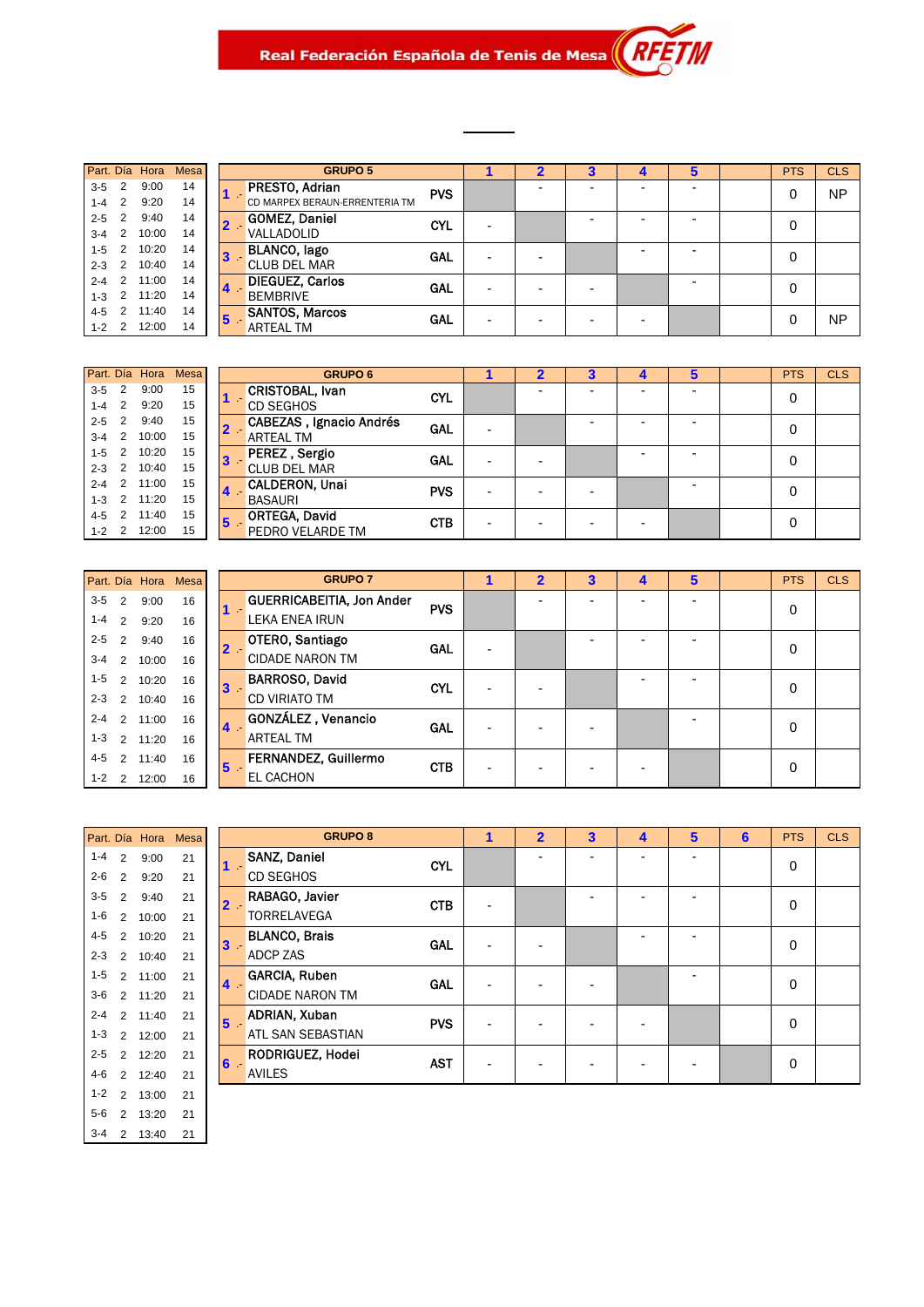#### **TORNEO CLASIFICATORIO ZONA 1 - SENIOR FEMENINO - FASE GRUPO**

|   | <b>Mesa</b> | Hora  |   | Part. Día |
|---|-------------|-------|---|-----------|
|   | 21          | 12:20 | 3 | $1 - 4$   |
|   | 21          | 12:40 | 3 | $2 - 6$   |
|   | 21          | 13:00 | 3 | $3 - 5$   |
|   | 21          | 13:20 | 3 | $1 - 6$   |
|   | 21          | 13:40 | 3 | $4 - 5$   |
|   | 20          | 16:25 | 3 | $2 - 3$   |
|   | 20          | 16:50 | 3 | $1 - 5$   |
|   | 20          | 17:15 | 3 | $3-6$     |
| 5 | 20          | 17:40 | 3 | $2 - 4$   |
|   | 20          | 18:05 | 3 | $1 - 3$   |
| 6 | 20          | 18:30 | 3 | $2 - 5$   |
|   | 20          | 19:00 | 3 | $4 - 6$   |
|   | 20          | 19:30 | 3 | $1 - 2$   |
|   | 20          | 20:00 | 3 | 5-6       |
|   | 20          | 20:30 | 3 | $3 - 4$   |

|         |               | Part. Día Hora | <b>Mesa</b> |                  | <b>GRUPO 1</b>               |            |   |  |   | 5 | 6 | <b>PTS</b> | <b>CLS</b> |
|---------|---------------|----------------|-------------|------------------|------------------------------|------------|---|--|---|---|---|------------|------------|
| $1 - 4$ | 3             | 12:20          | 21          |                  | PEREZ, Rebeca                | <b>CTB</b> |   |  |   |   | - | 0          |            |
| $2 - 6$ | 3             | 12:40          | 21          |                  | <b>TORRELAVEGA</b>           |            |   |  |   |   |   |            |            |
| $3-5$   | 3             | 13:00          | 21          | 2 -              | PEREZ, Ana Maria             | <b>GAL</b> |   |  |   |   |   | 0          |            |
| $1-6$   | 3             | 13:20          | 21          |                  | <b>DUBRATAMBRE</b>           |            |   |  |   |   |   |            |            |
| 4-5     | 3             | 13:40          | 21          | $3 -$            | <b>IWASA, Naomi Agustina</b> | <b>GAL</b> | - |  |   |   |   | 0          |            |
| $2 - 3$ | 3             | 16:25          | 20          |                  | <b>CIDADE NARON TM</b>       |            |   |  |   |   |   |            |            |
| $1 - 5$ | 3             | 16:50          | 20          | $4 -$            | NINE, Maria Teresa           | <b>GAL</b> |   |  |   |   |   | 0          |            |
| $3-6$   | $\mathcal{B}$ | 17:15          | 20          |                  | <b>MONTE PORREIRO</b>        |            |   |  |   |   |   |            |            |
| $2 - 4$ | 3             | 17:40          | 20          | $5 -$            | <b>FERNANDEZ, Cristina</b>   | <b>GAL</b> |   |  |   |   |   | 0          |            |
| $1 - 3$ | 3             | 18:05          | 20          |                  | <b>ESPEDREGADA</b>           |            |   |  |   |   |   |            |            |
| $2 - 5$ | 3             | 18:30          | 20          | $6 \overline{6}$ | PÉREZ, Almudena              | <b>CTB</b> | ۰ |  | - |   |   | $\Omega$   |            |
| 4-6     | 3             | 19:00          | 20          |                  | <b>TORRELAVEGA</b>           |            |   |  |   |   |   |            |            |
|         |               |                |             |                  |                              |            |   |  |   |   |   |            |            |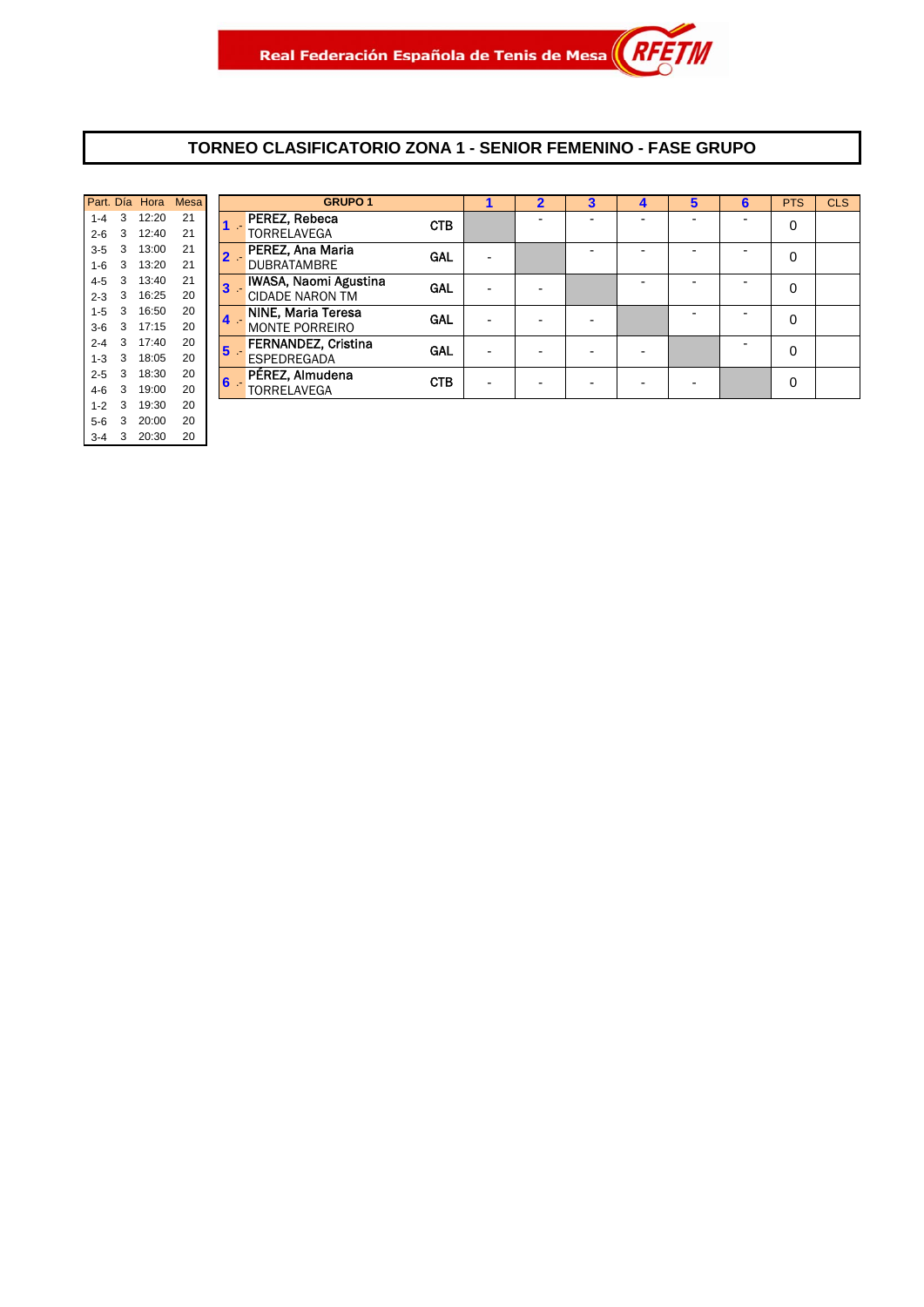#### **TORNEO CLASIFICATORIO ZONA 1 - SENIOR MASCULINO - FASE GRUPO**

|         |                         | Part. Día Hora | <b>Mesa</b> |   | <b>GRUPO 1</b>                 |            |  |  | 5 | <b>PTS</b> | <b>CLS</b> |
|---------|-------------------------|----------------|-------------|---|--------------------------------|------------|--|--|---|------------|------------|
| $3 - 5$ | -3                      | 9:00           |             |   | VALLEJO, Eder                  | <b>PVS</b> |  |  |   | 0          |            |
| $1 - 4$ | 3                       | 9:20           |             |   | CD MARPEX BERAUN-ERRENTERIA TM |            |  |  |   |            |            |
| $2 - 5$ | 3                       | 9:40           |             |   | RAMOS, Edgar Manuel            | <b>GAL</b> |  |  |   | 0          |            |
| $3 - 4$ | $\overline{\mathbf{3}}$ | 10:00          |             |   | <b>BREOGAN - OLEIROS</b>       |            |  |  |   |            |            |
| $1 - 5$ | 3                       | 10:20          |             | З | <b>HERRERA, Alberto</b>        | CYL        |  |  |   | 0          |            |
| $2 - 3$ | $\overline{\mathbf{3}}$ | 10:40          |             |   | <b>CD SEGHOS</b>               |            |  |  |   |            |            |
| $2 - 4$ | $\overline{3}$          | 11:00          |             |   | <b>GARCIA, Jose</b>            | <b>GAL</b> |  |  |   |            |            |
| $1 - 3$ | $-3$                    | 11:20          |             |   | <b>DUBRATAMBRE</b>             |            |  |  |   | 0          |            |
| $4 - 5$ | 3                       | 11:40          |             |   | SILVA, Julio Adrian            | <b>GAL</b> |  |  |   | 0          |            |
| $1 - 2$ | 3                       | 12:00          |             | Ю | CONXO TM                       |            |  |  |   |            |            |

|         |                         |       | Part. Día Hora Mesa |                         | <b>GRUPO 2</b>             |            |   | $\mathbf 2$ | Δ. | 5 | <b>PTS</b> | <b>CLS</b> |
|---------|-------------------------|-------|---------------------|-------------------------|----------------------------|------------|---|-------------|----|---|------------|------------|
| 3-5     | $\overline{\mathbf{3}}$ | 9:00  | 2                   |                         | <b>GARCIA, Fernando</b>    | <b>CYL</b> |   |             |    |   | 0          |            |
| $1-4$ 3 |                         | 9:20  | 2                   |                         | <b>CD SEGHOS</b>           |            |   |             |    |   |            |            |
| $2 - 5$ | 3                       | 9:40  | 2                   |                         | ROJO, Luis Miguel          | <b>CTB</b> |   |             |    |   | 0          |            |
| $3-4$ 3 |                         | 10:00 | 2                   |                         | <b>TORRELAVEGA</b>         |            | - |             |    |   |            |            |
| $1-5$   | 3                       | 10:20 |                     | 3                       | <b>GONZALEZ, David</b>     | GAL        |   |             |    |   | 0          |            |
| $2 - 3$ | - 3                     | 10:40 | 2                   |                         | <b>BEMBRIVE</b>            |            |   |             |    |   |            |            |
| $2 - 4$ | 3                       | 11:00 | 2                   | $\overline{\mathbf{4}}$ | <b>GONZALEZ, Francisco</b> | <b>CTB</b> |   |             |    |   | 0          |            |
| $1-3$ 3 |                         | 11:20 | 2                   |                         | <b>ANTONIO MENDOZA</b>     |            |   |             |    |   |            |            |
| 4-5     | 3                       | 11:40 | 2                   | $5 -$                   | <b>CANZOBRE, Javier</b>    | <b>GAL</b> |   |             |    |   | 0          |            |
| $1 - 2$ | - 3                     | 12:00 | 2                   |                         | BREOGAN - OLEIROS          |            |   |             |    |   |            |            |

|             |                         | Part. Día Hora | Mesa |   | <b>GRUPO 3</b>               |            |  |  | 5 | <b>PTS</b> | <b>CLS</b> |
|-------------|-------------------------|----------------|------|---|------------------------------|------------|--|--|---|------------|------------|
| $3-5$       | 3                       | 10:40          | 18   |   | <b>PEREZ, Andres</b>         | <b>CTB</b> |  |  |   | 0          |            |
| $1 - 4$     | $\mathbf{3}$            | 11:00          | 18   |   | TORRELAVEGA                  |            |  |  |   |            |            |
| $2 - 5$     | $\overline{\mathbf{3}}$ | 11:20          | 18   |   | <b>SANTOS, Marcos</b>        | <b>GAL</b> |  |  |   | 0          |            |
| $3 - 4$     | $\mathbf{3}$            | 11:40          | 18   |   | <b>FINISTERRE TM</b>         |            |  |  |   |            |            |
| $1 - 5$     | 3                       | 12:00          | 18   |   | DE LA HUERGA, Francisco Jose | <b>CYL</b> |  |  |   | 0          |            |
| $2 - 3$     | 3                       | 12:20          | 18   |   | C.T.M. VE-VA                 |            |  |  |   |            |            |
| $2 - 4$     | $\overline{\mathbf{3}}$ | 12:40          | 18   |   | <b>PEREZ, Carlos</b>         | <b>GAL</b> |  |  |   | 0          |            |
| $1 - 3$     | 3                       | 13:00          | 18   |   | <b>CTM VIGO</b>              |            |  |  |   |            |            |
| $4 - 5$     | 3                       | 13:20          | 18   | 5 | <b>ANTON, Ruben</b>          | <b>CYL</b> |  |  |   | 0          |            |
| $1 - 2 = 3$ |                         | 13:40          | 18   |   | <b>ATL BURGOS</b>            |            |  |  |   |            |            |
|             |                         |                |      |   |                              |            |  |  |   |            |            |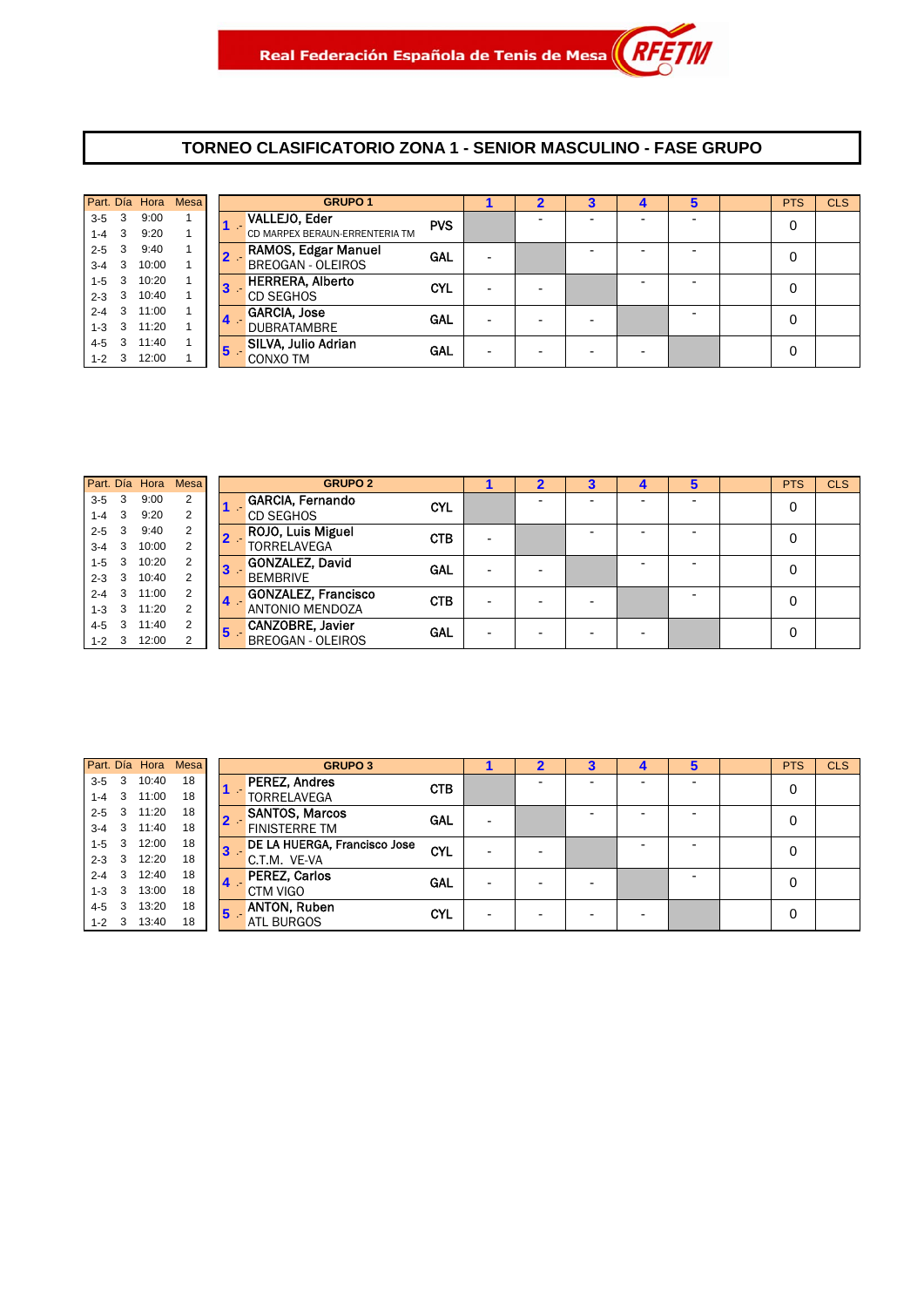Real Federación Española de Tenis de Mesa $\parallel$ 

|                                         | iviesa. | нога  |   | Part. Dia |
|-----------------------------------------|---------|-------|---|-----------|
|                                         | 19      | 9:00  | 3 | $1 - 4$   |
|                                         | 19      | 9:20  | 3 | $2 - 6$   |
| TOJAL, Lucas<br>$\overline{\mathbf{2}}$ | 19      | 9:40  | 3 | $3 - 5$   |
|                                         | 19      | 10:00 | 3 | $1 - 6$   |
| 3                                       | 19      | 10:20 | 3 | 4-5       |
|                                         | 19      | 10:40 | 3 | $2 - 3$   |
| <b>CRESPO, Victo</b><br>4               | 19      | 11:00 | 3 | $1 - 5$   |
|                                         | 19      | 11:20 | 3 | $3-6$     |
| 5                                       | 19      | 11:40 | 3 | $2 - 4$   |
|                                         | 19      | 12:00 | 3 | $1 - 3$   |
| <b>FERREIRA, Lui</b><br>6               | 19      | 12:20 | 3 | $2 - 5$   |
| ADCP ZAS                                | 19      | 12:40 | 3 | 4-6       |
|                                         | 19      | 13:00 | 3 | $1 - 2$   |
|                                         | 19      | 13:20 | 3 | 5-6       |
|                                         | 19      | 13:40 | 3 | $3 - 4$   |

|         |              | Part. Día Hora | Mesa |                | <b>GRUPO 4</b>               |            |   | $\overline{2}$ | $\overline{\mathbf{3}}$ | 4                        | 5 | 6 | <b>PTS</b> | <b>CLS</b> |
|---------|--------------|----------------|------|----------------|------------------------------|------------|---|----------------|-------------------------|--------------------------|---|---|------------|------------|
| $1 - 4$ | 3            | 9:00           | 19   |                | FERNANDEZ, Ignacio           | <b>GAL</b> |   |                |                         |                          |   |   | 0          |            |
| 2-6     | 3            | 9:20           | 19   |                | <b>MONTE PORREIRO</b>        |            |   |                |                         |                          |   |   |            |            |
| 3-5     | 3            | 9:40           | 19   | 2 .-           | <b>TOJAL, Lucas</b>          | <b>PVS</b> | - |                |                         |                          |   |   | 0          |            |
| $1 - 6$ | 3            | 10:00          | 19   |                | <b>GASTEIZ</b>               |            |   |                |                         |                          |   |   |            |            |
| 4-5     | 3            | 10:20          | 19   | 3              | ILLAN, Daniel                | <b>CYL</b> |   |                |                         |                          |   |   | 0          |            |
| $2 - 3$ | 3            | 10:40          | 19   |                | <b>CD VIRIATO TM</b>         |            |   |                |                         |                          |   |   |            |            |
| $1 - 5$ | 3            | 11:00          | 19   | $4 -$          | <b>CRESPO, Victor</b>        | <b>CYL</b> |   |                |                         |                          |   |   | 0          |            |
| $3-6$   |              | 3 11:20        | 19   |                | CTM CAÑIZO VSPORT            |            |   |                |                         |                          |   |   |            |            |
| $2 - 4$ | $\mathbf{3}$ | 11:40          | 19   | $5\phantom{1}$ | <b>FERNANDEZ, Alberto</b>    | <b>GAL</b> |   |                |                         | $\overline{\phantom{a}}$ |   |   | 0          |            |
| $1 - 3$ | 3            | 12:00          | 19   |                | <b>CINANIA TM</b>            |            |   |                |                         |                          |   |   |            |            |
| $2 - 5$ | 3            | 12:20          | 19   | $6 -$          | <b>FERREIRA, Luis Carlos</b> | <b>GAL</b> |   |                |                         |                          |   |   | 0          |            |
| 4-6     | 3            | 12:40          | 19   |                | ADCP ZAS                     |            |   |                |                         |                          |   |   |            |            |

|                                         | Mesa | Hora  |   | Part. Dia |
|-----------------------------------------|------|-------|---|-----------|
| <b>RODRIGUEZ, Lu</b>                    | 20   | 9:00  | 3 | $1 - 4$   |
| <b>BEMBRIVE</b>                         | 20   | 9:20  | 3 | $2 - 6$   |
| <b>LEGARRA, Julei</b><br>2              | 20   | 9:40  | 3 | 3-5       |
| <b>CD MARPEX BERAUN</b>                 | 20   | 10:00 | 3 | $1 - 6$   |
| GOMEZ, Diego<br>3                       | 20   | 10:20 | 3 | 4-5       |
| <b>FINISTERRE TM</b>                    | 20   | 10:40 | 3 | $2 - 3$   |
| <b>SANCHEZ, Jose</b><br>$\blacklozenge$ | 20   | 11:00 | 3 | 1-5       |
| TM REOCIN                               | 20   | 11:20 | 3 | $3-6$     |
| <b>GONZALEZ, Jor</b><br>5               | 20   | 11:40 | 3 | $2 - 4$   |
| <b>AVILES</b>                           | 20   | 12:00 | 3 | $1 - 3$   |
| FERNANDEZ. A<br>6                       | 20   | 12:20 | 3 | $2 - 5$   |
| CD COYANZA                              | 20   | 12:40 | 3 | $4-6$     |
|                                         | 20   | 13:00 | 3 | $1 - 2$   |
|                                         | 20   | 13:20 | 3 | $5-6$     |
|                                         | 20   | 13:40 | 3 | $3 - 4$   |

|         |   | Part. Día Hora | Mesa |                     | <b>GRUPO 5</b>                 |            |                          | 2 | 3 | 4 | 5 | 6 | <b>PTS</b> | <b>CLS</b> |
|---------|---|----------------|------|---------------------|--------------------------------|------------|--------------------------|---|---|---|---|---|------------|------------|
| $1 - 4$ | 3 | 9:00           | 20   |                     | <b>RODRIGUEZ, Lucas</b>        | GAL        |                          |   |   |   |   |   | 0          |            |
| $2 - 6$ | 3 | 9:20           | 20   | $\mathcal{L}^{\pm}$ | <b>BEMBRIVE</b>                |            |                          |   |   |   |   |   |            |            |
| $3 - 5$ | 3 | 9:40           | 20   | $2 -$               | LEGARRA, Julen                 | <b>PVS</b> |                          |   |   | - | ۰ | - | 0          |            |
| 1-6     | 3 | 10:00          | 20   |                     | CD MARPEX BERAUN-ERRENTERIA TM |            |                          |   |   |   |   |   |            |            |
| 4-5     | 3 | 10:20          | 20   | $3 -$               | <b>GOMEZ, Diego</b>            | <b>GAL</b> |                          |   |   |   |   |   | 0          |            |
| $2 - 3$ | 3 | 10:40          | 20   |                     | <b>FINISTERRE TM</b>           |            |                          |   |   |   |   |   |            |            |
| $1 - 5$ | 3 | 11:00          | 20   | $4 -$               | <b>SANCHEZ, Jose Antonio</b>   | <b>CTB</b> |                          |   |   |   |   |   | 0          |            |
| $3-6$   |   | 3 11:20        | 20   |                     | TM REOCIN                      |            |                          |   |   |   |   |   |            |            |
| $2 - 4$ | 3 | 11:40          | 20   | $5 -$               | GONZALEZ, Jorge                | <b>AST</b> | $\overline{\phantom{a}}$ |   |   |   |   |   | 0          |            |
| $1 - 3$ | 3 | 12:00          | 20   |                     | <b>AVILES</b>                  |            |                          |   |   |   |   |   |            |            |
| $2 - 5$ | 3 | 12:20          | 20   | $6 -$               | FERNANDEZ, Alberto             | <b>CYL</b> |                          |   |   |   |   |   | 0          |            |
| 4-6     | 3 | 12:40          | 20   |                     | <b>CD COYANZA</b>              |            |                          |   |   |   |   |   |            |            |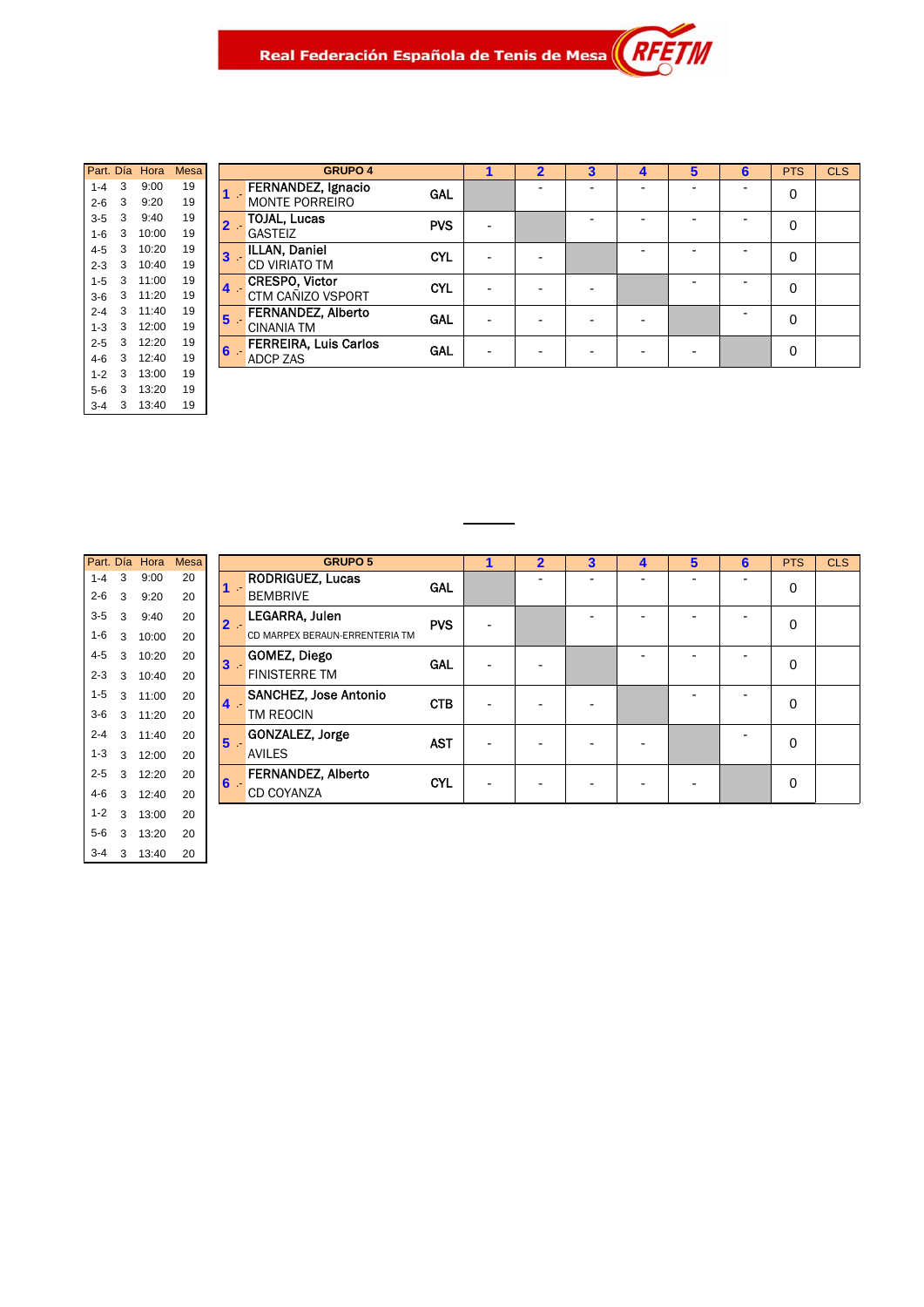#### **TORNEO CLASIFICATORIO ZONA 1 - VETERANO FEMENINO - FASE GRUPO**

| Part. Día    | Hora  | <b>Mesa</b> |   | GF                   |
|--------------|-------|-------------|---|----------------------|
| 3<br>$2 - 7$ | 9:00  | 21          |   | PEREZ. Raguel        |
| 3<br>$3-6$   | 9:20  | 21          |   | CONXO TM             |
| 3<br>$4 - 5$ | 9:40  | 21          | 2 | PERAL, Maria G       |
| 3<br>$2 - 6$ | 10:00 | 21          |   | <b>BREOGAN - OLE</b> |
| 3<br>$1 - 7$ | 10:20 | 21          | 3 | GARCIA, Paula        |
| 3<br>$3-5$   | 10:40 | 21          |   | <b>CIDADE NARON</b>  |
| 3<br>$2 - 5$ | 11:00 | 21          | 4 | PIÑEIRO. Carme       |
| 3<br>$1-6$   | 11:20 | 21          |   | <b>FINISTERRE TM</b> |
| 3<br>$3 - 4$ | 11:40 | 21          | 5 | LOPEZ, Sarai         |
| 3<br>$1 - 5$ | 12:00 | 21          |   | <b>VILAGARCIA TM</b> |
| 3<br>$6 - 7$ | 16:00 | 19          | 6 | DIEZ, Covadong       |
| 3<br>$2 - 4$ | 16:25 | 19          |   | PEDRO VELARD         |
| 3<br>$5 - 7$ | 16:50 | 19          |   | MANZANO, Mar         |
| 3<br>$1 - 4$ | 17:15 | 19          |   | C. PEÑARANDA DI      |
| 3<br>$2 - 3$ | 17:40 | 19          |   |                      |
| 3<br>$4 - 7$ | 18:05 | 19          |   |                      |
| 3<br>$1 - 3$ | 18:30 | 19          |   |                      |
| 3<br>$5-6$   | 19:00 | 19          |   |                      |
| 3<br>$3 - 7$ | 19:30 | 19          |   |                      |
| 3<br>$1 - 2$ | 20:00 | 19          |   |                      |
| 3<br>$4 - 6$ | 20:30 | 19          |   |                      |

| Part. Día |   | Hora  | <b>Mesa</b> |   | <b>GRUPO 1</b>             |            |   | $\overline{2}$ | 3 | 4 | 5 | 6 | 7 | <b>Pos</b> |
|-----------|---|-------|-------------|---|----------------------------|------------|---|----------------|---|---|---|---|---|------------|
| $2 - 7$   | 3 | 9:00  | 21          |   | PEREZ, Raquel              | <b>GAL</b> |   |                |   | - |   |   | - |            |
| $3-6$     | 3 | 9:20  | 21          |   | CONXO TM                   |            |   |                |   |   |   |   |   |            |
| 4-5       | 3 | 9:40  | 21          |   | PERAL, Maria Gloria        | GAL        |   |                |   |   |   |   |   |            |
| $2 - 6$   | 3 | 10:00 | 21          |   | <b>BREOGAN - OLEIROS</b>   |            |   |                |   |   |   |   |   |            |
| $1 - 7$   | 3 | 10:20 | 21          | 3 | <b>GARCIA, Paula</b>       | GAL        | - |                |   |   |   |   |   |            |
| $3 - 5$   | 3 | 10:40 | 21          |   | <b>CIDADE NARON TM</b>     |            |   |                |   |   |   |   |   |            |
| $2 - 5$   | 3 | 11:00 | 21          | 4 | PIÑEIRO, Carmen Maria      | GAL        | - |                |   |   |   |   | - |            |
| $1 - 6$   | 3 | 11:20 | 21          |   | <b>FINISTERRE TM</b>       |            |   |                |   |   |   |   |   |            |
| $3 - 4$   | 3 | 11:40 | 21          | 5 | LOPEZ, Sarai               | GAL        |   |                |   |   |   |   | ۰ |            |
| $1-5$     | 3 | 12:00 | 21          |   | <b>VILAGARCIA TM</b>       |            |   |                |   |   |   |   |   |            |
| $6 - 7$   | 3 | 16:00 | 19          | 6 | DIEZ, Covadonga            | <b>CTB</b> |   |                |   | - |   |   |   |            |
| $2 - 4$   | 3 | 16:25 | 19          |   | PEDRO VELARDE TM           |            |   |                |   |   |   |   |   |            |
| $5 - 7$   | 3 | 16:50 | 19          |   | MANZANO, Marta             | <b>CYL</b> |   |                |   |   |   |   |   |            |
| $1 - 4$   | 3 | 17:15 | 19          |   | C. PEÑARANDA DE BRACAMONTE |            |   |                |   | - |   |   |   |            |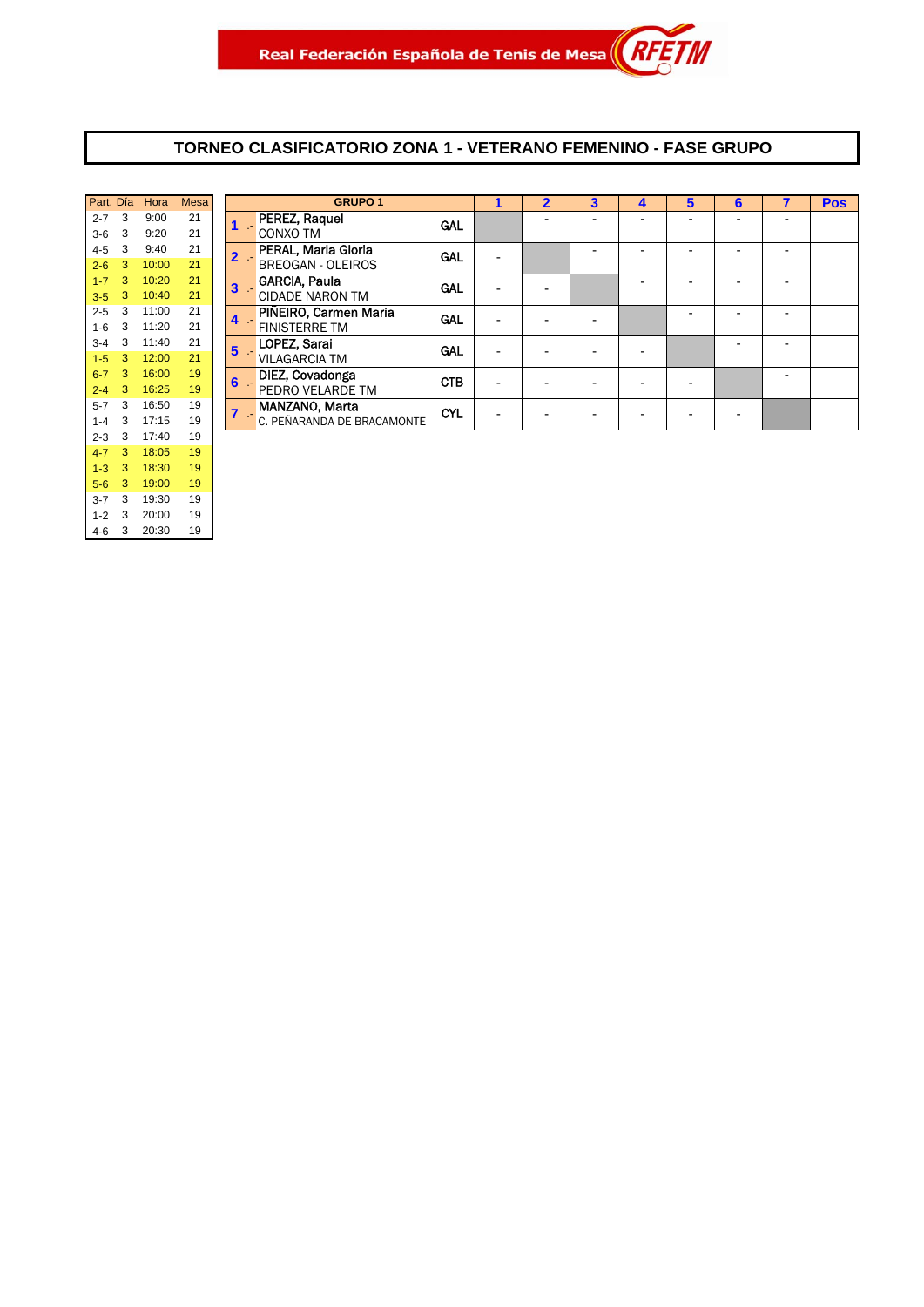#### **TORNEO CLASIFICATORIO ZONA 1 - VETERANO 40 MASCULINO - FASE GRUPO**

|         |                         | Part. Día Hora | Mesa           |                         | <b>GRUPO 1</b>                    |            |   |  | 5 | <b>PTS</b> | <b>CLS</b> |
|---------|-------------------------|----------------|----------------|-------------------------|-----------------------------------|------------|---|--|---|------------|------------|
| $3-5$   | -3                      | 9:00           | 3              |                         | <b>BECERRA, Ramon</b>             | <b>GAL</b> |   |  |   | 0          |            |
| $1 - 4$ | $\overline{\mathbf{3}}$ | 9:20           | 3              |                         | C.E DEPORTIVO DEZPORTAS LUGO T.M. |            |   |  |   |            |            |
| $2 - 5$ | 3                       | 9:40           | 3              |                         | QUEVEDO, Marco Antonio            | <b>CTB</b> | - |  |   | 0          |            |
|         |                         | $3-4$ 3 10:00  | $\overline{3}$ |                         | TORRELAVEGA                       |            |   |  |   |            |            |
| $1 - 5$ | 3 <sup>°</sup>          | 10:20          | 3              | 3                       | <b>GARCIA, Fernando</b>           | <b>PVS</b> |   |  |   | 0          |            |
|         |                         | $2-3$ 3 10:40  | $\overline{3}$ |                         | <b>LEKA ENEA IRUN</b>             |            | - |  |   |            |            |
| $2 - 4$ | -3                      | 11:00          | 3              | $\overline{\mathbf{4}}$ | <b>TUBIO, Ramon</b>               | GAL        |   |  |   |            |            |
| $1 - 3$ | - 3                     | 11:20          | 3              |                         | <b>VILAGARCIA TM</b>              |            |   |  |   | 0          |            |
| $4 - 5$ | 3                       | 11:40          | 3              | 5                       | PIZARRO, Francisco Javier         | CYL        |   |  |   | 0          |            |
| $1 - 2$ | $\blacksquare$ 3        | 12:00          | 3              |                         | <b>CTM CAÑIZO VSPORT</b>          |            |   |  |   |            |            |

|           |            |               | Part. Día Hora Mesa |    | <b>GRUPO 2</b>                    |            |   | 2 |  |  | <b>PTS</b> | <b>CLS</b> |
|-----------|------------|---------------|---------------------|----|-----------------------------------|------------|---|---|--|--|------------|------------|
| $3 - 5$   | - 3        | 9:00          | 4                   |    | <b>RODRIGUEZ, Luis</b>            | GAL        |   |   |  |  | 0          |            |
| $1 - 4$ 3 |            | 9:20          | 4                   |    | <b>SAN MAMED</b>                  |            |   |   |  |  |            |            |
| $2 - 5$   | - 3        | 9:40          | 4                   |    | <b>MARTIN, Rodolfo</b>            | <b>CYL</b> |   |   |  |  | 0          |            |
| $3-4$ 3   |            | 10:00         | $\overline{4}$      |    | C.T.M. VE-VA                      |            |   |   |  |  |            |            |
|           | $1 - 5$ 3  | 10:20         | $\overline{4}$      |    | <b>VARELA, Antonio</b>            | <b>PVS</b> |   |   |  |  | 0          |            |
|           |            | $2-3$ 3 10:40 | $\overline{4}$      |    | <b>ATL SAN SEBASTIAN</b>          |            |   |   |  |  |            |            |
| $2 - 4$   | 3          | 11:00         | 4                   | 14 | <b>ORIA, Jose Ramon</b>           | <b>CTB</b> |   |   |  |  | 0          |            |
| $1 - 3$   | - 3        | 11:20         | 4                   |    | <b>PEDRO VELARDE TM</b>           |            | - |   |  |  |            |            |
| $4 - 5$   | 3          | 11:40         | 4                   | 5  | SÁNCHEZ, Alvaro                   | GAL        |   |   |  |  |            |            |
| $1-2$     | $\sqrt{3}$ | 12:00         | $\overline{4}$      |    | C.E DEPORTIVO DEZPORTAS LUGO T.M. |            |   |   |  |  |            |            |

|         |      | Part. Día Hora  | <b>Mesa</b> |                         | <b>GRUPO 3</b>                    |            | 2 | 3 | 5                        | <b>PTS</b> | <b>CLS</b> |
|---------|------|-----------------|-------------|-------------------------|-----------------------------------|------------|---|---|--------------------------|------------|------------|
| $3 - 5$ | 3    | 9:00            | 5           |                         | MESA, Jordi                       | <b>CYL</b> |   |   | -                        | 0          |            |
| $1 - 4$ | 3    | 9:20            | 5           |                         | CTM CAÑIZO VSPORT                 |            |   |   |                          |            |            |
| $2 - 5$ | 3    | 9:40            | 5           |                         | <b>SANTOS, Marcos</b>             | <b>GAL</b> |   |   | $\overline{\phantom{0}}$ | 0          |            |
| $3 - 4$ | $-3$ | 10:00           | 5           |                         | <b>FINISTERRE TM</b>              |            |   |   |                          |            |            |
| $1-5$   |      | 3 10:20         | 5           | $3 -$                   | PRIMO, Oscar                      | <b>CTB</b> |   |   | $\overline{\phantom{0}}$ | 0          |            |
|         |      | $2-3$ 3 10:40   | 5           |                         | <b>ANTONIO MENDOZA</b>            |            |   |   |                          |            |            |
| $2 - 4$ | 3    | 11:00           | 5           |                         | <b>RODRIGUEZ, Alvaro</b>          | <b>PVS</b> |   |   |                          | 0          |            |
| $1 - 3$ | 3    | 11:20           | 5           | $4 -$                   | <b>ATL SAN SEBASTIAN</b>          |            |   |   |                          |            |            |
| $4 - 5$ |      | 11:40           | 5           | $\overline{\mathbf{5}}$ | <b>MENDEZ, Jose Luis</b>          | <b>GAL</b> |   |   |                          | 0          |            |
|         |      | $1 - 2$ 3 12:00 | 5           |                         | C.E DEPORTIVO DEZPORTAS LUGO T.M. |            |   |   |                          |            |            |
|         |      |                 |             |                         |                                   |            |   |   |                          |            |            |

|           |                         | Part. Día Hora | <b>Mesa</b> |                  | <b>GRUPO 4</b>        |            |  | 4 | 5 | <b>PTS</b> | <b>CLS</b> |
|-----------|-------------------------|----------------|-------------|------------------|-----------------------|------------|--|---|---|------------|------------|
| $3-5$     | - 3                     | 9:00           | 6           |                  | <b>GARCIA, Javier</b> | <b>PVS</b> |  |   |   | 0          |            |
| $1-4$ 3   |                         | 9:20           | 6           |                  | <b>BASAURI</b>        |            |  |   |   |            |            |
| $2 - 5$   | 3                       | 9:40           | 6           | $2 -$            | <b>VIDAL, Antonio</b> | <b>GAL</b> |  |   |   | 0          |            |
| $3 - 4$   | $-32$                   | 10:00          | 6           |                  | <b>MONTE PORREIRO</b> |            |  |   |   |            |            |
| $1 - 5$ 3 |                         | 10:20          | 6           | $\mathbf{3}$     | <b>ACEBES, Alvaro</b> | <b>CYL</b> |  |   | - | 0          |            |
|           |                         | $2-3$ 3 10:40  | 6           |                  | CD COYANZA            |            |  |   |   |            |            |
| $2 - 4$ 3 |                         | 11:00          | 6           | $\blacktriangle$ | ARNEJO, Placido       | <b>GAL</b> |  |   | - | 0          |            |
| $1 - 3$   | $\overline{\mathbf{3}}$ | 11:20          | 6           |                  | <b>DUBRATAMBRE</b>    |            |  |   |   |            |            |
| $4 - 5$   | 3                       | 11:40          | 6           | 5                | ABELLA, Ivan          | <b>AST</b> |  |   |   | 0          |            |
| $1 - 2$ 3 |                         | 12:00          | 6           |                  | <b>CTM MIERES</b>     |            |  |   |   |            |            |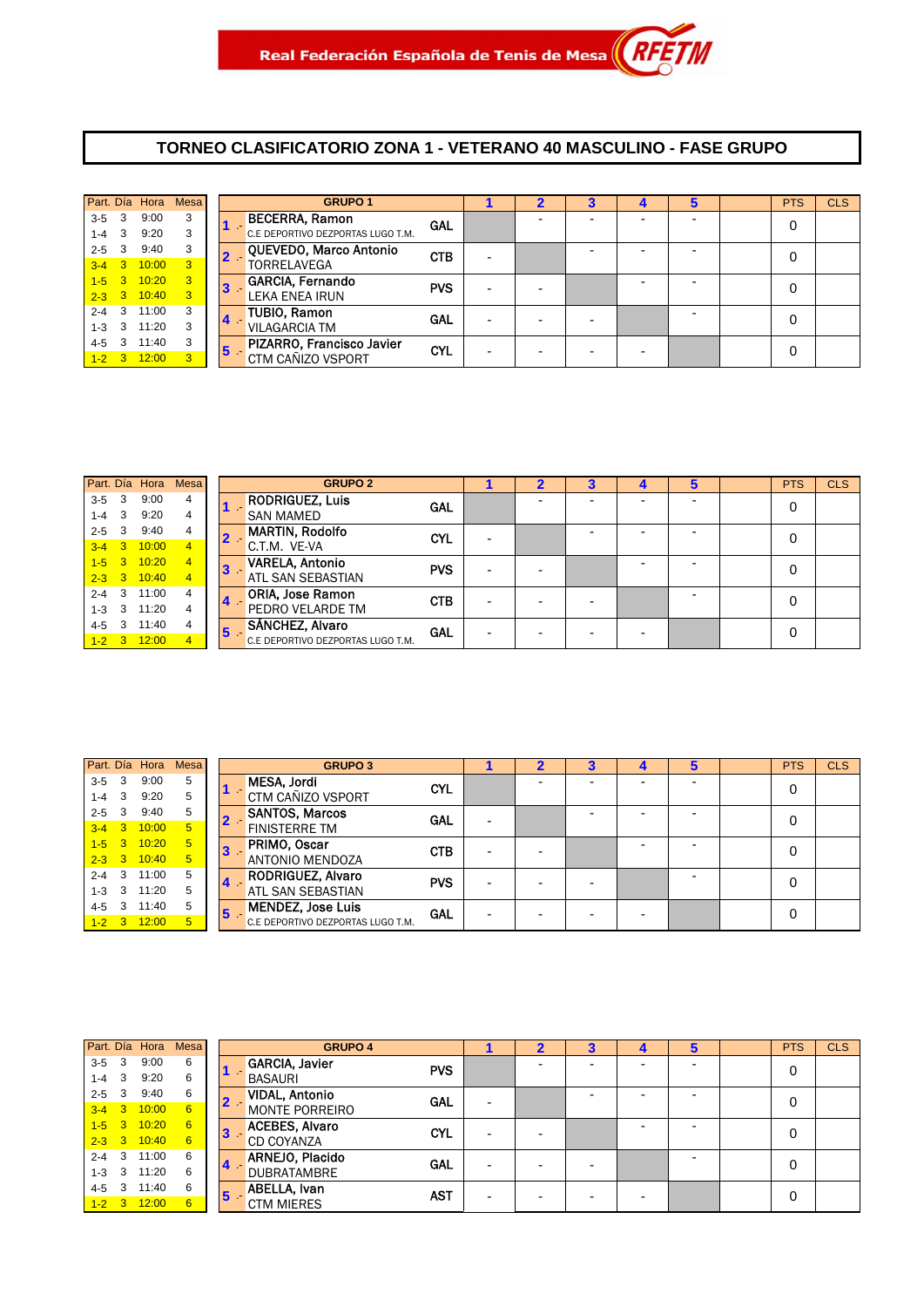#### Real Federación Española de Tenis de Mesa $\parallel R$ M

|         |                         |                 | Part. Día Hora Mesa |   | <b>GRUPO 5</b>           |            |  |  |  | <b>PTS</b> | <b>CLS</b> |
|---------|-------------------------|-----------------|---------------------|---|--------------------------|------------|--|--|--|------------|------------|
| $3 - 5$ | -3                      | 9:00            |                     |   | <b>IRINEU, Enrique</b>   | <b>PVS</b> |  |  |  | 0          |            |
| $1 - 4$ | -3                      | 9:20            |                     |   | <b>ARTXANDAKO</b>        |            |  |  |  |            |            |
| $2 - 5$ | -3                      | 9:40            |                     |   | <b>SAIZ, Javier</b>      | <b>GAL</b> |  |  |  | 0          |            |
| $3-4$ 3 |                         | 10:00           |                     |   | CD MONTE FERREIROS TM    |            |  |  |  |            |            |
|         | $1 - 5$ 3               | 10:20           | $\overline{\tau}$   |   | GONZÁLEZ, Jorge          | <b>CYL</b> |  |  |  | 0          |            |
|         |                         | $2-3$ 3 10:40   |                     |   | <b>CD PISUERGA</b>       |            |  |  |  |            |            |
| $2 - 4$ | $\overline{\mathbf{3}}$ | 11:00           |                     |   | <b>DEL PRADO, Rafael</b> | <b>CTB</b> |  |  |  | 0          |            |
| $1 - 3$ | 3                       | 11:20           |                     |   | <b>TORRELAVEGA</b>       |            |  |  |  |            |            |
| $4 - 5$ | 3                       | 11:40           |                     | 5 | <b>ESPINOSA, Oscar</b>   | <b>GAL</b> |  |  |  | 0          |            |
|         |                         | $1 - 2$ 3 12:00 |                     |   | <b>ADX MILAGROSA</b>     |            |  |  |  |            |            |

| Part. Día Hora Mesa                    | <b>GRUPO 6</b>                         |            |   |  | b | <b>PTS</b> | <b>CLS</b> |
|----------------------------------------|----------------------------------------|------------|---|--|---|------------|------------|
| 9:00<br>17<br>3<br>$3 - 5$             | <b>MARTIN, Jose Manuel</b>             | <b>CYL</b> |   |  |   | 0          |            |
| 9:20<br>17<br>3<br>$1 - 4$             | VALLADOLID                             |            |   |  |   |            |            |
| 17<br>9:40<br>3<br>$2 - 5$             | FERREIRO, Juan Angel<br>$\overline{2}$ | <b>GAL</b> |   |  |   | 0          |            |
| 17<br>10:00<br>3<br>$3 - 4$            | <b>ADX MILAGROSA</b>                   |            |   |  |   |            |            |
| 17<br>10:20<br>$\sqrt{3}$<br>$1 - 5$   | <b>GOMEZ, Alberto</b><br>13            | <b>CYL</b> |   |  |   | 0          |            |
| 17<br>$3 \quad 10:40$<br>$2 - 3$       | C.T.M. VE-VA                           |            |   |  |   |            |            |
| 17<br>11:00<br>3<br>$2 - 4$            | <b>ALBENIZ, Enrique Jose</b><br>14     | <b>AST</b> |   |  |   | 0          |            |
| 17<br>11:20<br>3<br>$1 - 3$            | <b>CTM MIERES</b>                      |            | - |  |   |            |            |
| 17<br>11:40<br>3<br>$4 - 5$            | RAMOS, Jose Ramon<br>$5\phantom{1}$    | <b>GAL</b> |   |  |   | 0          |            |
| 17<br>12:00<br>$\mathbf{3}$<br>$1 - 2$ | <b>CDTM A ESTRADA</b>                  |            |   |  |   |            |            |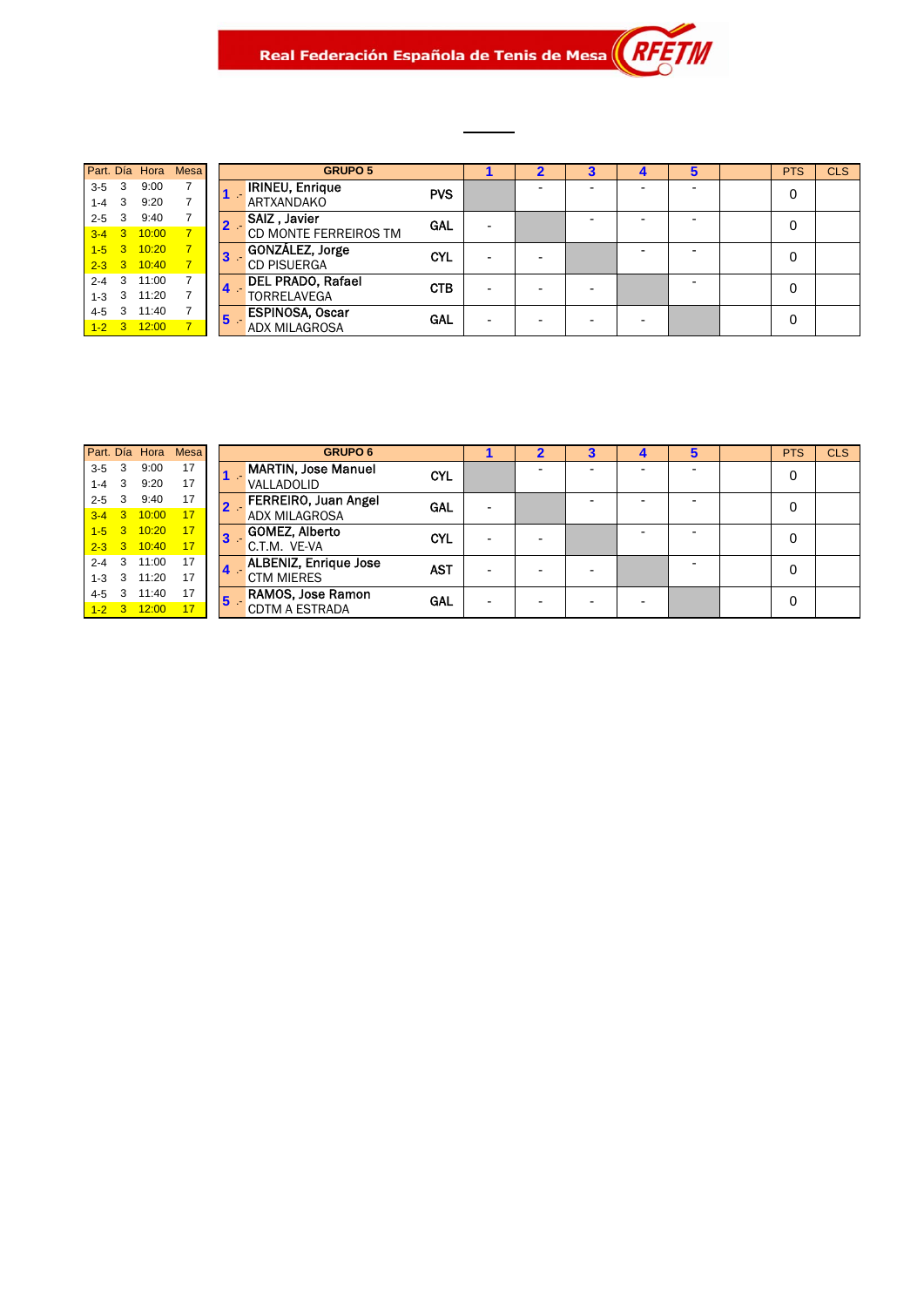#### **TORNEO CLASIFICATORIO ZONA 1 - VETERANO 50 MASCULINO - FASE GRUPO**

|           |                         | Part. Día Hora  | <b>Mesa</b> |            | <b>GRUPO 1</b>                    |            |  |  | 5 | <b>PTS</b> | <b>CLS</b> |
|-----------|-------------------------|-----------------|-------------|------------|-----------------------------------|------------|--|--|---|------------|------------|
| 3-5       | -3                      | 9:00            | 11          |            | <b>DIEGUEZ, Emilio</b>            | <b>GAL</b> |  |  |   | 0          |            |
| $1 - 4$   | $\mathbf{3}$            | 9:20            | 11          |            | <b>SAN MAMED</b>                  |            |  |  |   |            |            |
| $2 - 5$   | 3                       | 9:40            | 11          | $2 -$      | <b>GARCIA, Bonifacio</b>          | GAL        |  |  |   | 0          |            |
|           |                         | $3-4$ 3 10:00   | 11          |            | C.E DEPORTIVO DEZPORTAS LUGO T.M. |            |  |  |   |            |            |
|           |                         | $1 - 5$ 3 10:20 | 11          | 3          | GONZALEZ, Jose Antonio            | AST        |  |  |   | 0          |            |
|           |                         | $2-3$ 3 10:40   | 11          |            | <b>AVILES</b>                     |            |  |  |   |            |            |
| $2 - 4$   | $\overline{\mathbf{3}}$ | 11:00           | 11          |            | <b>FIERRO, Carlos</b>             | <b>CYL</b> |  |  |   |            |            |
| $1 - 3$   | 3                       | 11:20           | 11          | 14         | I.E.S. PADRE ISLA                 |            |  |  |   |            |            |
| 4-5       | 3                       | 11:40           | 11          | $\sqrt{5}$ | <b>ALONSO, Jose Manuel</b>        | GAL        |  |  |   | 0          |            |
| $1 - 2$ 3 |                         | 12:00           | 11          |            | CD MONTE FERREIROS TM             |            |  |  |   |            |            |

|         |                                              | Part. Día Hora  | <b>Mesa</b> |                             | <b>GRUPO 2</b>                |            |  |  |   | <b>PTS</b> | <b>CLS</b> |
|---------|----------------------------------------------|-----------------|-------------|-----------------------------|-------------------------------|------------|--|--|---|------------|------------|
| $3 - 5$ | 3                                            | 9:00            | 12          |                             | <b>CARRACEDO, Ricardo</b>     | <b>GAL</b> |  |  |   | 0          |            |
| $1 - 4$ | 3                                            | 9:20            | 12          |                             | <b>ARTEAL TM</b>              |            |  |  |   |            |            |
| $2 - 5$ | 3                                            | 9:40            | 12          | 2 -                         | ÁLVAREZ, José Luis            | <b>CTB</b> |  |  |   | 0          |            |
| $3 - 4$ | $\blacksquare$ 3<br>10:00<br>$1 - 5$ 3 10:20 | 12              |             | PEDRO VELARDE TM            |                               |            |  |  |   |            |            |
|         | $2 - 3$ 3 10:40                              | 12              | 3           | <b>GARCIA, Manuel Angel</b> | GAL                           |            |  |  | 0 |            |            |
|         |                                              |                 | 12          |                             | <b>MONTE PORREIRO</b>         |            |  |  |   |            |            |
| $2 - 4$ | 3                                            | 11:00           | 12          |                             | <b>BROULLON, Jesus</b>        | GAL        |  |  |   | 0          |            |
| $1 - 3$ | 3                                            | 11:20           | 12          | $\overline{4}$              | <b>CINANIA TM</b>             |            |  |  |   |            |            |
| $4 - 5$ | 3                                            | 11:40           | 12          | 5                           | <b>FERNANDEZ, Jose Manuel</b> | <b>GAL</b> |  |  |   | 0          |            |
|         |                                              | $1 - 2$ 3 12:00 | 12          |                             | <b>FINISTERRE TM</b>          |            |  |  |   |            |            |
|         |                                              |                 |             |                             |                               |            |  |  |   |            |            |

|         |                         | Part. Día Hora Mesa |    |                | <b>GRUPO 3</b>               |            |  |  | 5 | <b>PTS</b> | <b>CLS</b> |
|---------|-------------------------|---------------------|----|----------------|------------------------------|------------|--|--|---|------------|------------|
| $3 - 5$ | $\mathbf{3}$            | 9:00                | 13 |                | GONZÁLEZ, Aquilino           | GAL        |  |  |   | 0          |            |
| $1 - 4$ | 3                       | 9:20                | 13 |                | <b>CD MONTE FERREIROS TM</b> |            |  |  |   |            |            |
| $2 - 5$ | 3                       | 9:40                | 13 |                | <b>SANTOS, Marcos</b>        | <b>GAL</b> |  |  |   | 0          |            |
| $3 - 4$ | 3 <sup>1</sup>          | 10:00               | 13 |                | <b>FINISTERRE TM</b>         |            |  |  |   |            |            |
| $1 - 5$ |                         | $3 \quad 10:20$     | 13 | $\mathbf{3}$   | NUÑEZ, Miguel Angel          | <b>CYL</b> |  |  |   | 0          |            |
|         |                         | $2-3$ 3 10:40       | 13 |                | <b>BURGOS TM</b>             |            |  |  |   |            |            |
| $2 - 4$ | 3                       | 11:00               | 13 | $\overline{4}$ | PEÑA, Antonio                | <b>GAL</b> |  |  |   | 0          |            |
| $1 - 3$ | $\overline{\mathbf{3}}$ | 11:20               | 13 |                | OROSO TM                     |            |  |  |   |            |            |
| $4 - 5$ | 3                       | 11:40               | 13 | 5              | GARCIA, Fernando Javier      | <b>GAL</b> |  |  |   | 0          |            |
|         |                         | $1 - 2$ 3 12:00     | 13 |                | C SAN XOAN TM                |            |  |  |   |            |            |

|         |                | Part. Día Hora  | Mesa |   | <b>GRUPO 4</b>               |            |  |  | 5 | <b>PTS</b> | <b>CLS</b> |
|---------|----------------|-----------------|------|---|------------------------------|------------|--|--|---|------------|------------|
| $3 - 5$ | 3              | 9:00            | 18   |   | <b>FERNANDEZ, Jose Ramon</b> | <b>GAL</b> |  |  |   | 0          |            |
| $1 - 4$ | 3              | 9:20            | 18   |   | <b>MERCANTIL VIGO</b>        |            |  |  |   |            |            |
| $2 - 5$ | 3              | 9:40            | 18   |   | PEREZ, Gregorio<br>$2 -$     | <b>CYL</b> |  |  |   | 0          |            |
| $3 - 4$ | $\mathbf{3}$   | 10:00           | 18   |   | <b>CD PISUERGA</b>           |            |  |  |   |            |            |
| $1-5$   | 3 <sup>2</sup> | 10:20           | 18   |   | <b>GOMEZ, Jose</b>           | <b>CTB</b> |  |  |   | 0          |            |
|         |                | $2 - 3$ 3 12:20 | 13   |   | <b>TORRELAVEGA</b>           |            |  |  |   |            |            |
| $2 - 4$ | 3              | 12:40           | 13   |   | QUINTANA, Antonio            | <b>GAL</b> |  |  |   | 0          |            |
| $1 - 3$ | 3              | 13:00           | 13   |   | 4.<br><b>MONTE PORREIRO</b>  |            |  |  |   |            |            |
| $4 - 5$ |                | 13:20           | 13   | 5 | <b>MARCOS, Luis Miguel</b>   | <b>GAL</b> |  |  |   | 0          |            |
| $1-2$ 3 |                | 13:40           | 13   |   | C SAN XOAN TM                |            |  |  |   |            |            |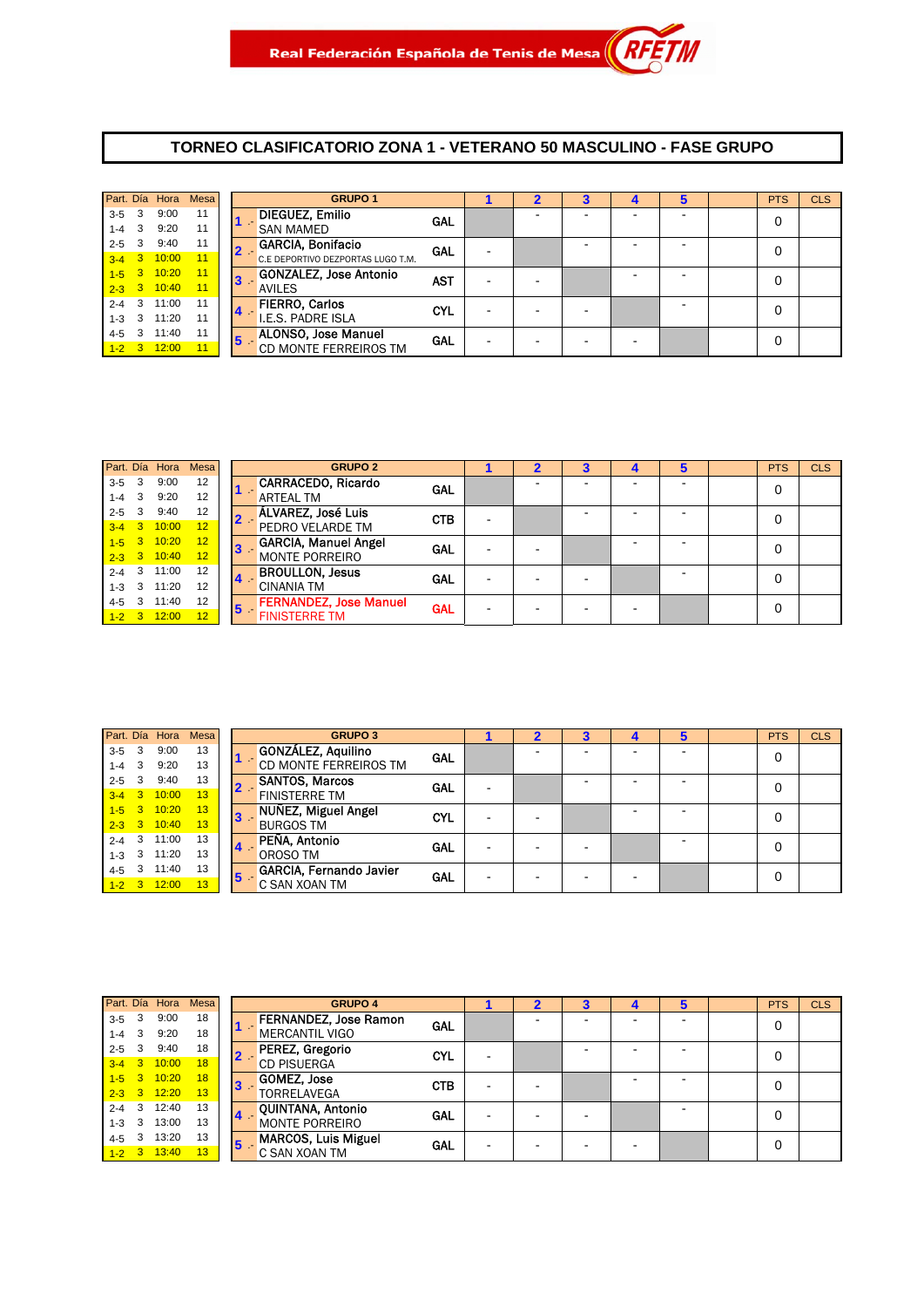# Real Federación Española de Tenis de Mesa $\parallel$ *R*

| Part. Día |   | Hora  | <b>Mesa</b> |
|-----------|---|-------|-------------|
| $3 - 5$   | 3 | 9:00  | 14          |
| $1 - 4$   | 3 | 9:20  | 14          |
| $2 - 5$   | 3 | 9:40  | 14          |
| $3 - 4$   | 3 | 10:00 | 14          |
| $1 - 5$   | 3 | 10:20 | 14          |
| $2 - 3$   | 3 | 10:40 | 14          |
| $2 - 4$   | 3 | 11:00 | 14          |
| $1 - 3$   | 3 | 11:20 | 14          |
| $4 - 5$   | 3 | 11:40 | 14          |
| $1 - 2$   | 3 | 12:00 | 14          |

|                | <b>GRUPO 5</b>                                        |            |  | з | 4 | b | <b>PTS</b> | <b>CLS</b> |
|----------------|-------------------------------------------------------|------------|--|---|---|---|------------|------------|
|                | <b>ABELAIRAS, Jose Manuel</b><br><b>ADX MILAGROSA</b> | GAL        |  |   |   |   |            |            |
| $\overline{2}$ | <b>RECUNA, Gonzalo</b><br><b>VILAGARCIA TM</b>        | GAL        |  |   |   |   | 0          |            |
| $3 -$          | <b>REDONDO, Migel Angel</b><br>I.E.S. PADRE ISLA      | <b>CYL</b> |  |   |   |   | 0          |            |
| $4 -$          | <b>NOGUEIRA, Carlos</b><br><b>ARTEAL TM</b>           | GAL        |  |   |   |   |            |            |
| $5 -$          | <b>OSLE, Julian</b><br><b>BURGOS TM</b>               | <b>CYL</b> |  |   |   |   |            |            |

.<br>M

|         |                                        | Part. Día Hora  | <b>Mesa</b> |                            | <b>GRUPO 6</b>                |            |  |  | 5 | <b>PTS</b> | <b>CLS</b> |
|---------|----------------------------------------|-----------------|-------------|----------------------------|-------------------------------|------------|--|--|---|------------|------------|
| $3 - 5$ | 3                                      | 9:00            | 15          |                            | PIÑEIRO, Jose                 | <b>GAL</b> |  |  |   |            |            |
| $1 - 4$ | 3                                      | 9:20            | 15          |                            | <b>CIDADE NARON TM</b>        |            |  |  |   |            |            |
| $2 - 5$ | 3<br>3 <sup>2</sup><br>$1 - 5$ 3 10:20 | 9:40            | 15          | $2 -$                      | <b>SANZ, Antonio</b>          | <b>CYL</b> |  |  |   |            |            |
| $3 - 4$ |                                        | 10:00           | 15          |                            | <b>CD SEGHOS</b>              |            |  |  |   |            |            |
|         | $2 - 3$ 3 12:20                        | 15              | $3 -$       | DE FRANCISCO, Jose Joaquin | <b>PVS</b>                    |            |  |  | 0 |            |            |
|         |                                        |                 | 14          |                            | ARTXANDAKO                    |            |  |  |   |            |            |
| $2 - 4$ | 3                                      | 12:40           | 14          |                            | <b>COSTA, Elíecer Esteban</b> | GAL        |  |  |   |            |            |
| $1 - 3$ | 3                                      | 13:00           | 14          |                            | <b>BREOGAN - OLEIROS</b>      |            |  |  |   |            |            |
| $4 - 5$ |                                        | 13:20           | 14          | $\overline{\mathbf{5}}$    | <b>GILARRANZ, Francisco</b>   | <b>CYL</b> |  |  |   | 0          |            |
|         |                                        | $1 - 2$ 3 13:40 | 14          |                            | AMIGOS SEGOVIA                |            |  |  |   |            |            |

|           |                         | Part. Día Hora | Mesa |                  | <b>GRUPO 7</b>           |            |                |  |  | <b>PTS</b> | <b>CLS</b> |
|-----------|-------------------------|----------------|------|------------------|--------------------------|------------|----------------|--|--|------------|------------|
| $3 - 5$   | 3                       | 10:40          | 15   |                  | <b>ESTEVEZ, Fernando</b> | GAL        |                |  |  | 0          |            |
| $1 - 4$   | $\mathbf{3}$            | 11:00          | 15   |                  | <b>BEMBRIVE</b>          |            |                |  |  |            |            |
| $2 - 5$   | $\overline{\mathbf{3}}$ | 11:20          | 15   | $2 -$            | LOBATO, Jose Maria       | <b>CYL</b> |                |  |  | 0          |            |
| $3-4$ 3   |                         | 11:40          | 15   |                  | ZAMORA                   |            |                |  |  |            |            |
| $1 - 5$ 3 |                         | 12:00          | 15   | 3                | LÓPEZ, Manuel            | <b>AST</b> | -              |  |  | 0          |            |
| $2 - 3$ 3 |                         | 12:20          | 15   |                  | <b>AVILES</b>            |            |                |  |  |            |            |
| $2 - 4$   | $\overline{\mathbf{3}}$ | 12:40          | 15   | $\blacktriangle$ | CAJADE, Juan M.          | <b>GAL</b> |                |  |  | 0          |            |
| $1 - 3$   | $\overline{\mathbf{3}}$ | 13:00          | 15   |                  | <b>ARTEAL TM</b>         |            |                |  |  |            |            |
| $4 - 5$   | 3                       | 13:20          | 15   | 5                | <b>ZVEKIC, Zeljko</b>    | <b>CYL</b> | $\blacksquare$ |  |  | 0          |            |
| $1 - 2$ 3 |                         | 13:40          | 15   |                  | C.T.M. VE-VA             |            |                |  |  |            |            |

|           |   |                 | Part. Día Hora Mesa |    | <b>GRUPO 8</b>            |            |  |  | ю | <b>PTS</b> | <b>CLS</b> |
|-----------|---|-----------------|---------------------|----|---------------------------|------------|--|--|---|------------|------------|
| $3-5$ 3   |   | 9:00            | 16                  |    | <b>BLANCO, Fernando</b>   | <b>CYL</b> |  |  |   | 0          |            |
| $1-4$ 3   |   | 9:20            | 16                  |    | <b>BERCIANO TORALENSE</b> |            |  |  |   |            |            |
| $2 - 5$ 3 |   | 9:40            | 16                  |    | <b>CASTRO, Avelino</b>    | <b>GAL</b> |  |  |   | 0          |            |
|           |   | $3-4$ 3 10:00   | 16                  |    | <b>MERCANTIL VIGO</b>     |            |  |  |   |            |            |
|           |   | $1 - 5$ 3 10:20 | 16                  |    | VALIÑO, Jesus Maria       | GAL        |  |  |   | 0          |            |
|           |   | $2 - 3$ 3 10:40 | 16                  |    | <b>BREOGAN - OLEIROS</b>  |            |  |  |   |            |            |
|           |   | 2-4 3 11:00     | 16                  |    | DE PABLO, Manuel          | <b>AST</b> |  |  |   | 0          |            |
|           |   | $1-3$ 3 11:20   | 16                  |    | <b>CTM CORVERASTUR</b>    |            |  |  |   |            |            |
| 4-5       | 3 | 11:40           | 16                  | 15 | GARCÍA, Jorge             | <b>CYL</b> |  |  |   | 0          |            |
|           |   | $1 - 2$ 3 12:00 | 16                  |    | <b>I.E.S. PADRE ISLA</b>  |            |  |  |   |            |            |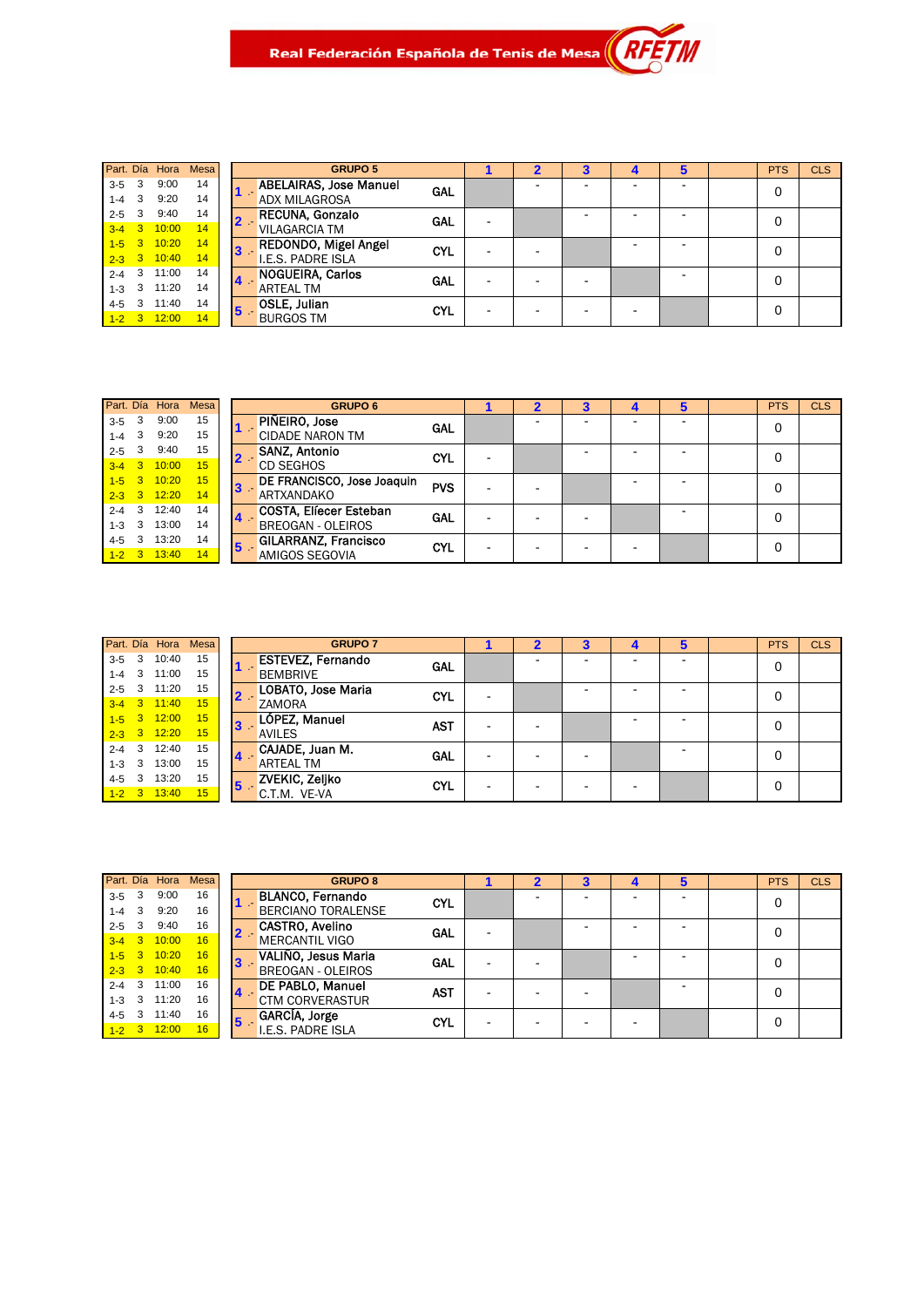#### **TORNEO CLASIFICATORIO ZONA 1 - VETERANO 60 - FASE GRUPO**

|                    | Part. Día Hora Mesa |                   |     |           |
|--------------------|---------------------|-------------------|-----|-----------|
| <b>GOMEZ, Anto</b> | 8                   | 9:00              | 3   | $2 - 4$   |
| <b>SAN MAMED</b>   | 8                   | 9:20              |     | $1 - 3$ 3 |
| <b>CAMINA, Fra</b> | 8                   | 9:40              | - 3 | $1 - 4$   |
| C.T.M. VE-VA       | $\mathbf{8}$        | $2-3$ 3 10:00     |     |           |
| з                  | $\overline{8}$      | $3-4$ $3$ $10:20$ |     |           |
|                    | 8                   | 10:40             | 3   | $1 - 2$   |
|                    |                     |                   |     |           |

|           |              |       | Part. Día Hora Mesa |       | <b>GRUPO 1</b>            |            |   | 2                        | 3                        | 4 |  | <b>PTS</b> | <b>CLS</b> |
|-----------|--------------|-------|---------------------|-------|---------------------------|------------|---|--------------------------|--------------------------|---|--|------------|------------|
| $2 - 4$   |              | 9:00  | 8                   |       | GOMEZ, Antonio            | <b>GAL</b> |   | $\overline{\phantom{a}}$ | -                        | - |  | 0          |            |
| $1-3$     |              | 9:20  | 8                   |       | <b>SAN MAMED</b>          |            |   |                          |                          |   |  |            |            |
| $1 - 4$   |              | 9:40  | 8                   |       | CAMINA, Francisco         | <b>CYL</b> |   |                          | -                        | - |  | 0          |            |
| $2 - 3$ 3 |              | 10:00 |                     |       | C.T.M. VE-VA              |            |   |                          |                          |   |  |            |            |
| $3 - 4$   | $\mathbf{3}$ | 10:20 | 8                   | $3 -$ | <b>BARREIRO, Enrique</b>  | <b>GAL</b> |   |                          |                          | - |  | 0          |            |
| $1 - 2$ 3 |              | 10:40 | 8                   |       | <b>CAMBADOS</b>           |            |   | $\overline{\phantom{0}}$ |                          |   |  |            |            |
|           |              |       |                     |       | <b>REBORDINOS, Daniel</b> | <b>PVS</b> |   |                          |                          |   |  |            |            |
|           |              |       |                     |       | <b>ATL SAN SEBASTIAN</b>  |            | - | -                        | $\overline{\phantom{0}}$ |   |  |            |            |

|           |     |               | Part. Día Hora Mesa |  | <b>GRUPO 2</b>                |            | 2 | 4 | 5 | <b>PTS</b> | <b>CLS</b> |
|-----------|-----|---------------|---------------------|--|-------------------------------|------------|---|---|---|------------|------------|
| $3-5$     | - 3 | 9:00          | 9                   |  | LOPEZ, Antonio                | <b>GAL</b> |   |   |   | 0          |            |
| $1 - 4$   | 3   | 9:20          | 9                   |  | <b>SAN MAMED</b>              |            |   |   |   |            |            |
| $2 - 5$   | 3   | 9:40          | 9                   |  | <b>FERNANDEZ, Jose Manuel</b> | <b>GAL</b> |   |   |   | 0          |            |
|           |     | $3-4$ 3 10:00 | 9                   |  | <b>BREOGAN - OLEIROS</b>      |            |   |   |   |            |            |
| $1-5$     |     | 3 10:20       | 9                   |  | <b>CHAMORRO, Francisco</b>    | <b>CTB</b> |   |   |   | 0          |            |
|           |     | $2-3$ 3 10:40 | 9                   |  | <b>PEDRO VELARDE TM</b>       |            |   |   |   |            |            |
| $2 - 4$ 3 |     | 11:00         | 9                   |  | <b>CASAL, Antonio</b>         | <b>GAL</b> |   |   |   | 0          |            |
| $1 - 3$ 3 |     | 11:20         | 9                   |  | C SAN XOAN TM                 |            |   |   |   |            |            |
| $4-5$ 3   |     | 11:40         | 9                   |  | <b>RIVERA, Victor</b>         | <b>CYL</b> |   |   |   | 0          |            |
| $1 - 2$ 3 |     | 12:00         | 9                   |  | <b>CD VIRIATO TM</b>          |            |   |   |   |            |            |

| GF                                     | Part. Día Hora Mesa |                           |         |
|----------------------------------------|---------------------|---------------------------|---------|
| <b>ECHEVERRIA, J</b>                   | 10                  | 3 10:20                   | $2 - 4$ |
| <b>ATL SAN SEBAS</b>                   | 10                  | 1-3 3 10:40               |         |
| <b>SANTOS, Marco</b><br>$\overline{2}$ | 10                  | 3 11:00                   | $1 - 4$ |
| <b>FINISTERRE TM</b>                   | 10                  | $3 \quad 11:20$           | $2 - 3$ |
| BORRAS, Juan<br>$\mathbf{R}$           | 10                  | $3 - 4$ $3$ $11 \cdot 40$ |         |
| CTM VIGO                               | 10                  | $3 \quad 12:00$           | $1 - 2$ |
|                                        |                     |                           |         |

|           |  |                 | Part. Día Hora Mesa       |           | <b>GRUPO 3</b>                  |            |                          |  |                          |  | <b>PTS</b> | <b>CLS</b> |
|-----------|--|-----------------|---------------------------|-----------|---------------------------------|------------|--------------------------|--|--------------------------|--|------------|------------|
|           |  | 2-4 3 10:20     | 10                        |           | <b>ECHEVERRIA, Jose Antonio</b> | <b>PVS</b> |                          |  | $\overline{\phantom{a}}$ |  | 0          |            |
| $1 - 3$ 3 |  | 10:40           | 10                        |           | ATL SAN SEBASTIAN               |            |                          |  |                          |  |            |            |
|           |  | 1-4 3 11:00     | 10                        |           | <b>SANTOS, Marcos</b>           | <b>GAL</b> | $\overline{\phantom{a}}$ |  | -                        |  | 0          |            |
|           |  | $2 - 3$ 3 11:20 | 10                        |           | <b>FINISTERRE TM</b>            |            |                          |  |                          |  |            |            |
|           |  | $3-4$ 3 11:40   | 10                        | <u> 3</u> | <b>BORRAS, Juan Jesus</b>       | GAL        | -                        |  |                          |  | 0          |            |
|           |  | $1 - 2$ 3 12:00 | 10 <sup>1</sup>           |           | CTM VIGO                        |            |                          |  |                          |  |            |            |
|           |  |                 |                           |           | LOBATO, Roberto                 | <b>CYL</b> |                          |  |                          |  | 0          |            |
|           |  | $\sim$          | <b>BERCIANO TORALENSE</b> |           |                                 |            |                          |  |                          |  |            |            |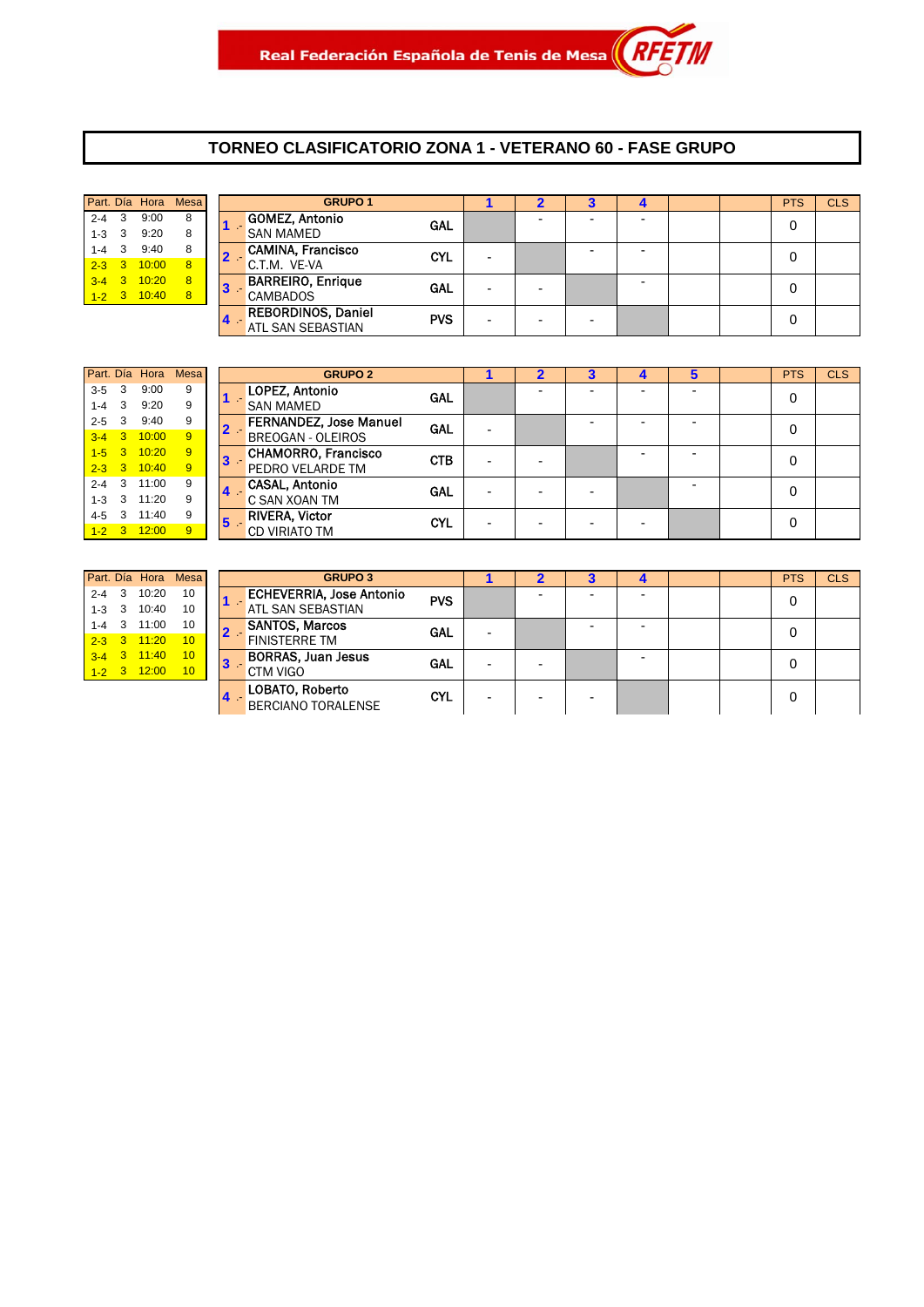



#### **TORNEO ZONAL - ZONA 1**

|               |                  |   |                | Grupos de:     |                | <b>TOTAL</b>   | Clasifican     | Jugadores  | Cuadros        |                                                                                    |
|---------------|------------------|---|----------------|----------------|----------------|----------------|----------------|------------|----------------|------------------------------------------------------------------------------------|
| <b>PRUEBA</b> | <b>Inscritos</b> | 4 | 5              | 6              |                | Grupos         | por Grupo      | C.Final    | <b>Finales</b> | <b>Observaciones</b>                                                               |
| BEM           | 34               | 0 | $\overline{2}$ | 4              | $\mathbf 0$    | 6              | 3              | 18         | 1 de 16        | 2 previas                                                                          |
| <b>BEF</b>    | 20               | 0 | 4              | $\Omega$       | $\mathbf 0$    | 4              | 3              | 12         | 1 de 16        | 4 byes                                                                             |
| <b>ALM</b>    | 36               | 0 | 6              |                | $\mathbf 0$    | 7              | 3              | 21         | 1 de 16        | 5 previas                                                                          |
| <b>ALF</b>    | 33               | 0 | 3              | 3              | $\overline{0}$ | 6              | 3              | 18         | 1 de 16        | 2 previas                                                                          |
| <b>INM</b>    | 38               | 0 | 4              | 3              | 0              | 7              | 3              | 21         | 1 de 16        | 5 previas                                                                          |
| <b>INF</b>    | 20               | 0 | 4              | 0              | $\Omega$       | 4              | 3              | 12         | 1 de 16        | 4 byes                                                                             |
| JUM           | 61               | 0 | 11             |                | $\overline{0}$ | 12             | 3              | 36         | 1 de 32        | 4 previas                                                                          |
| <b>JUF</b>    | 30               | 0 | 6              | $\Omega$       | $\Omega$       | 6              | 3              | 18         | de 16          | 2 previas                                                                          |
| 23M           | 41               | 0 | 7              |                | $\Omega$       | 8              | 3              | 24         | 1 de 32        | 8 byes                                                                             |
| 23F           | 11               | 0 |                |                | $\mathbf 0$    | $\overline{2}$ | 5              | 10         |                | de 4 y 1 de 8 $1^a$ y $2^a$ : 1 al 4 - $3^a$ , $4^a$ y $5^a$ : 5 al 10.            |
| <b>SEM</b>    | 27               | 0 | 3              | $\overline{2}$ | $\mathbf 0$    | 5              | 3              | 15         | 1 de 16        | 1 bye                                                                              |
| <b>SEF</b>    | 6                | 0 | $\overline{0}$ |                | $\overline{0}$ |                | $\overline{0}$ | 6          | $\Omega$       | <b>GRUPO ÚNICO</b>                                                                 |
| VEM40         | 31               | 0 | 5              |                | $\Omega$       | 6              | 3              | 18         | de 16          | 2 previas                                                                          |
| VEM50         | 41               | 0 | 7              |                | $\overline{0}$ | 8              | 3              | 24         | de 32          | 8 byes                                                                             |
| <b>VEF</b>    | 7                | 0 | $\mathbf 0$    | 0              |                |                | $\mathbf 0$    | 7          | $\overline{0}$ | <b>GRUPO ÚNICO</b>                                                                 |
| <b>PIE</b>    | 0                | 0 | $\mathbf 0$    | $\overline{0}$ | 0              | <b>XXX</b>     | <b>XXX</b>     | <b>XXX</b> | <b>XXX</b>     | NO SE DISPUTA LA PRUEBA                                                            |
| <b>SILLA</b>  | 0                | 0 | 0              | $\Omega$       | $\Omega$       | <b>XXX</b>     | <b>XXX</b>     | <b>XXX</b> | <b>XXX</b>     | NO SE DISPUTA LA PRUEBA                                                            |
| <b>VEM 60</b> | 14               |   | $\overline{2}$ | 0              | $\overline{0}$ | 3              | 4              | 12         | $2$ de $8$     | $1^{\circ}$ y 2 <sup>o</sup> : 1 al 6 - 3 <sup>o</sup> y 4 <sup>o</sup> : 7 al 12. |

‐ Clasifican 9 jugadores de todas las categorías al torneo estatal.

‐ Todos los jugadores no clasificados y participantes, podrán clasificarse <sup>a</sup> través del torneo nacional que se celebrará en Utebo.

‐ Se jugarán todos los puestos del 1º al 12º y no habrá eliminatorias de repesca.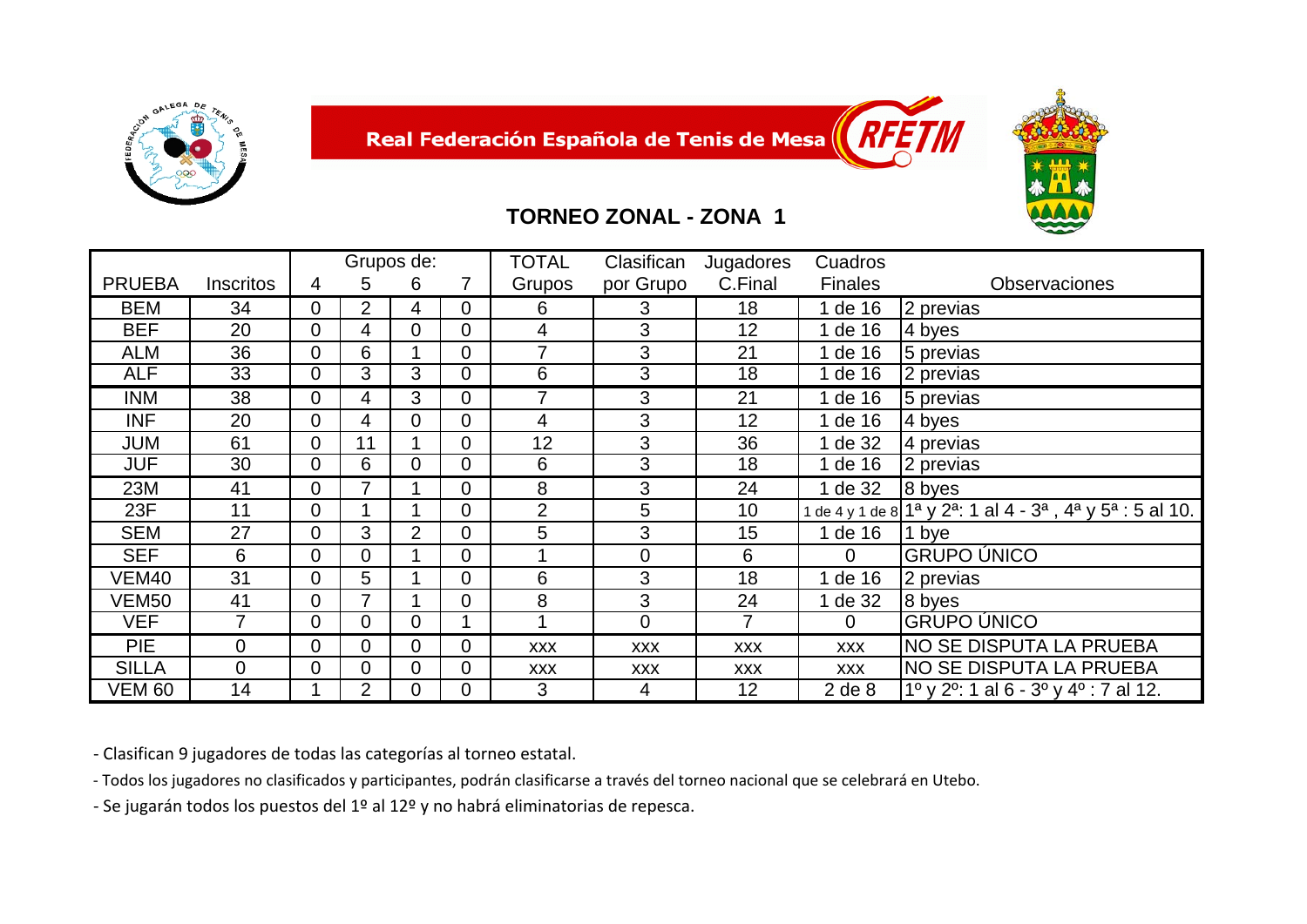### TORNEO ZONAL ‐ ZONA 1

|    | Hora\Mesa |        |        |        |        |        |        |        |        |        | 10     | 11 <sup>7</sup> | 12 <sub>1</sub> | 13     | $14 -$ | $15 -$ | 16 <sub>1</sub> | 17     | $18 -$ | $19-$  | $-21$<br>20. |       |
|----|-----------|--------|--------|--------|--------|--------|--------|--------|--------|--------|--------|-----------------|-----------------|--------|--------|--------|-----------------|--------|--------|--------|--------------|-------|
|    | 16:00     | BEMGr1 | BEMGr2 | BEMGr3 | BEMGr4 | BEMGr5 | BEMGr6 | BEFGr2 | BEFGr3 | ALMGr1 | ALMGr2 | ALMGr4          | ALMGr5          | ALMGr6 | ALMGr7 | ALFGr1 | ALFGr3          | ALFGr4 | ALFGr5 | ALFGr6 |              | 16:00 |
|    | 16:20     | BEMGr1 | BEMGr2 | BEMGr3 | BEMGr4 | BEMGr5 | BEMGr6 | BEFGr2 | BEFGr3 | ALMGr1 | ALMGr2 | ALMGr4          | ALMGr5          | ALMGr6 | ALMGr7 | ALFGr1 | ALFGr3          | ALFGr4 | ALFGr5 | ALFGr6 |              | 16:20 |
|    | 16:40     | BEMGr1 | BEMGr2 | BEMGr3 | BEMGr4 | BEMGr5 | BEMGr6 | BEFGr2 | BEFGr3 | ALMGr1 | ALMGr2 | ALMGr4          | ALMGr5          | ALMGr6 | ALMGr7 | ALFGr1 | ALFGr3          | ALFGr4 | ALFGr5 | ALFGr6 |              | 16:40 |
|    | 17:00     | BEMGr1 | BEMGr2 | BEMGr3 | BEMGr4 | BEMGr5 | BEMGr6 | BEFGr2 | BEFGr3 | ALMGr1 | ALMGr2 | ALMGr4          | ALMGr5          | ALMGr6 | ALMGr7 | ALFGr1 | ALFGr3          | ALFGr4 | ALFGr5 | ALFGr6 |              | 17:00 |
|    | 17:20     | BEMGr1 | BEMGr2 | BEMGr3 | BEMGr4 | BEMGr5 | BEMGr6 | BEFGr2 | BEFGr3 | ALMGr1 | ALMGr2 | ALMGr4          | ALMGr5          | ALMGr6 | ALMGr7 | ALFGr1 | ALFGr3          | ALFGr4 | ALFGr5 | ALFGr6 |              | 17:20 |
|    | 17:40     | BEMGr1 | BEFGr1 | BEMGr3 | BEMGr4 | BEMGr5 | BEMGr6 | BEFGr2 | BEFGr4 | ALMGr1 | ALMGr3 | ALMGr4          | ALMGr5          | ALMGr6 | ALMGr7 | ALFGr1 | ALFGr2          | ALFGr4 | ALFGr5 | ALFGr6 |              | 17:40 |
|    | 18:00     | BEMGr1 | BEFGr1 | BEMGr3 | BEMGr4 | BEMGr5 | BEMGr6 | BEFGr2 | BEFGr4 | ALMGr1 | ALMGr3 | ALMGr4          | ALMGr5          | ALMGr6 | ALMGr7 | ALFGr1 | ALFGr2          | ALFGr4 | ALFGr5 | ALFGr6 |              | 18:00 |
|    | 18:20     | BEMGr1 | BEFGr1 | BEMGr3 | BEMGr4 | BEMGr5 | BEMGr6 | BEFGr2 | BEFGr4 | ALMGr1 | ALMGr3 | ALMGr4          | ALMGr5          | ALMGr6 | ALMGr7 | ALFGr1 | ALFGr2          | ALFGr4 | ALFGr5 | ALFGr6 |              | 18:20 |
|    | 18:40     | BEMGr1 | BEFGr1 | BEMGr3 | BEMGr4 | BEMGr5 | BEMGr6 | BEFGr2 | BEFGr4 | ALMGr1 | ALMGr3 | ALMGr4          | ALMGr5          | ALMGr6 | ALMGr7 | ALFGr1 | ALFGr2          | ALFGr4 | ALFGr5 | ALFGr6 |              | 18:40 |
|    | 19:00     | BEMGr1 | BEFGr1 | BEMGr3 | BEMGr4 | BEMGr5 | BEMGr6 | BEFGr2 | BEFGr4 | ALMGr1 | ALMGr3 | ALMGr4          | ALMGr5          | ALMGr6 | ALMGr7 | ALFGr1 | ALFGr2          | ALFGr4 | ALFGr5 | ALFGr6 |              | 19:00 |
| 11 | 19:20     | BEMGr2 | BEFGr1 | BEMGr3 | BEMGr4 | BEMGr5 |        | BEFGr3 | BEFGr4 | ALMGr2 | ALMGr3 |                 |                 |        | ALMGr7 | ALFGr3 | ALFGr2          | ALFGr4 | ALFGr5 | ALFGr6 |              | 19:20 |
| 12 | 19:40     | BEMGr2 | BEFGr1 | BEMGr3 | BEMGr4 | BEMGr5 |        | BEFGr3 | BEFGr4 | ALMGr2 | ALMGr3 |                 |                 |        | ALMGr7 | ALFGr3 | ALFGr2          | ALFGr4 | ALFGr5 | ALFGr6 |              | 19:40 |
|    | 20:00     | BEMGr2 | BEFGr1 | BEMGr3 | BEMGr4 | BEMGr5 |        | BEFGr3 | BEFGr4 | ALMGr2 | ALMGr3 |                 |                 |        | ALMGr7 | ALFGr3 | ALFGr2          | ALFGr4 | ALFGr5 | ALFGr6 |              | 20:00 |
| 14 | 20:20     | BEMGr2 | BEFGr1 | BEMGr3 | BEMGr4 | BEMGr5 |        | BEFGr3 | BEFGr4 | ALMGr2 | ALMGr3 |                 |                 |        | ALMGr7 | ALFGr3 | ALFGr2          | ALFGr4 | ALFGr5 | ALFGr6 |              | 20:20 |
| 15 | 20:40     | BEMGr2 | BEFGr1 | BEMGr3 | BEMGr4 | BEMGr5 |        | BEFGr3 | BEFGr4 | ALMGr2 | ALMGr3 |                 |                 |        | ALMGr7 | ALFGr3 | ALFGr2          | ALFGr4 | ALFGr5 | ALFGr6 |              | 20:40 |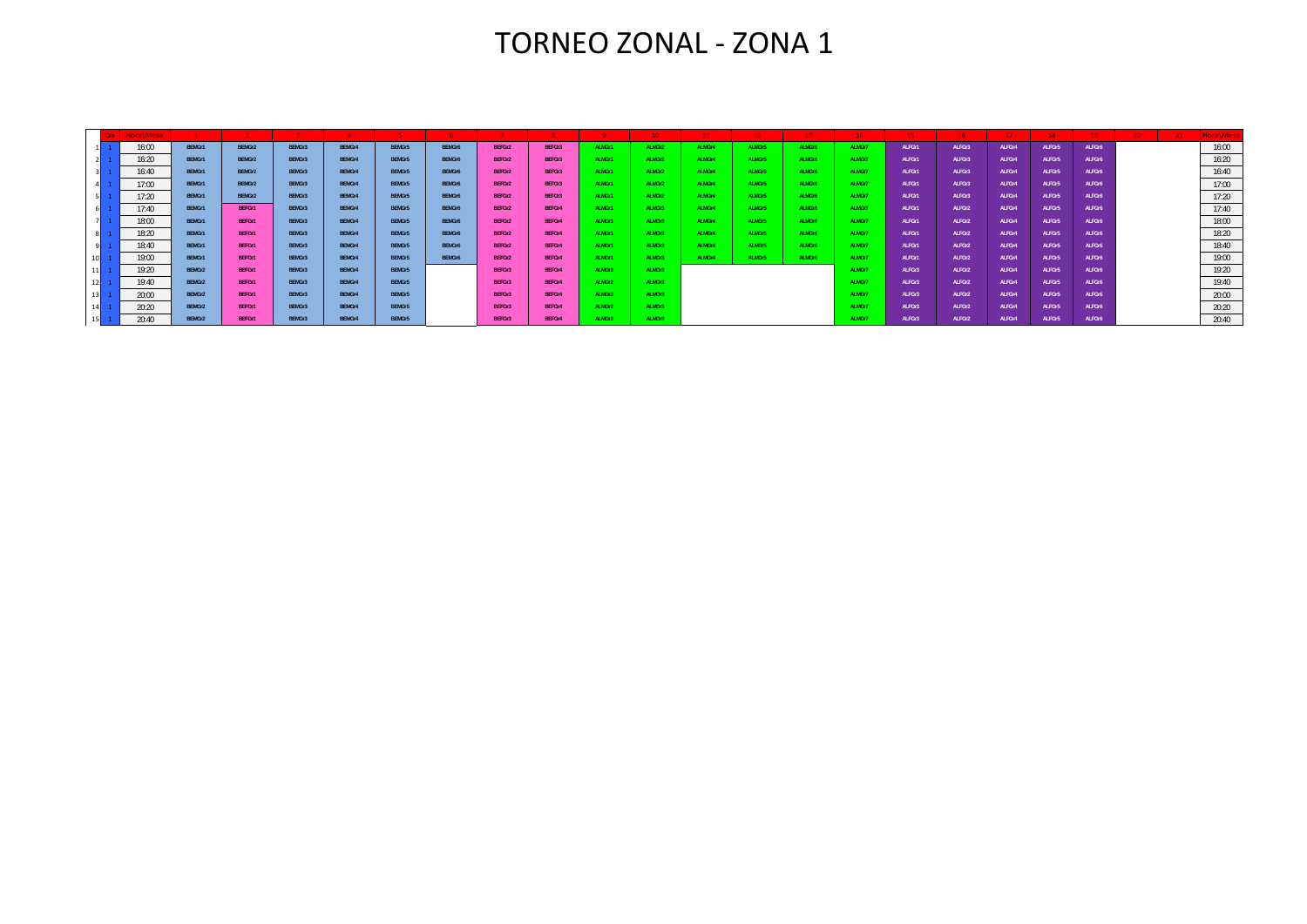## TORNEO ZONAL ‐ ZONA 1

| 16                   | 9:00  | 23FGr1           | <b>INMGr1</b>     | INMGr2           | INMGr3            | <b>INMGr4</b>    | INFGr1            | INFGr2           | INFGr3           | INFGr4           | 23MGr1           | 23MGr2           | 23MGr3           | 23MGr4           | 23MGr5          | 23MGr6          | 23MGr7             | 23FGr2          | <b>INMGr5</b>   | <b>INMGr6</b>   | INMGr7          | 23MGr8 | 9:00  |
|----------------------|-------|------------------|-------------------|------------------|-------------------|------------------|-------------------|------------------|------------------|------------------|------------------|------------------|------------------|------------------|-----------------|-----------------|--------------------|-----------------|-----------------|-----------------|-----------------|--------|-------|
| 17                   | 9:20  | 23FGr1           | INMGr1            | INMGr2           | INMGr3            | INMGr4           | INFGr1            | INFGr2           | INFGr3           | INFGr4           | 23MGr1           | 23MGr2           | 23MGr3           | 23MGr4           | 23MGr5          | 23MGr6          | 23MGr7             | 23FGr2          | <b>INMGr5</b>   | <b>INMGr6</b>   | INMGr7          | 23MGr8 | 9:20  |
| <b>18</b>            | 9:40  | 23FGr1           | <b>INMGr1</b>     | INMGr2           | INMGr3            | <b>INMGr4</b>    | INFGr1            | INFGr2           | INFGr3           | INFGr4           | 23MGr1           | 23MGr2           | 23MGr3           | 23MGr4           | 23MGr5          | 23MGr6          | 23MGr7             | 23FGr2          | <b>INMGr5</b>   | <b>INMGr6</b>   | INMGr7          | 23MGr8 | 9:40  |
| 19                   | 10:00 | 23FGr1           | <b>INMGr1</b>     | INMGr2           | INMGr3            | <b>INMGr4</b>    | INFGr1            | INFGr2           | INFGr3           | INFGr4           | 23MGr1           | 23MGr2           | 23MGr3           | 23MGr4           | 23MGr5          | 23MGr6          | 23MGr7             | 23FGr2          | <b>INMGr5</b>   | <b>INMGr6</b>   | INMGr7          | 23MGr8 | 10:00 |
| 20                   | 10:20 | 23FGr1           | <b>INMGr1</b>     | INMGr2           | INMGr3            | <b>INMGr4</b>    | INFGr1            | INFGr2           | INFGr3           | INFGr4           | 23MGr1           | 23MGr2           | 23MGr3           | 23MGr4           | 23MGr5          | 23MGr6          | 23MGr7             | 23FGr2          | <b>INMGr5</b>   | <b>INMGr6</b>   | INMGr7          | 23MGr8 | 10:20 |
| 21                   | 10:40 | 23FGr1           | <b>INMGr1</b>     | INMGr2           | INMGr3            | <b>INMGr4</b>    | INFGr1            | INFGr2           | INFGr3           | INFGr4           | 23MGr1           | 23MGr2           | 23MGr3           | 23MGr4           | 23MGr5          | 23MGr6          | 23MGr7             | 23FGr2          | <b>INMGr5</b>   | INMGr6          | INMGr7          | 23MGr8 | 10:40 |
| 22                   | 11:00 | 23FGr1           | <b>INMGr1</b>     | INMGr2           | INMGr3            | <b>INMGr4</b>    | INFGr1            | INFGr2           | INFGr3           | <b>INFGr4</b>    | 23MGr1           | 23MGr2           | 23MGr3           | 23MGr4           | 23MGr5          | 23MGr6          | 23MGr7             | 23FGr2          | <b>INMGr5</b>   | <b>INMGr6</b>   | INMGr7          | 23MGr8 | 11:00 |
| 23                   | 11:20 | 23FGr1           | <b>INMGr1</b>     | INMGr2           | INMGr3            | <b>INMGr4</b>    | INFGr1            | INFGr2           | INFGr3           | <b>INFGr4</b>    | 23MGr1           | 23MGr2           | 23MGr3           | 23MGr4           | 23MGr5          | 23MGr6          | 23MGr7             | 23FGr2          | <b>INMGr5</b>   | <b>INMGr6</b>   | INMGr7          | 23MGr8 | 11:20 |
| 24                   | 11:40 | 23FGr1           | <b>INMGr1</b>     | INMGr2           | INMGr3            | <b>INMGr4</b>    | <b>INFGr1</b>     | INFGr2           | INFGr3           | <b>INFGr4</b>    | 23MGr1           | 23MGr2           | 23MGr3           | 23MGr4           | 23MGr5          | 23MGr6          | 23MGr7             | 23FGr2          | <b>INMGr5</b>   | <b>INMGr6</b>   | INMGr7          | 23MGr8 | 11:40 |
| 25                   | 12:00 | 23FGr1           | <b>INMGr1</b>     | INMGr2           | INMGr3            | <b>INMGr4</b>    | INFGr1            | INFGr2           | INFGr3           | INFGr4           | 23MGr1           | 23MGr2           | 23MGr3           | 23MGr4           | 23MGr5          | 23MGr6          | 23MGr7             | 23FGr2          | <b>INMGr5</b>   | <b>INMGr6</b>   | INMGr7          | 23MGr8 | 12:00 |
| 26<br>$\overline{z}$ | 12:20 |                  |                   |                  |                   |                  |                   |                  |                  |                  |                  |                  |                  |                  |                 |                 |                    | 23FGr2          | <b>INMGr5</b>   | <b>INMGr6</b>   | INMGr7          | 23MGr8 | 12:20 |
| 27                   | 12:30 | <b>BEMF PF</b>   | <b>BEMF PF</b>    | <b>ALMF PF</b>   | <b>ALMF PF</b>    | <b>ALMF PF</b>   | <b>ALMF PF</b>    | <b>ALMF PF</b>   | ALFF PF          | <b>ALFF PF</b>   | <b>BEFF 1-8</b>  | <b>BEFF 1-8</b>  | <b>BEFF 1-8</b>  | <b>BEFF 1-8</b>  |                 |                 |                    |                 |                 |                 |                 |        | 12:30 |
| <b>28</b>            | 12:40 |                  |                   |                  |                   |                  |                   |                  |                  |                  |                  |                  |                  |                  |                 |                 |                    | 23FGr2          | INMGr5          | <b>INMGr6</b>   | INMGr7          | 23MGr8 | 12:40 |
| <b>29</b><br>- 2     | 12:55 | <b>BEMF 1-8</b>  | <b>BEMF 1-8</b>   | <b>BEMF 1-8</b>  | <b>BEMF 1-8</b>   | <b>BEMF 1-8</b>  | <b>BEMF 1-8</b>   | <b>BEMF 1-8</b>  | <b>BEMF 1-8</b>  | ALFF 1-16        | ALFF 1-16        | <b>ALFF 1-16</b> | <b>ALFF 1-16</b> | ALFF 1-16        | ALFF 1-16       | ALFF 1-16       | ALFF 1-16          |                 |                 |                 |                 |        | 12:55 |
| 30 <sup>2</sup>      | 13:00 |                  |                   |                  |                   |                  |                   |                  |                  |                  |                  |                  |                  |                  |                 |                 |                    | 23FGr2          | <b>INMGr5</b>   | INMGr6          | INMGr7          | 23MGr8 | 13:00 |
| 31                   | 13:20 | <b>BEMF 9-16</b> | <b>BEMF 9-16</b>  | <b>BEMF 9-16</b> | <b>BEMF 9-16</b>  | <b>ALMF 1-16</b> | <b>ALMF 1-16</b>  | <b>ALMF 1-16</b> | <b>ALMF 1-16</b> | <b>ALMF 1-16</b> | <b>ALMF 1-16</b> | <b>ALMF 1-16</b> | <b>ALMF 1-16</b> | ALFF 9-16        | ALFF 9-16       | ALFF 9-16       | ALFF 9-16          | 23FGr2          | <b>INMGr5</b>   | INMGr6          | INMGr7          | 23MGr8 | 13:20 |
| 32                   | 13:40 |                  |                   |                  |                   |                  |                   |                  |                  |                  |                  |                  |                  |                  |                 |                 |                    | 23FGr2          | <b>INMGr5</b>   | <b>INMGr6</b>   | INMGr7          | 23MGr8 | 13:40 |
| 33                   | 13:45 | <b>BEMF 9-12</b> | <b>BEMF 9-12</b>  | <b>BEFF 9-12</b> | <b>BEFF 9-12</b>  | <b>ALMF 9-16</b> | <b>ALMF 9-16</b>  | <b>ALMF 9-16</b> | <b>ALMF 9-16</b> |                  |                  |                  |                  | <b>ALFF 9-12</b> | ALFF 9-12       |                 |                    |                 |                 |                 |                 |        | 13:45 |
| 34                   | 14:05 | <b>BEMF 9-10</b> | <b>BEMF 11-12</b> | <b>BEFF 9-10</b> | <b>BEFF 11-12</b> | <b>ALMF 9-12</b> | <b>ALMF 9-12</b>  |                  |                  |                  |                  |                  |                  | <b>ALFF 9-10</b> | ALFF 10-11      |                 |                    |                 |                 |                 |                 |        | 14:05 |
| 35                   | 14:30 |                  |                   |                  |                   | <b>ALMF 9-10</b> | <b>ALMF 10-11</b> |                  |                  |                  |                  |                  |                  |                  |                 |                 |                    |                 |                 |                 |                 |        | 14:30 |
| 36                   | 15:00 | JUMGr1           | JUMGr2            | JUMGr3           | JUMGr4            | JUMGr5           | JUMGr6            | JUMGr7           | JUMGr8           | JUMGr9           | JUMGr10          | JUMGr11          | JUFGr1           | JUFGr2           | JUFGr3          | JUFGr4          | JUFGr5             | JUFGr6          | JUMGr12         |                 |                 |        | 15:00 |
| 37                   | 15:20 | JUMGr1           | JUMGr2            | JUMGr3           | JUMGr4            | JUMGr5           | JUMGr6            | JUMGr7           | JUMGr8           | JUMGr9           | JUMGr10          | JUMGr11          | JUFGr1           | JUFGr2           | JUFGr3          | JUFGr4          | JUFGr5             | JUFGr6          | JUMGr12         |                 |                 |        | 15:20 |
| 38<br>- 2            | 15:40 | <b>JUMGr1</b>    | JUMGr2            | <b>JUMGr3</b>    | JUMGr4            | JUMGr5           | JUMGr6            | JUMGr7           | JUMGr8           | <b>JUMGr9</b>    | JUMGr10          | JUMGr11          | JUFGr1           | JUFGr2           | JUFGr3          | JUFGr4          | JUFGr5             | JUFGr6          | JUMGr12         |                 |                 |        | 15:40 |
| 39<br>$\overline{2}$ | 16:00 | JUMGr1           | JUMGr2            | <b>JUMGr3</b>    | JUMGr4            | JUMGr5           | JUMGr6            | JUMGr7           | <b>JUMGr8</b>    | JUMGr9           | JUMGr10          | JUMGr11          | JUFGr1           | JUFGr2           | JUFGr3          | JUFGr4          | JUFGr5             | JUFGr6          | JUMGr12         |                 |                 |        | 16:00 |
| $40$ 2               | 16:20 | JUMGr1           | JUMGr2            | <b>JUMGr3</b>    | JUMGr4            | JUMGr5           | JUMGr6            | JUMGr7           | JUMGr8           | <b>JUMGr9</b>    | JUMGr10          | JUMGr11          | JUFGr1           | JUFGr2           | JUFGr3          | JUFGr4          | <b>JUFGr5</b>      | JUFGr6          | JUMGr12         |                 |                 |        | 16:20 |
| 41 2                 | 16:40 | JUMGr1           | JUMGr2            | <b>JUMGr3</b>    | JUMGr4            | JUMGr5           | JUMGr6            | JUMGr7           | JUMGr8           | JUMGr9           | JUMGr10          | JUMGr11          | JUFGr1           | JUFGr2           | JUFGr3          | <b>JUFGr4</b>   | JUFGr5             | JUFGr6          | JUMGr12         |                 |                 |        | 16:40 |
| 42                   | 17:00 | JUMGr1           | JUMGr2            | JUMGr3           | JUMGr4            | JUMGr5           | JUMGr6            | JUMGr7           | JUMGr8           | JUMGr9           | JUMGr10          | JUMGr11          | JUFGr1           | JUFGr2           | JUFGr3          | JUFGr4          | JUFGr5             | JUFGr6          | JUMGr12         |                 |                 |        | 17:00 |
| 43                   | 17:20 | JUMGr1           | JUMGr2            | <b>JUMGr3</b>    | JUMGr4            | JUMGr5           | JUMGr6            | JUMGr7           | JUMGr8           | JUMGr9           | JUMGr10          | JUMGr11          | JUFGr1           | JUFGr2           | JUFGr3          | JUFGr4          | JUFG <sub>r5</sub> | JUFGr6          | JUMGr12         |                 |                 |        | 17:20 |
| 44                   | 17:40 | JUMGr1           | JUMGr2            | <b>JUMGr3</b>    | JUMGr4            | JUMGr5           | JUMGr6            | JUMGr7           | JUMGr8           | <b>JUMGr9</b>    | JUMGr10          | JUMGr11          | JUFGr1           | JUFGr2           | JUFGr3          | JUFGr4          | JUFGr5             | JUFGr6          | JUMGr12         |                 |                 |        | 17:40 |
| 45                   | 18:00 | JUMGr1           | JUMGr2            | JUMGr3           | JUMGr4            | JUMGr5           | JUMGr6            | JUMGr7           | JUMGr8           | <b>JUMGr9</b>    | JUMGr10          | JUMGr11          | JUFGr1           | JUFGr2           | JUFGr3          | JUFGr4          | JUFGr5             | JUFGr6          | JUMGr12         |                 |                 |        | 18:00 |
| 46                   | 18:20 |                  |                   |                  |                   |                  |                   |                  |                  |                  |                  |                  |                  |                  |                 |                 |                    |                 |                 |                 |                 | JUFGr6 | 18:20 |
| 47                   | 18:30 | 23MF 1-32        | 23MF 1-32         | 23MF 1-32        | 23MF 1-32         | 23MF 1-32        | 23MF 1-32         | 23MF 1-32        | 23MF 1-32        | <b>ALMF 1-8</b>  | <b>ALMF 1-8</b>  | <b>ALMF 1-8</b>  | <b>ALMF 1-8</b>  | <b>ALFF 1-8</b>  | <b>ALFF 1-8</b> | <b>ALFF 1-8</b> | <b>ALFF 1-8</b>    | <b>BEMF 1-8</b> | <b>BEMF 1-8</b> | <b>BEMF 1-8</b> | <b>BEMF 1-8</b> |        | 18:30 |
| 48                   | 18:40 |                  |                   |                  |                   |                  |                   |                  |                  |                  |                  |                  |                  |                  |                 |                 |                    |                 |                 |                 |                 | JUFGr6 | 18:40 |
| 49                   | 19:00 | 23MF 1-16        | 23MF 1-16         | 23MF 1-16        | 23MF 1-16         | 23MF 1-16        | 23MF 1-16         | 23MF 1-16        | 23MF 1-16        | 23F 5-10         | 23F 5-10         | <b>ALM 5-8</b>   | <b>ALM 5-8</b>   | <b>BEFF 1-8</b>  | <b>BEFF 1-8</b> | <b>BEFF 1-8</b> | <b>BEFF 1-8</b>    | <b>BEMF 1-4</b> | <b>BEMF 1-4</b> | <b>BEMF 5-8</b> | <b>BEMF 5-8</b> | JUFGr6 | 19:00 |
| 50<br>$\overline{z}$ | 19:20 |                  |                   |                  |                   |                  |                   |                  |                  |                  |                  |                  |                  |                  |                 |                 |                    |                 |                 |                 |                 | JUFGr6 | 19:20 |
| $51$ 2               | 19:30 | 23MF 1-8         | 23MF 1-8          | 23MF 1-8         | 23MF 1-8          | 23MF 9-16        | 23MF 9-16         | 23MF 9-16        | 23MF 9-16        | ALM SF           | ALM SF           | <b>ALM 5-6</b>   | ALM 7-8          | ALFF SF          | ALFF SF         | <b>BEFF 5-8</b> | <b>BEFF 5-8</b>    | <b>BEMF 5-6</b> | <b>BEMF 7-8</b> | <b>ALFF 5-8</b> | <b>ALFF 5-8</b> |        | 19:30 |
| 52<br>$\overline{2}$ | 19:40 |                  |                   |                  |                   |                  |                   |                  |                  |                  |                  |                  |                  |                  |                 |                 |                    |                 |                 |                 |                 | JUFGr6 | 19:40 |
| $53$ 2               | 20:00 | 23MF SF          | 23MF SF           | 23MF 5-8         | 23MF 5-8          | 23MF 9-12        | 23MF 9-12         | 23F SF           | 23F SF           | 23F 5-8          | 23F 5-8          | 23F 9-10         | <b>BEFF SF</b>   | <b>BEFF SF</b>   | <b>ALFF 3-4</b> | <b>BEFF 5-6</b> | <b>BEFF 7-8</b>    | <b>ALM 3-4</b>  | <b>BEMFF</b>    | <b>ALFF 5-6</b> | <b>ALFF 7-8</b> |        | 20:00 |
| $54$ 2               | 20:30 | 23MF FF          | 23FF F            | ALMF F           | ALFF F            | <b>BEMFF</b>     | <b>BEFFF</b>      | 23MF 3-4         | 23F 3-4          | 23F 5-6          | 23F 7-8          | 23MF 5-6         | <b>BEFF 3-4</b>  | 23MF 7-8         | 23MF 9-10       | 23MF 11-12      |                    |                 |                 |                 |                 |        | 20:30 |